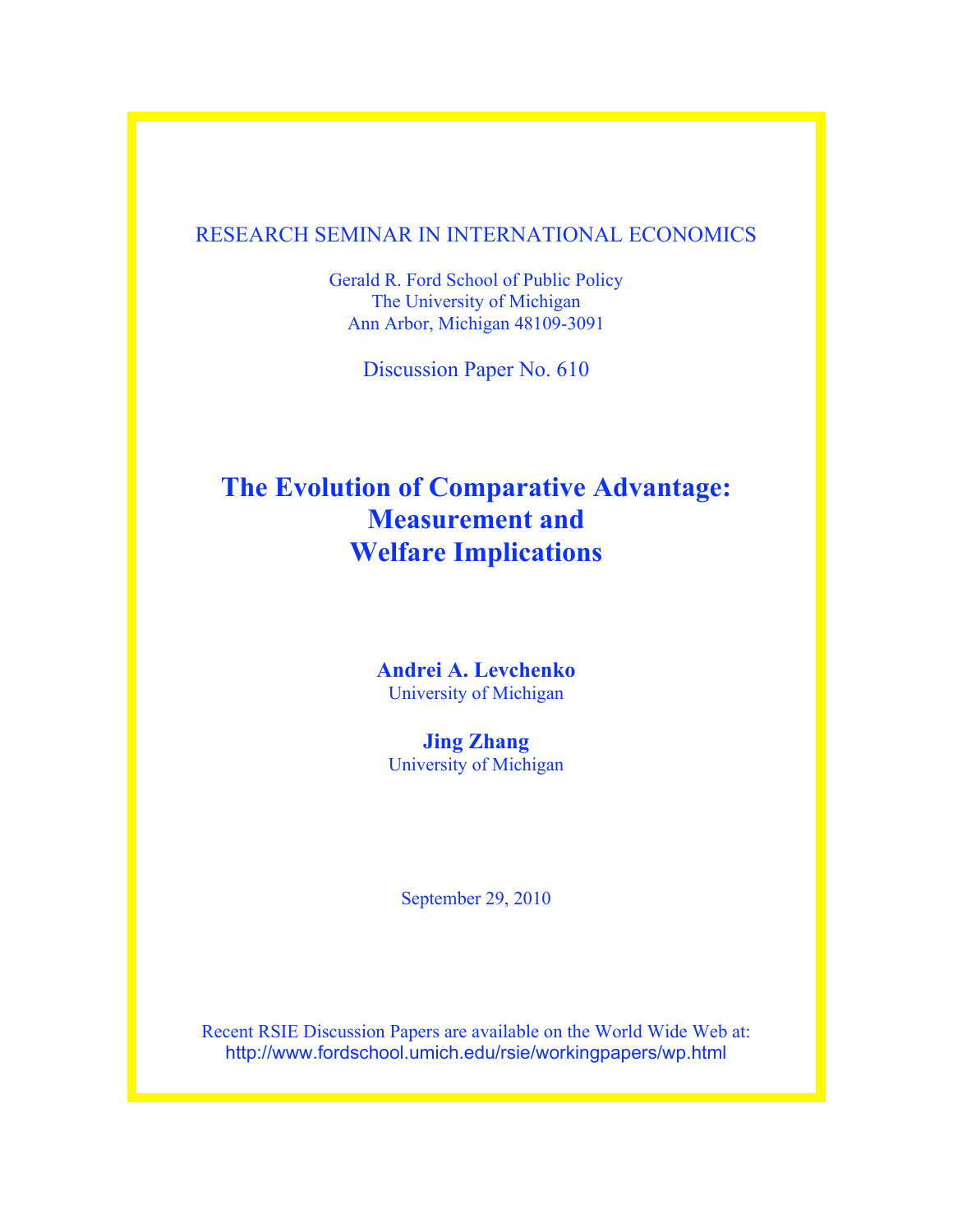# <span id="page-1-0"></span>The Evolution of Comparative Advantage: Measurement and Welfare Implications<sup>∗</sup>

Andrei A. Levchenko University of Michigan and NBER

Jing Zhang University of Michigan

September 29, 2010

#### Abstract

Using an industry-level dataset of production and trade spanning 75 countries and 5 decades, and a fully specified multi-sector Ricardian model, we estimate productivities at sector level and examine how they evolve over time in both developed and developing countries. We find that in both country groups, comparative advantage has become weaker: productivity grew systematically faster in sectors that were initially at the greater comparative disadvantage. The global welfare implications of this phenomenon are significant. Relative to the counterfactual scenario in which an individual country's comparative advantage remained the same as in the 1960s, and technology in all sectors grew at the same country-specific average rate, welfare today is 1.9% lower at the median. The welfare impact varies greatly across countries, ranging from −0.5% to 6% among OECD countries, and from −9% to 27% among non-OECD countries. Remarkably, for the OECD countries, nearly all of the welfare impact is driven by changes in technology in OECD countries, and for the non-OECD countries, nearly all of the welfare impact is driven by changes in technology in non-OECD countries.

JEL Classifications: F15, F43

Keywords: evolution of comparative advantage, welfare, Ricardian models of trade

<sup>∗</sup>We are grateful to Alan Deardorff, Linda Tesar, Kei-Mu Yi, and seminar participants at the University of Michigan for helpful suggestions, and to Andrew McCallum for excellent research assistance. E-mail (URL): alev@umich.edu (http://alevchenko.com), jzhang@umich.edu (http://www-personal.umich.edu/∼jzhang/).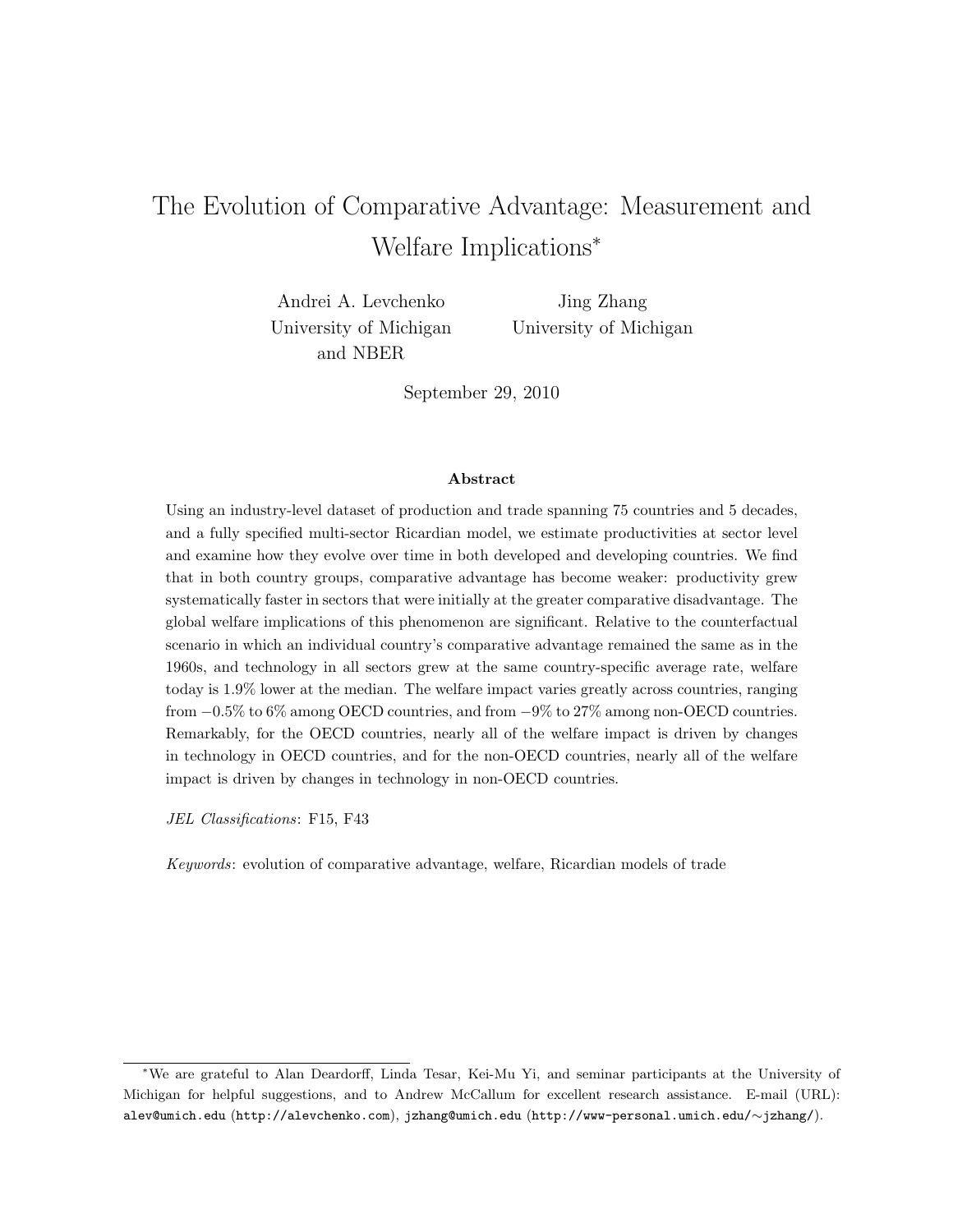## 1 Introduction

How does technology evolve over time? This question is important in a variety of contexts, most notably in economic growth and international trade. Much of the economic growth literature focuses on absolute technological differences between countries. In the context of the one-sector model common in this literature, technological progress is unambiguously beneficial. Indeed, one reading of the growth literature is that most of the cross-country income differences are accounted for by technology, broadly construed (Klenow and Rodríguez-Clare 1997, Hall and Jones 1999).

By contrast, the Ricardian tradition in international trade emphasizes relative technological differences as the reason for international exchange and gains from trade. In the presence of multiple industries and comparative advantage, the welfare consequences of technological improvements depend crucially on which sectors experience productivity growth. For instance, it is well known that when productivity growth is biased towards sectors in which a country has a comparative disadvantage, the country and its trading partners may experience a welfare loss, relative to the alternative under which growth is balanced across sectors. Plainly, greater *relative* technology differences lead to larger gains from trade, and thus welfare is reduced when countries become more similar to each other. This result goes back to at least Hicks (1953), and has been reiterated recently by Samuelson (2004) in the context of productivity growth in developing countries.<sup>[1](#page-1-0)</sup>

This suggests that in order to fully account for the impact of technological progress on economic outcomes, we must understand not just the changes in average country-level TFP, but also how relative technology evolves across sectors. Or, in the vocabulary of international trade, it is important to know what happens to both absolute and comparative advantage. However, until now the literature has focused almost exclusively on estimating absolute technology differences. In this paper, we examine of the evolution of comparative advantage over time and its welfare consequences. We first use a large-scale industry-level dataset on production and bilateral trade, spanning 75 countries, 19 manufacturing sectors, and 5 decades, to estimate productivity in each country, sector, and decade, and document the changes in comparative advantage in this set of countries between the 1960s and today. We then use these estimates in a fully specified Ricardian model of production and trade to assess the welfare consequences of the patterns seen in the data.

Our main results can be summarized as follows. First, we find strong evidence that comparative advantage has become weaker. Controlling for the average productivity growth of all sectors in a country, sectors that were at the greater initial comparative disadvantage grew systematically faster. This effect is present in all time periods, and is similar in magnitude in both developed and developing countries. The speed of convergence implied by the estimates is about 25% per

<sup>&</sup>lt;sup>1</sup>Other papers that explore technological change in Ricardian models are, among many others, Jones (1979), Krugman (1979), Brezis, Krugman and Tsiddon (1993), and Hymans and Stafford (1995).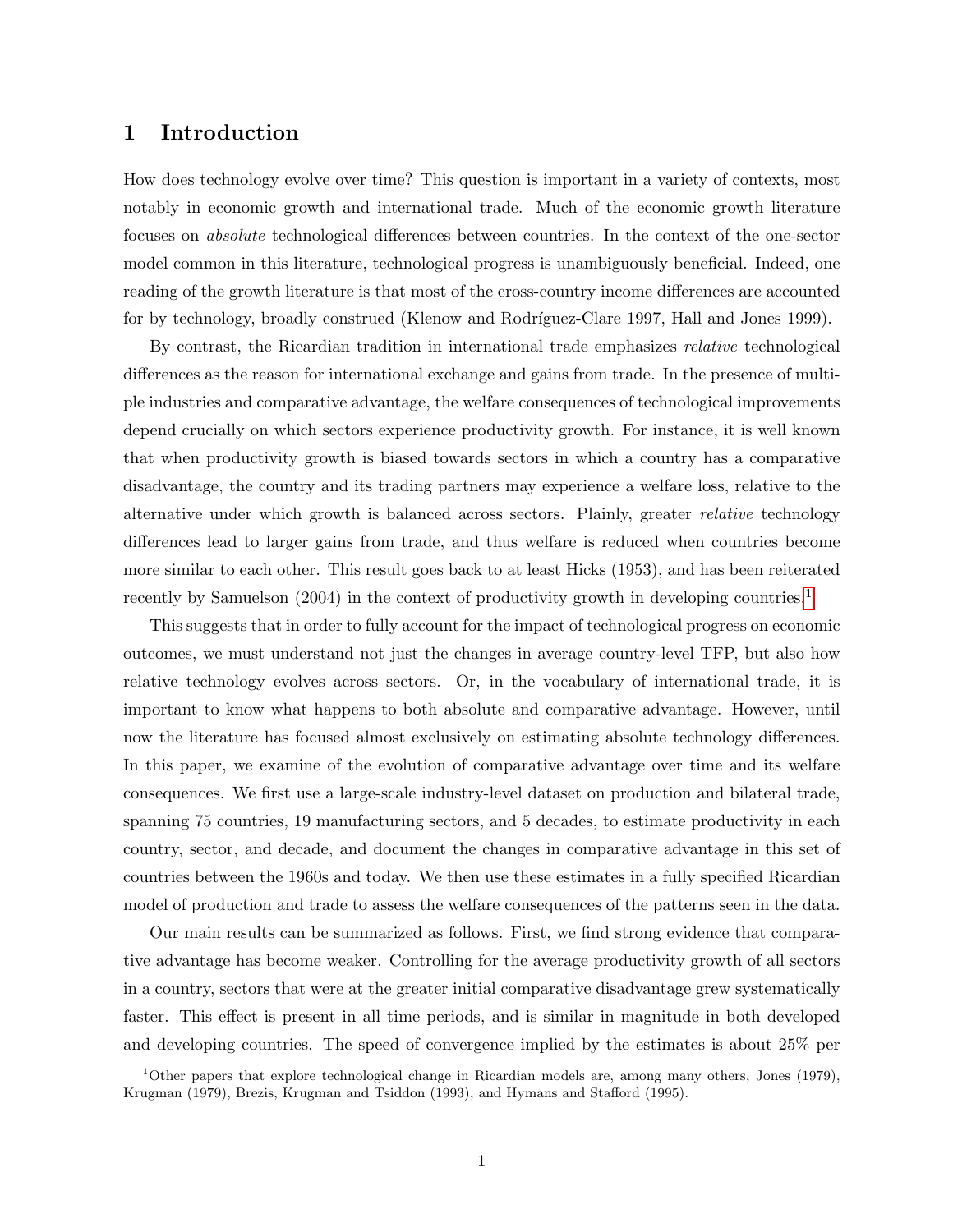decade.

Second, counterfactual exercises reveal that the welfare impact of changes in comparative advantage is large. We compare welfare in each country during the 2000s to the counterfactual scenario in which productivity grows at the same country-specific average rate between the 1960s and the 2000s, but its comparative advantage remains as it was in the 1960s. Because we allow average productivity to grow in each country, this exercise reveals the welfare effects of the evolution of comparative advantage.

For the median country, welfare today is 1.9% lower than it would have been had comparative advantage remained unchanged since the 1960s. Lower welfare is exactly what theory would predict, given the empirical result that a typical country's comparative advantage has become weaker over this period. Indeed, we find that countries with a more pronounced weakening of comparative advantage tended to experience a larger welfare loss, and countries whose comparative advantage strengthened tended to gain in welfare. The median welfare impact corresponds to roughly 40% of the median gains from trade relative to complete autarky, 4.5%, implied by the model.

When considered in isolation, the median country thus appears to lose from its own changes in comparative advantage. In an alternative counterfactual, we evaluate the welfare impact of technological change in all the countries simultaneously. The median country today has a 1% lower welfare compared to the counterfactual scenario in which the *worldwide* comparative advantage had remained the same as in the 1960s. In addition, it appears that the overall welfare impact of global changes in comparative advantage is largely driven by what happens in similar countries. That is, in the sample of OECD countries, overall welfare changes are driven almost exclusively by comparative advantage changes in the OECD countries. The same is true in the non-OECD sample: nearly all of the variation in total welfare impact in that group is driven by what happens to comparative advantage of the non-OECD countries, rather than the OECD.

The basic difficulty in measuring sectoral productivity growth in a large sample of countries and over time is the lack of comparable data on sectoral output and inputs. In addition, estimates of productivity must take into account each country's participation in exports and imports, both of the final output, and of intermediate inputs used in production. In the absence of sufficiently detailed input and output price indices, such an exercise would be impractical in a large set of countries. To overcome this problem, we use the methodology developed by Eaton and Kortum (2002), and extended to a multi-sector framework by Shikher (2004), Chor (2010), and Costinot and Komunjer (2008), among many others. This approach uses the structure of the model to estimate the unobserved productivity parameters within a framework that takes explicit account of prices and international trade, both in sectoral output, as well as in intermediate inputs. Our model features many aspects that would be important for estimating underlying technology reli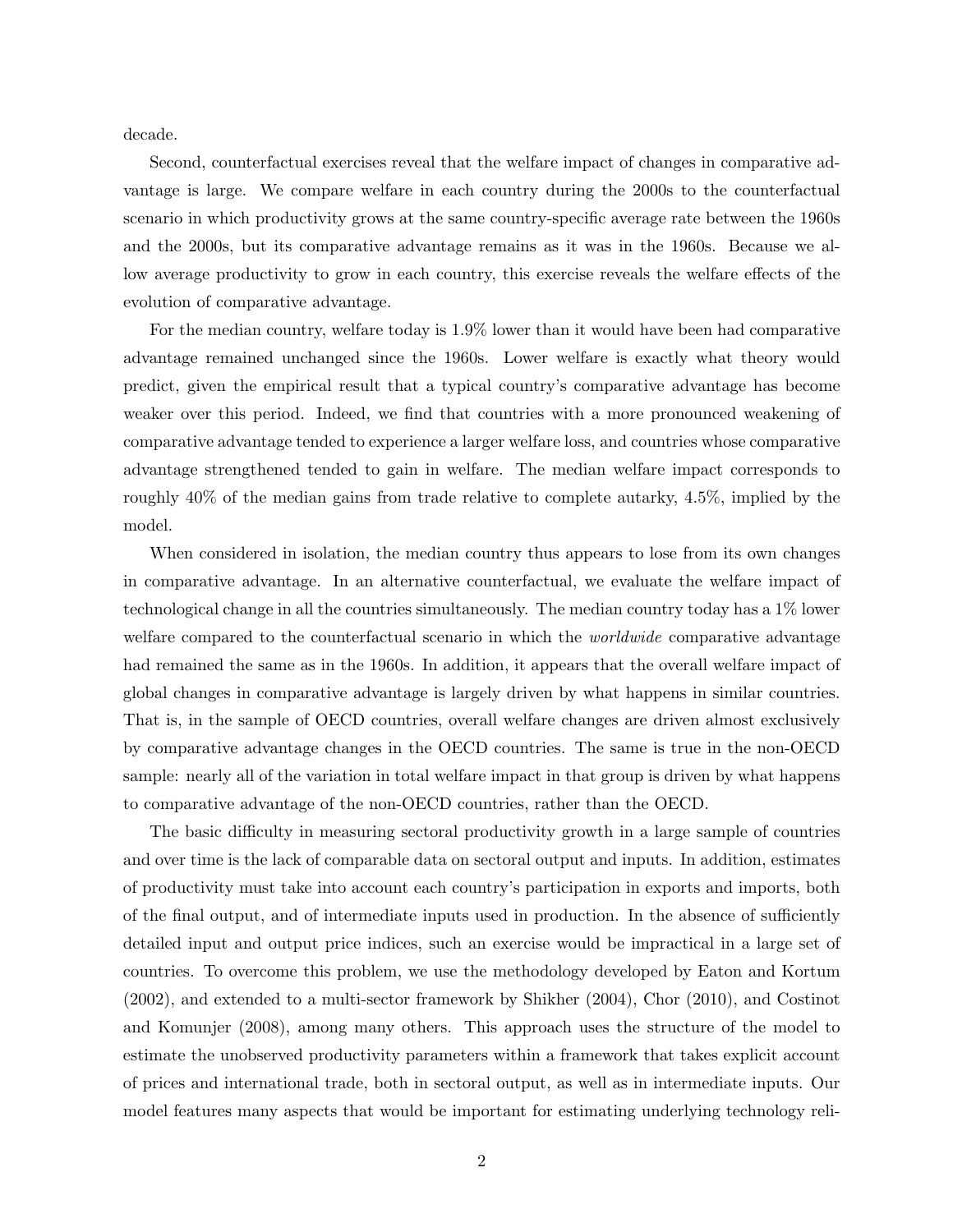ably: multiple factors of production (labor and capital), a realistic input-output matrix between the sectors, both inter- and intra-sectoral trade, and a non-traded sector.

We are not the first to use international trade and production data within the Eaton and Kortum (2002) framework to estimate technology parameters. Eaton and Kortum (2002) and Waugh (2009) perform this analysis in a one-sector model at a point in time, an exercise informative of the cross-section of countries' overall TFP but not their comparative advantage.[2](#page-1-0) Shikher (2004, 2005, 2009) obtains technology estimates by sector in the sample of OECD countries, while Caliendo and Parro (2010) analyze the impact of NAFTA in a multi-sector Eaton-Kortum model. A recent paper by Hsieh and Ossa (2010) examines the global welfare impact of sector-level productivity growth in China between 1993 and 2005, focusing on the uneven growth across sectors. Relative to existing contributions, we extend the multi-sector approach to a much greater set of countries, and, most importantly, over time. This allows us, for the first time, to examine not just the global cross-section of productivities, but its evolution over the past 5 decades and the welfare implications of those changes.

Changes in productivity at sector level have received comparatively less attention in the literature. Bernard and Jones (1996a, 1996b) use production data to study convergence in a sample of 15 OECD countries and 8 sectors. Proudman and Redding (2000) study the evolution of trade patterns in the G-5 countries, and find a great deal of heterogeneity in country experiences. Hausmann and Klinger (2007) examine changes in countries' revealed comparative advantage and how these are related to initial export patterns. Our paper is the first to use a fully specified model of production and trade to estimate changes in technology. In addition, we greatly expand the sample of countries and years relative to these studies.

Finally, our paper is related to the literature that documents the time evolution of diversification indices, be it of production (e.g. Imbs and Wacziarg 2003), or trade (e.g. Carrère, Cadot and Strauss-Kahn 2009). These studies typically find that countries have a tendency to diversify their production and exports as they grow, at least until they become quite developed. Our findings of weakening comparative advantage are consistent with greater diversification. Unlike diversification indices, which have no structural interpretation, our approach makes this phenomenon more precise, by calculating the magnitudes of technology changes that are responsible for the observed changes in diversification.[3](#page-1-0)

The rest of the paper is organized as follows. Section [2](#page-5-0) lays out the theoretical framework. Section [3](#page-9-0) presents the estimation procedure and the data. Section [4](#page-16-0) describes the patterns of

<sup>&</sup>lt;sup>2</sup>Finicelli, Pagano and Sbracia (2009b) estimate the evolution of overall manufacturing TFP between 1985 and 2002 using a one-sector Eaton and Kortum model.

<sup>3</sup>Our paper is also related to the literature on international technology diffusion, surveyed by Keller (2004). While we document large and systematic changes in technology over time, our approach is, for now, silent on the mechanisms behind these changes.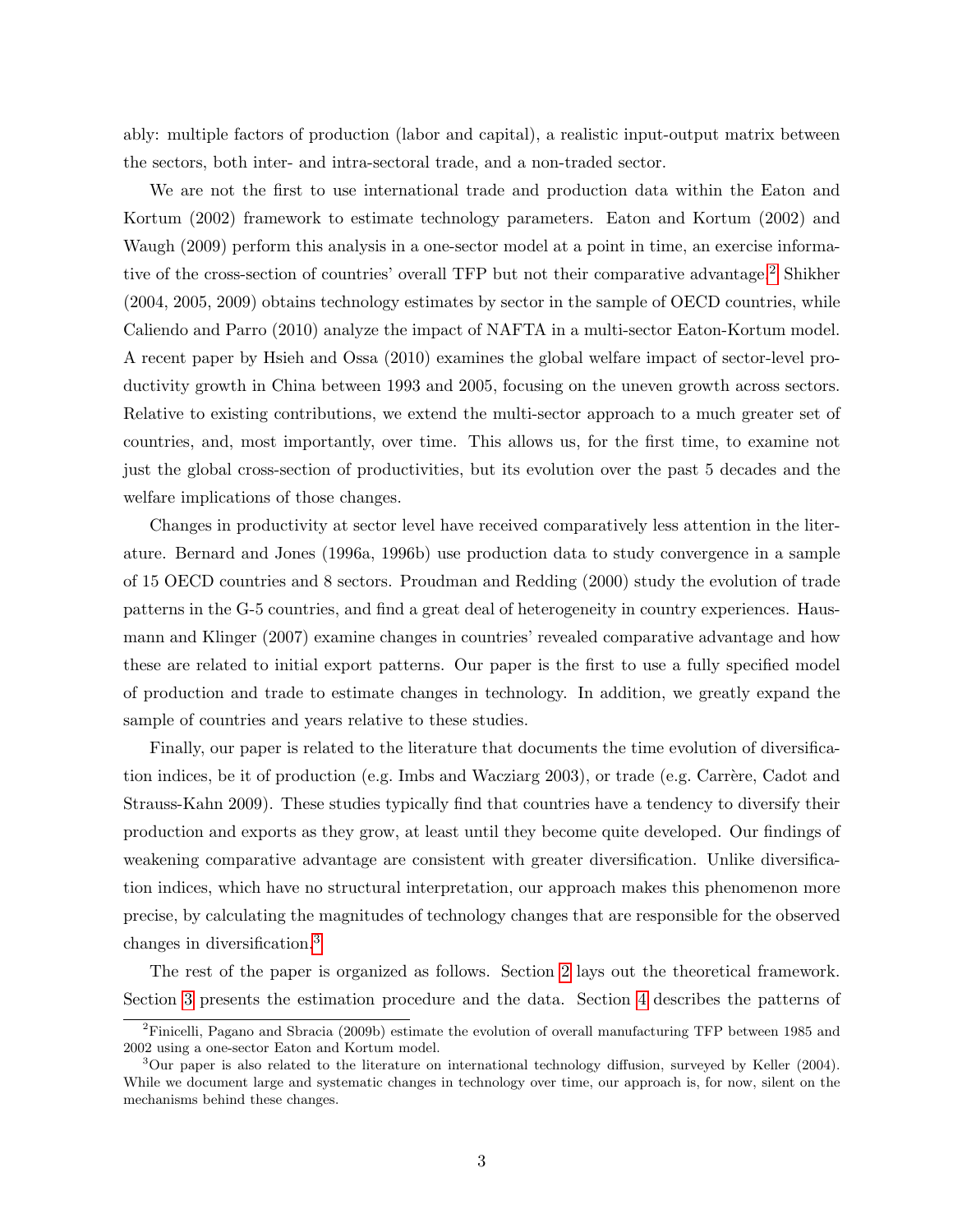the evolution of comparative advantage over time, and presents the main econometric results of the paper on relative convergence. Section [5](#page-19-0) examines the welfare implications of the observed evolution of comparative advantage. Section [6](#page-24-0) concludes.

## <span id="page-5-0"></span>2 Theoretical Framework

The world is comprised of N countries, indexed by n and i, and  $J+1$  sectors, indexed by j and k. There are two factors of production, labor  $(L)$  and capital  $(K)$ . Each sector produces a continuum of goods. The first J sectors are tradable subject to barriers to trade, and the  $J + 1$ -th sector is nontradable. Both capital and labor are mobile across sectors and immobile across countries. Trade is balanced each period. We suppress the time index for the ease of notation.

#### 2.1 The Environment

Period utility of the representative consumer in country  $n$  is homothetic, given by

$$
U_n = \frac{Y_n^{1-\sigma} - 1}{1 - \sigma},
$$

where  $Y_n$  denotes the final consumption in country n, and  $\frac{1}{1-\sigma}$  denotes the intertemporal rate of substitution. The budget constraint (or the resource constraint) of the consumer is given by

$$
P_n Y_n = w_n L_n + r_n K_n,
$$

where  $P_n$  denotes the final good price,  $K_n$  is the exogenous endowment of capital,  $L_n$  is the exogenous labor supply, and  $w_n$  and  $r_n$  are the wage rate and the rental return of capital, respectively.

The production of the final good  $Y_n$  in country n is given by

$$
Y_n = \left(\sum_{j=1}^J \omega_j^{\frac{1}{\eta}} \left(Y_n^j\right)^{\frac{\eta-1}{\eta}}\right)^{\frac{\eta}{\eta-1}\xi_n} \left(Y_n^{J+1}\right)^{1-\xi_n},
$$

where  $\xi_n$  denotes the Cobb-Douglas weight for the tradable sector composite good,  $\eta$  is the elasticity of substitution between the tradable sectors,  $\omega_j$  denotes the weight of each tradable sector in final consumption,  $Y_n^{J+1}$  is the nontradable-sector composite good, and  $Y_n^j$  is the composite good in tradable sector j. Thus, the price of the final good in country  $n$  is given by:

$$
P_n = B_n \left( \sum_{j=1}^J \omega_j (p_n^j)^{1-\eta} \right)^{\frac{1}{1-\eta} \xi_n} (p_n^{J+1})^{1-\xi_n},
$$

where  $p_n^j$  is the price of the sector j composite, and  $B_n = \xi_n^{-\xi_n} (1 - \xi_n)^{-(1 - \xi_n)}$ .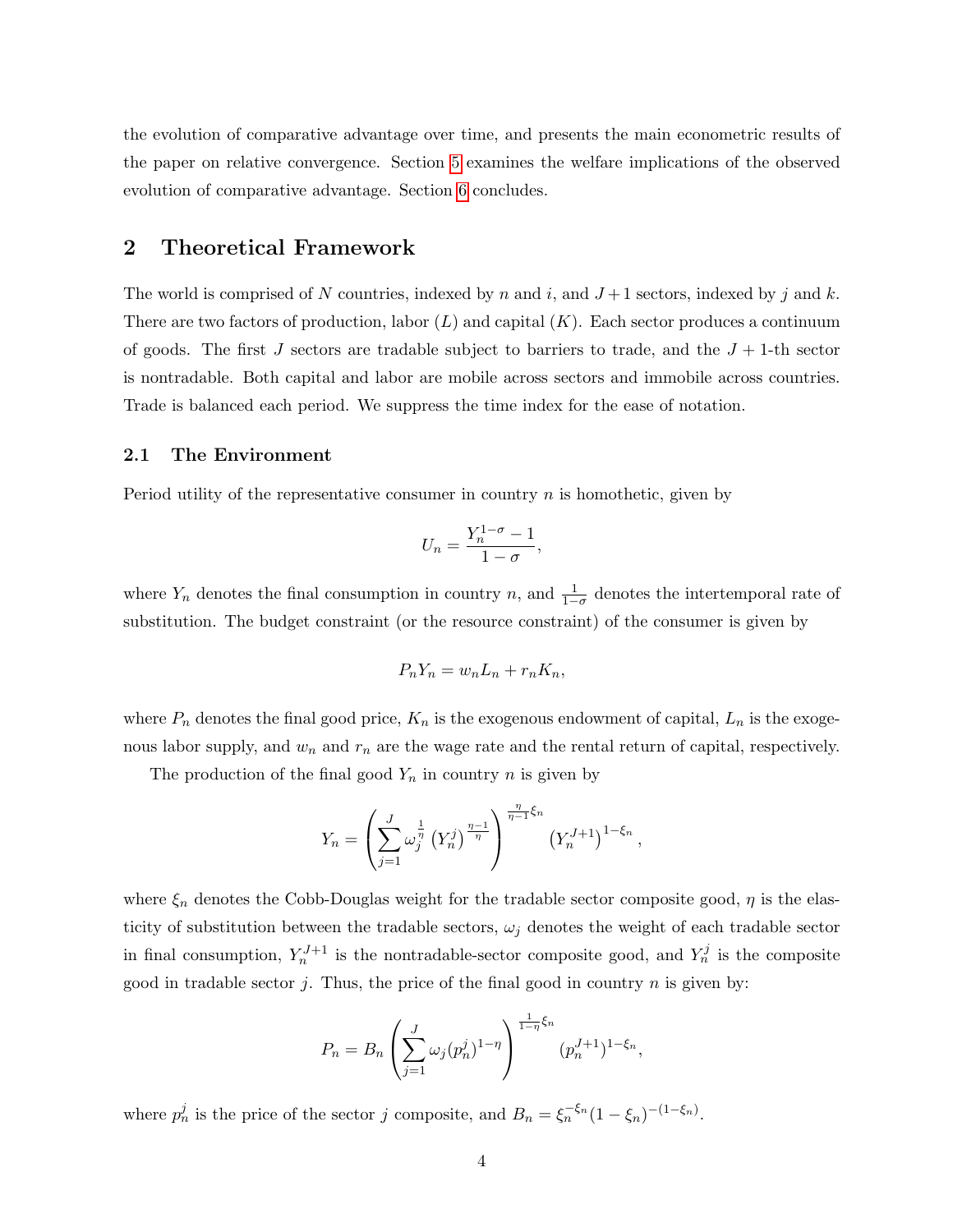Output in each sector  $j$  is produced using a CES production function that aggregates a continuum of varieties  $q \in [0, 1]$  unique to each sector:

$$
Q_n^j = \left[ \int_0^1 Q_n^j(q)^{\frac{\varepsilon_j-1}{\varepsilon_j}}dq \right]^{\frac{\varepsilon_j}{\varepsilon_j-1}},
$$

where  $\varepsilon_j$  denotes the elasticity of substitution across goods in sector j,  $Q_n^j$  is the total output of sector j in country n, and  $Q_n^j(q)$  is the amount of variety q that is used in production in sector j and country  $n$ . It is well known that the price of sector  $j$ 's output is given by:

$$
p_n^j = \left[ \int_0^1 p_n^j(q)^{1-\varepsilon_j} dq \right]^{\frac{1}{1-\varepsilon_j}}.
$$

Producing one unit of good q in sector j in country n requires  $\frac{1}{z_n^j(q)}$  input bundles. The cost of an input bundle is:

$$
c_n^j = \left(w_n^{\alpha_j} r_n^{1-\alpha_j}\right)^{\beta_j} \left(\prod_{k=1}^{J+1} \left(p_n^k\right)^{\gamma_{k,j}}\right)^{1-\beta_j}
$$

.

That is, production in sector j requires labor, capital, and a bundle of intermediate inputs, coming from all sectors  $k = 1, ..., J + 1$ . The value-added based labor intensity is given by  $\alpha_j$ , while the share of value added in total output is given by  $\beta_i$ . Both of these vary by sector. The weights on inputs from other sectors,  $\gamma_{k,j}$  vary by output industry j as well as input industry k.

Productivity  $z_n^j(q)$  for each  $q \in [0,1]$  in each sector  $j$  is equally available to all agents in country n, and product and factor markets are perfectly competitive. Following Eaton and Kortum (2002, henceforth EK), the productivity draw  $z_n^j(q)$  is random and comes from the Fréchet distribution that has the cumulative distribution function

$$
F_n^j(z) = e^{-T_n^j z^{-\theta_j}}.
$$

In this distribution, the absolute advantage term  $T_n^j$  varies by both country and sector, and the dispersion parameter  $\theta_j$  may potentially vary by sector as well.

The cost of producing one unit of good q in sector j and country n is  $c_n^j/z_n^j(q)$ . International trade is subject to iceberg costs: in order for one unit of good  $q$  produced in sector  $j$  to arrive at country *n* from country *i*,  $d_{ni}^j > 1$  units of the good must be shipped. We normalize  $d_{nn}^j = 1$ for country  $n$  in tradable sector  $j$ . Note that the trade costs will vary by destination pair, by sector, and by time, and in general will not be symmetric:  $d_{ni}^j$  need not equal  $d_{in}^j$ . Under perfect competition, the price at which country i can supply tradable good q in sector j to country n is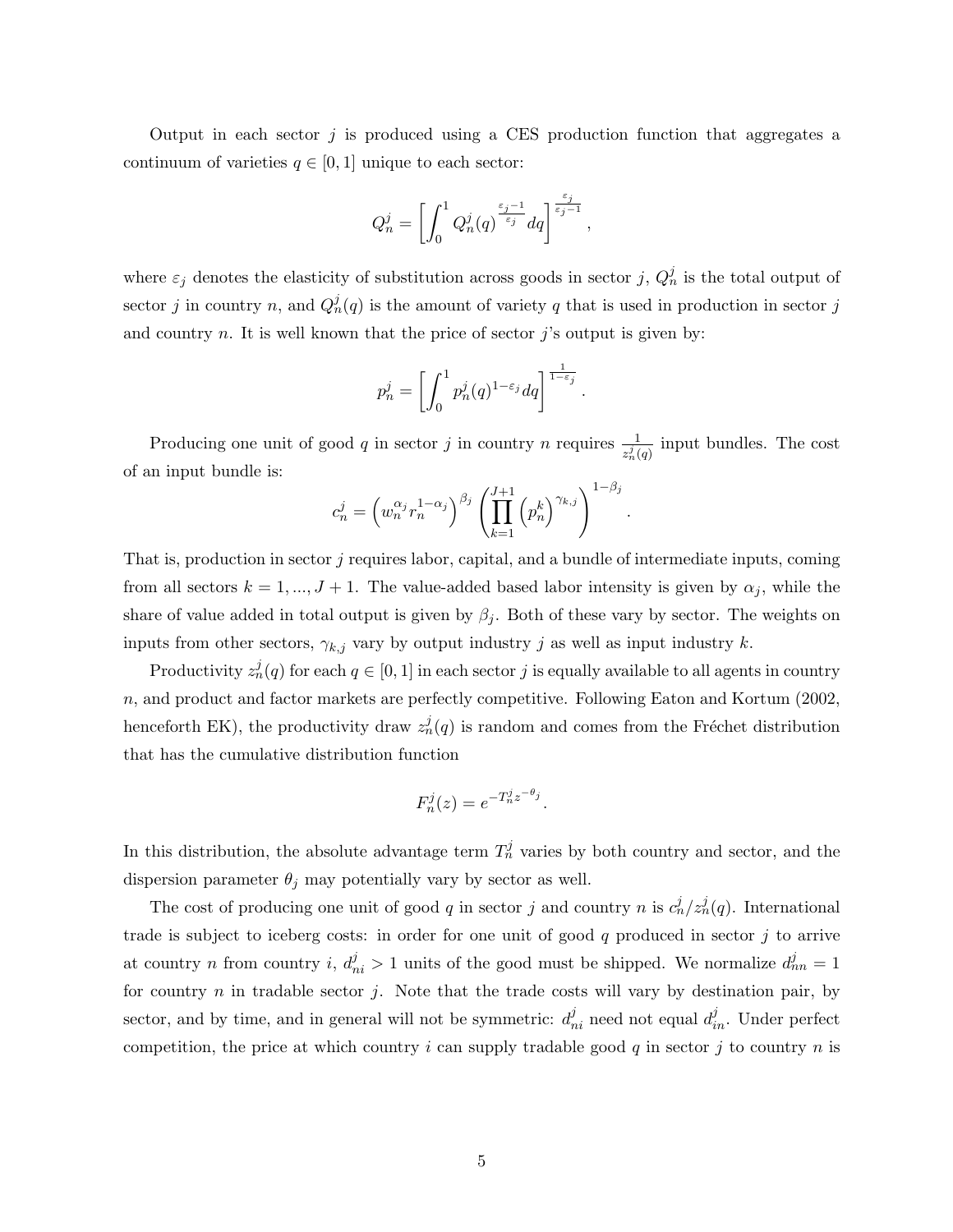equal to:

$$
p_{ni}^j(q)=\left(\frac{c_i^j}{z_i^j(q)}\right)d_{ni}^j.
$$

Buyers of each good q in tradable sector  $j$  in country  $n$  will select to buy from the cheapest source country. Thus, the price actually paid for this good in country  $n$  will be:

$$
p_n^j(q) = \min_{i=1,\dots,N} \left\{ p_{ni}^j(q) \right\}
$$

.

Following the standard EK approach, define the "multilateral resistance" term

$$
\Phi_n^j = \sum_{i=1}^N T_i^j \left( c_i^j d_{ni}^j \right)^{-\theta_j}.
$$

This value summarizes, for country  $n$ , the access to production technologies in sector  $j$ . Its value will be higher if in sector j, country n's trading partners have high productivity  $(T_i^j)$  $i^j$ ) or low cost  $(c_i^j)$ <sup>2</sup><sub>i</sub>). It will also be higher if the trade costs that country *n* faces in this sector are low. Standard steps lead to the familiar result that the probability of importing good q from country i,  $\pi_{ni}^{j}$  is equal to the share of total spending on goods coming from country i,  $X_{ni}^j/X_n^j$ , and is given by:

$$
\frac{X_{ni}^j}{X_n^j} = \pi_{ni}^j = \frac{T_i^j \left( c_i^j d_{ni}^j \right)^{-\theta_j}}{\Phi_n^j}.
$$

In addition, the price of good  $j$  in country  $n$  is simply

$$
p_n^j = \Gamma_j \left(\Phi_n^j\right)^{-\frac{1}{\theta_j}},
$$

where  $\Gamma_j = \left[ \Gamma \left( \frac{\theta_j + 1 - \varepsilon_j}{\theta_j} \right) \right]$  $\overline{\theta_j}$ )  $\left[\frac{1}{1-\epsilon_j}\right]$ , with  $\Gamma$  the Gamma function.

#### 2.2 Equilibrium

The competitive equilibrium of this model world economy consists of a set of prices, allocation rules, and trade shares such that (i) given the prices, all firms' inputs satisfy the first-order conditions, and their output is given by the production function; (ii) given the prices, the consumer's demand satisfies the first-order conditions; (iii) the prices ensure the market clearing conditions for labor, capital, tradable goods and nontradable goods; (iv) trade shares ensure balanced trade for each country.

The set of prices includes the wage rate  $w_n$ , the rental rate  $r_n$ , the sectoral prices  $\{p_n^j\}_{j=1}^{J+1}$ , and the aggregate price  $P_n$  in each country n. The allocation rule includes the capital and labor allocation across sectors  $\{K_n^j, L_n^j\}_{j=1}^{J+1}$ , final consumption demand  $\{Y_n^j\}_{j=1}^{J+1}$ , and total demand  $\{Q_n^j\}_{j=1}^{J+1}$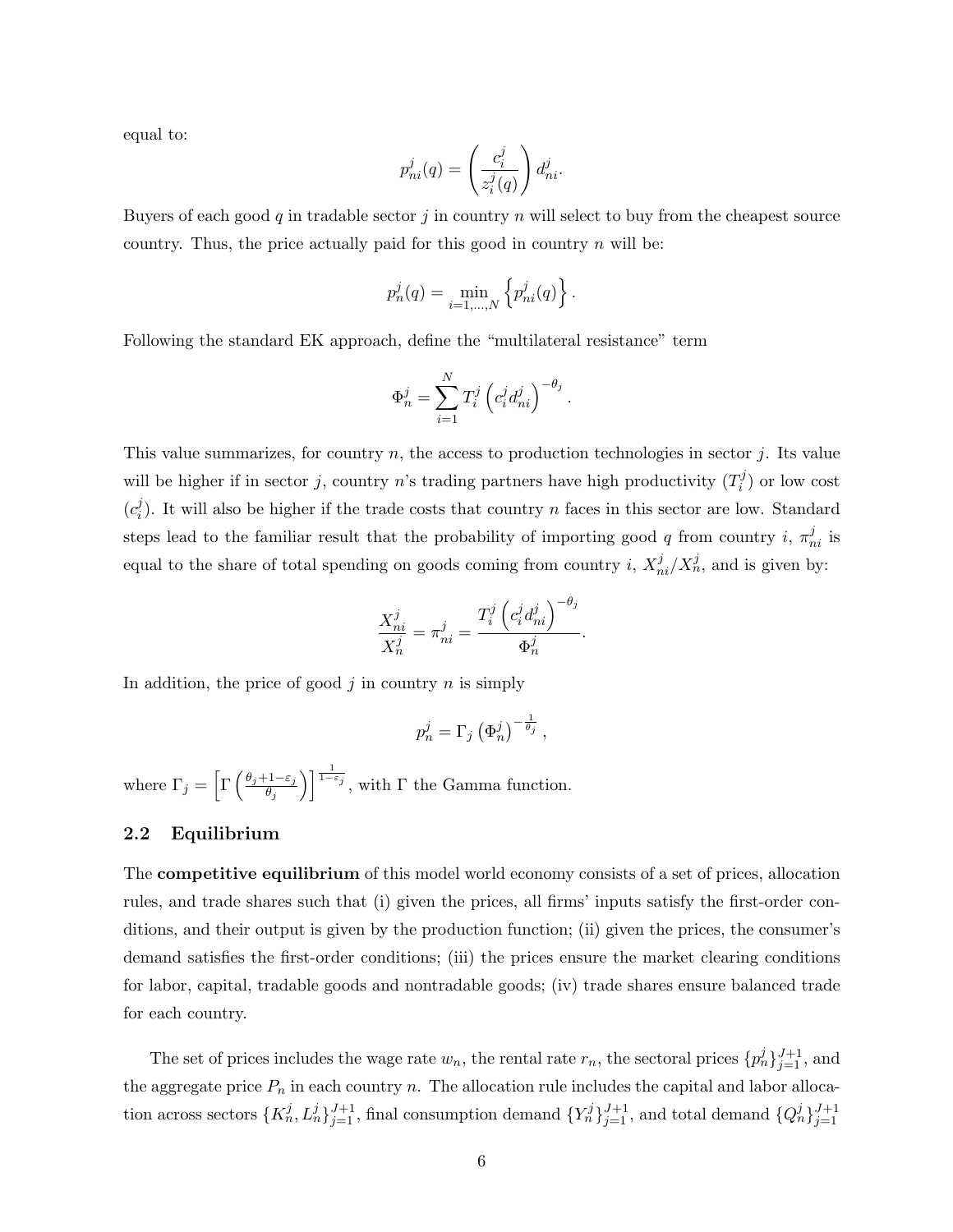(both final and intermediate goods) for each sector. The trade shares include the expenditure share  $\pi_{ni}^j$  of country n from country i in sector j.

#### Characterization of Equilibrium

Given the set of prices  $\{w_n, r_n, P_n, \{p_n^j\}_{j=1}^{J+1}\}_{n=1}^N$ , we first characterize the optimal allocations from final demand. The optimal allocations solve the following equivalent problem:

max 
$$
Y_n = \left(\sum_{j=1}^{J} \omega_j^{\frac{1}{\eta}} (Y_n^j)^{\frac{\eta-1}{\eta}}\right)^{\frac{\eta}{\eta-1}\xi_n} (Y_n^{J+1})^{1-\xi_n}
$$

subject to

$$
\sum_{j=1}^{J+1} p_n^j Y_n^j = P_n Y_n = w_n L_n + r_n K_n.
$$

The first order conditions associated with this optimization problem imply the following final demand:

$$
p_n^j Y_n^j = \xi_n (w_n L_n + r_n K_n) \frac{\omega_j (p_n^j)^{1-\eta}}{\sum_{k=1}^J \omega_k (p_n^k)^{1-\eta}}, \text{ for all } j = \{1, ..., J\}
$$

and

$$
p_n^{J+1} Y_n^{J+1} = (1 - \xi_n)(w_n L_n + r_n K_n).
$$

We next characterize the production and factor allocations across the world. Let  $Q_n^j$  denote the total sectoral demand of country n in sector j.  $Q_n^j$  is used as final goods in final demand and as intermediate goods for domestic production of all sectors. That is,

$$
p_n^j Q_n^j = p_n^j Y_n^j + \sum_{k=1}^J (1 - \beta_k) \gamma_{j,k} \left( \sum_{i=1}^N \pi_{in}^k p_i^k Q_i^k \right) + (1 - \beta_{J+1}) \gamma_{j,J+1} p_n^{J+1} Q_n^{J+1}
$$

for tradeable sectors  $j = 1, ..., J$ , and

$$
p_n^{J+1} Q_n^{J+1} = p_n^{J+1} Y_n^{J+1} + \sum_{k=1}^{J+1} (1 - \beta_k) \gamma_{j,k} p_n^k Q_n^k
$$

in the non-tradeable sector. In particular, the domestic production value in sector  $j = 1, 2, ..., J$ of country *n* is the sum of (i) domestic final expenditure  $p_n^j Y_n^j$  and (ii) all countries' expenditure on country n's sector j goods as intermediate inputs in all tradable sectors:  $\sum_{k=1}^{J} (1 (\beta_k)\gamma_{j,k}\left(\sum_{i=1}^N\pi_{in}^kp_i^kQ_i^k\right)$ , and (iii) expenditure on the j's sector intermediate inputs in the domestic non-traded sector  $(1 - \beta_{J+1})\gamma_{j,J+1}p_n^{J+1}Q_n^{J+1}$ . These market clearing conditions summarize the two important features of the world economy captured by our model: complex international production linkages, as much of world trade is in intermediate inputs, and a good crosses borders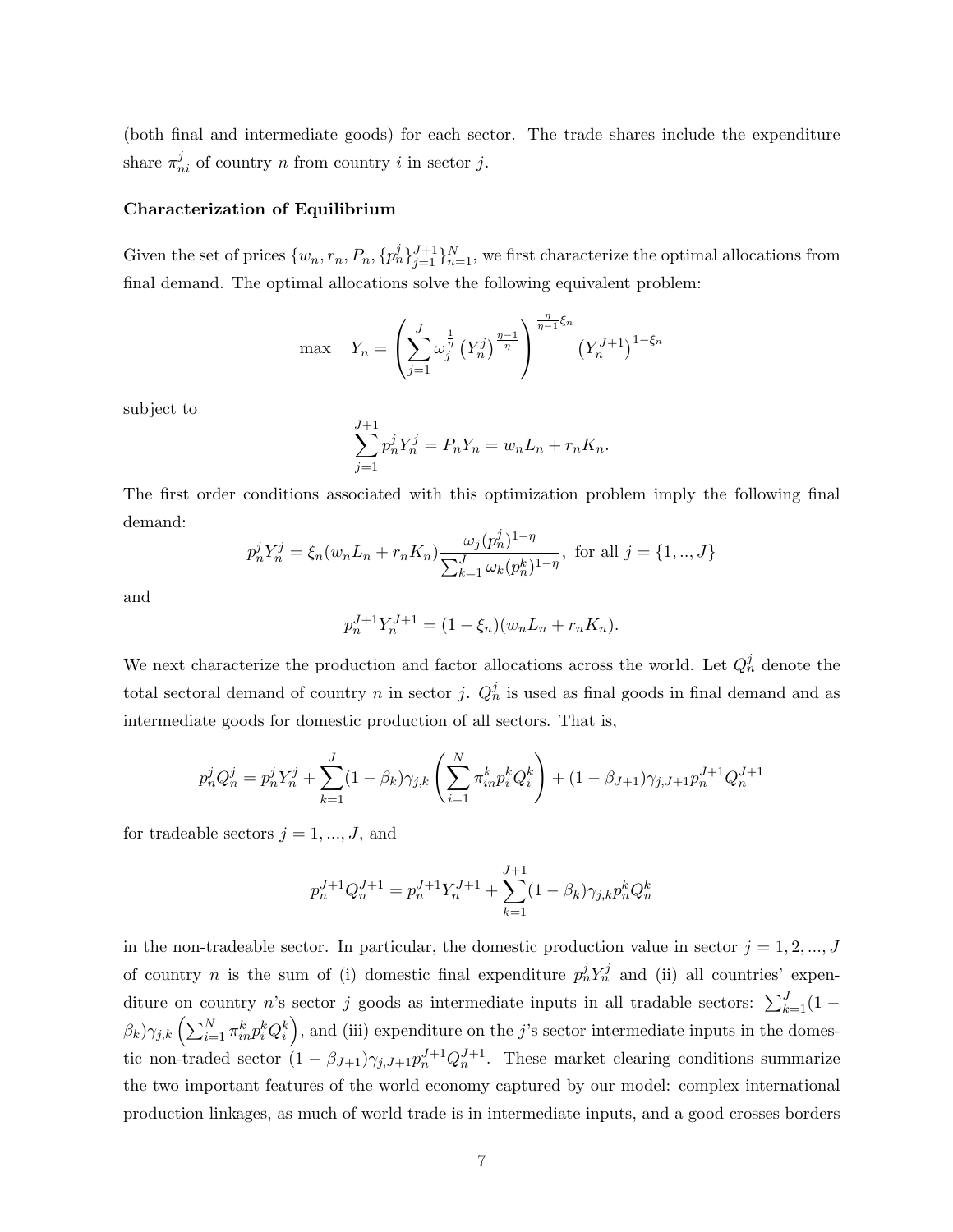multiple times before being consumed (Hummels, Ishii and Yi 2001); and two-way input linkages between the tradeable and the non-tradeable sectors.

In each tradable sector, some goods  $q$  are imported from abroad and some goods  $q$  are exported to the rest of the world. The exports in sector j of country n is  $EX_n^j = \sum_{i=1}^N \mathbb{I}_{i \neq n} \pi_{in}^j p_i^j Q_i^j$  $i<sub>i</sub>$ , and the imports in sector j and country n is  $IM_n^j = \sum_{i=1}^N \mathbb{I}_{i \neq n} \pi_{ni}^j p_n^j Q_n^j$ . The total exports of country n is  $EX_n = \sum_{j=1}^J EX_n^j$ , and the total imports of country n is  $IM_n = \sum_{j=1}^J IM_n^j$ . The trade balance condition requires that for any country  $n, EX_n - IM_n = 0$ .

We now study the factor allocations across sectors. The total production of tradable sector j in country *n* is given by  $\sum_{i=1}^{N} \pi_{in}^{j} p_i^j Q_i^j$  $i<sub>i</sub>$ . The optimal sectoral factor allocations in country n and tradable sector  $j$  must satisfy

$$
\sum_{i=1}^N \pi_{in}^j p_i^j Q_i^j = \frac{w_n L_n^j}{\alpha_j \beta_j} = \frac{r_n K_n^j}{(1 - \alpha_j)\beta_j}.
$$

For the nontradable sector  $J + 1$ , the optimal sectoral factor allocations in country n are simply given by

$$
p_n^{J+1} Q_n^{J+1} = \frac{w_n L_n^{J+1}}{\alpha_{J+1} \beta_{J+1}} = \frac{r_n K_n^{J+1}}{(1 - \alpha_{J+1}) \beta_{J+1}}.
$$

Finally, the feasibility conditions for factors are given by, for any  $n$ ,

$$
\sum_{j=1}^{J+1} L_n^j = L_n \text{ and } \sum_{j=1}^{J+1} K_n^j = K_n.
$$

Given all of the model parameters, factor endowments, trade costs, and productivities, the model is solved using the algorithm described in Appendix [A.](#page-25-0)

## <span id="page-9-0"></span>3 Estimating Model Parameters

Using data on sectoral production, bilateral sector-level trade, relative prices, GDP, as well as information on trade barriers, we estimate the technology parameters  $T_i^j$  $\mathbf{F}_i^j$  for a large set of countries in two steps. First, we estimate the technology parameters  $T_i^j$  $i<sup>j</sup>$  of the tradable sectors for each country and each sector relative to the U.S.. Second, we estimate the technology parameters for the U.S., including the nontradable sector, and  $T_i^{J+1}$  for all other countries.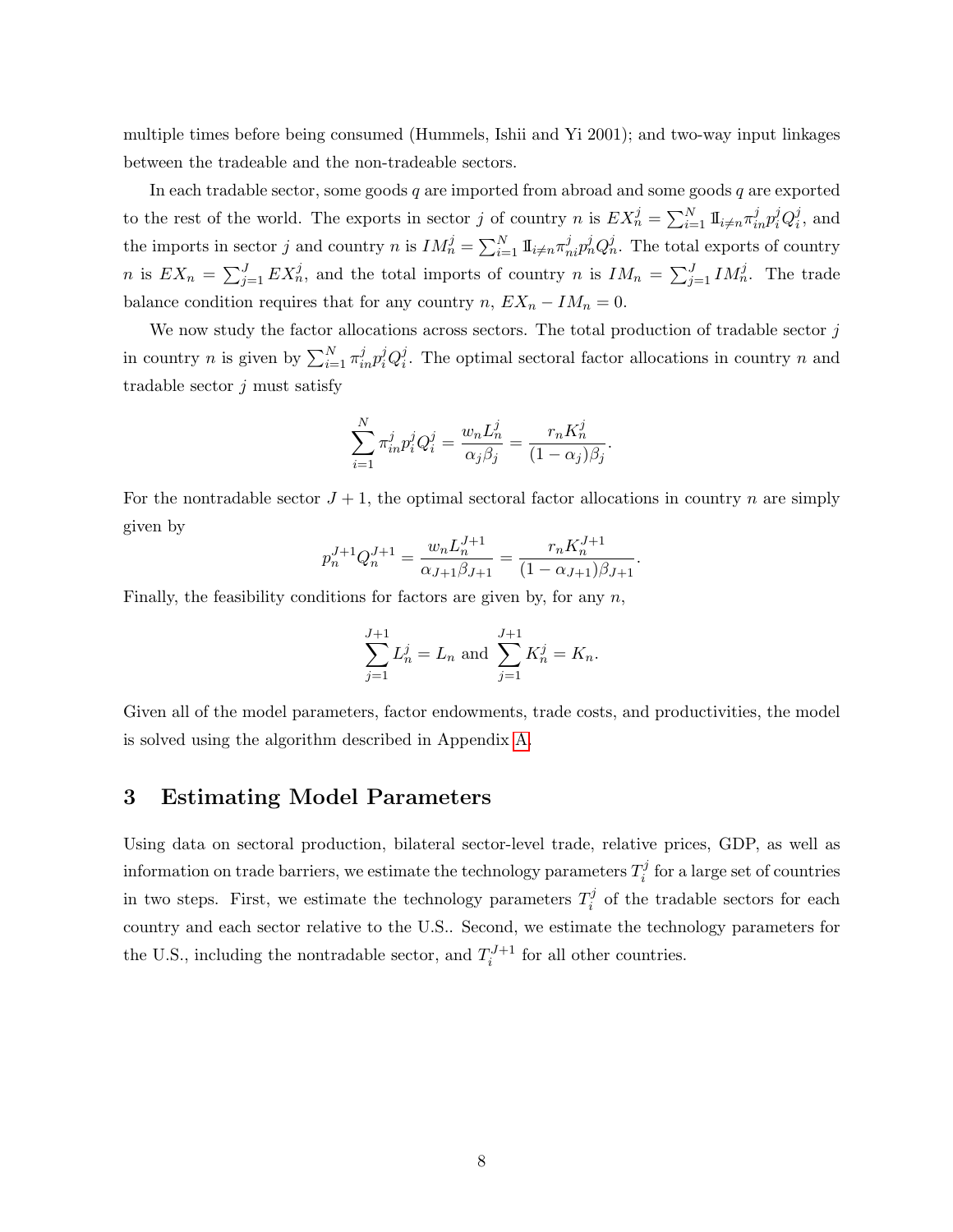#### <span id="page-10-0"></span>3.1 Tradable Sector Relative Technology

We now focus on the tradable sectors. Following the standard EK approach, first divide trade shares by their domestic counterpart:

$$
\frac{\frac{X_{ni}^j}{X_n^j}}{X_{ni}^j} = \frac{X_{ni}^j}{X_{nn}^j} = \frac{T_i^j \left( c_i^j d_{ni}^j \right)^{-\theta_j}}{T_n^j \left( c_n^j \right)^{-\theta_j}},
$$

which in logs becomes:

$$
\ln\left(\frac{X_{ni}^j}{X_{nn}^j}\right) = \ln\left(T_i^j\left(c_i^j\right)^{-\theta_j}\right) - \ln\left(T_n^j\left(c_n^j\right)^{-\theta_j}\right) - \theta_j\ln d_{ni}^j.
$$

Let the (log) iceberg costs be given by the following expression:

$$
\ln d_{ni}^j = d_k^j + b_{ni}^j + CU_{ni}^j + RTA_{ni}^j + ex_i^j + \nu_{ni}^j,
$$

where  $d_k^j$  $\mathcal{L}_{k}^{j}$  is an indicator variable for a distance interval (following EK, we set the distance intervals, in miles, to [0, 350], [350, 750], [750, 1500], [1500, 3000], [3000, 6000], [6000, maximum)). Additional variables are whether the two countries share a common border  $(b_{ni}^j)$ , belong to a currency union  $(CU_{ni}^j)$ , or to a regional trade agreement  $(RTA_{ni}^j)$ . Following the arguments in Waugh (2009), we include an exporter fixed effect  $ex_i^j$  $i$ . Finally, there is an error term  $\nu_{ni}^{j}$ . Note that all the variables have a sector superscript  $j$ : we allow all the trade cost proxy variables to affect true iceberg trade costs  $d_{ni}^j$  differentially across sectors. There is a range of evidence that trade volumes at sector level vary in their sensitivity to distance or common border (see, among many others, Do and Levchenko 2007, Berthelon and Freund 2008).

This leads to the following final estimating equation:

$$
\ln\left(\frac{X_{ni}^j}{X_{nn}^j}\right) = \underbrace{\ln\left(T_i^j(c_i^j)^{-\theta_j}\right) - \theta_j e x_i^j}_{\text{Experter Fixed Effect}} - \underbrace{\ln\left(T_n^j(c_n^j)^{-\theta_j}\right)}_{\text{Inporter Fixed Effect}}
$$
\n
$$
\underbrace{-\theta_j d_k^j - \theta_j b_{ni}^j - \theta_j C U_{ni}^j - \theta_j R T A_{ni}^j}_{\text{Bilateral Observables}} - \underbrace{\theta_j \nu_{ni}^j}_{\text{Error Term}}.
$$

It is clear from this expression that estimating this relationship will yield, for each country, an estimate of its technology-cum-unit-cost term in each sector j,  $T_n^j(c_n^j)^{-\theta_j}$ , which is obtained by exponentiating the importer fixed effect. The available degrees of freedom imply that these estimates are of each country's  $T_n^j(c_n^j)^{-\theta_j}$  relative to a reference country, which in our estimation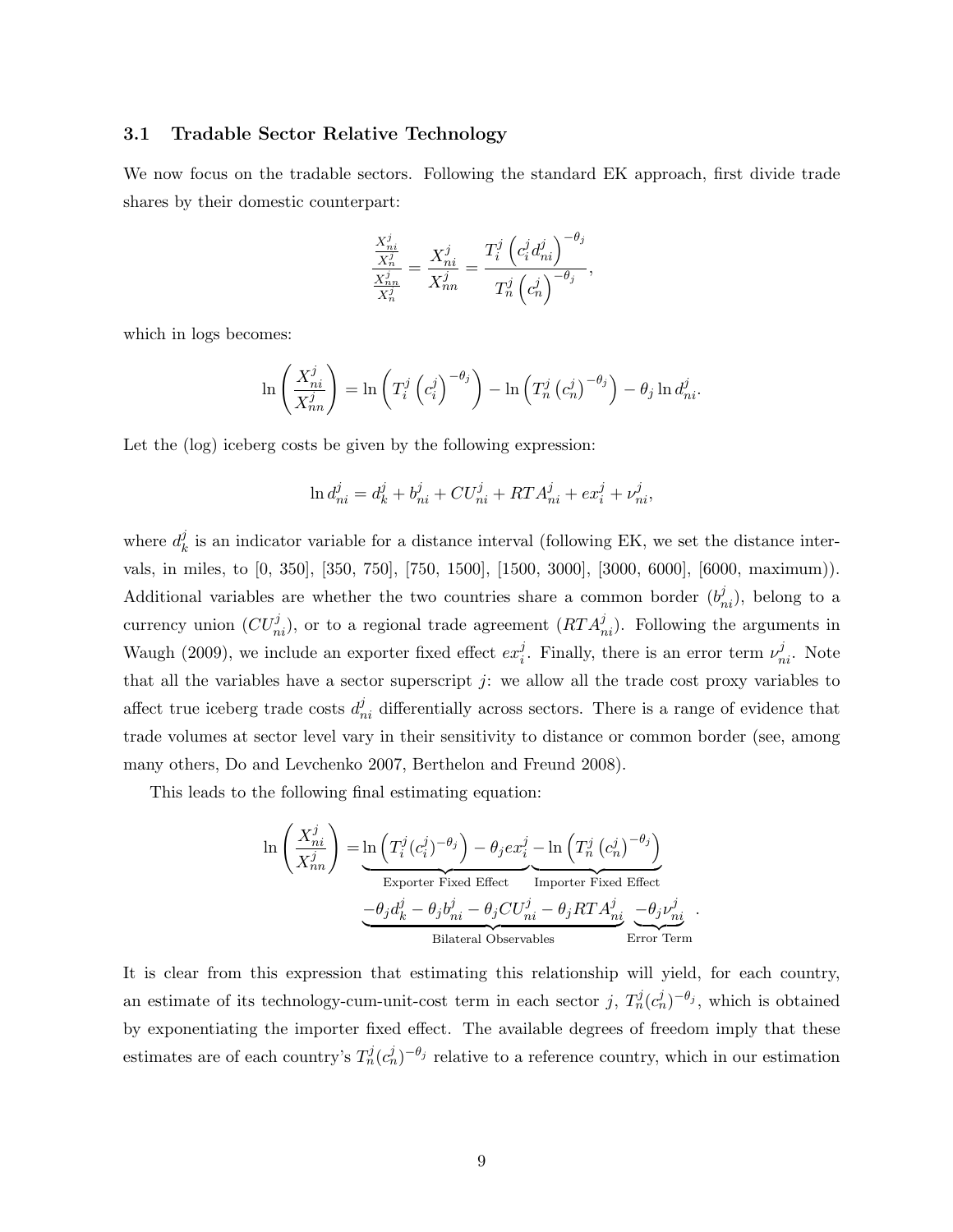is the U.S.. We denote this estimated value by  $S_n^j$ :

$$
S_n^j = \frac{T_n^j}{T_{us}^j} \left(\frac{c_n^j}{c_{us}^j}\right)^{-\theta_j}
$$

.

It is immediate from this expression that estimation delivers a convolution of technology parameters  $T_n^j$  and cost parameters  $c_n^j$ . Both will of course affect trade volumes, but we would like to extract technology  $T_n^j$  from these estimates. In order to do that, we follow the approach of Shikher  $(2004)$ . In particular, for each country n, the share of total spending going to home-produced goods is given by

$$
\frac{X_{nn}^j}{X_n^j} = T_n^j \left(\frac{\gamma^j c_n^j}{p_n^j}\right)^{-\theta_j}.
$$

Dividing by its U.S. counterpart:

$$
\frac{X_{nn}^j/X_n^j}{X_{us,us}^j/X_{us}^j} = \frac{T_n^j}{T_{us}^j} \left(\frac{c_n^j}{c_{us}^j} \frac{p_{us}^j}{p_n^j}\right)^{-\theta_j} = S_n^j \left(\frac{p_{us}^j}{p_n^j}\right)^{-\theta_j},
$$

where the subscript us denotes the United States, and thus the ratio of price levels in sector  $j$ relative to the U.S. becomes:

$$
\frac{p_n^j}{p_{us}^j} = \left(\frac{X_{nn}^j/X_{n}^j}{X_{us,us}^j/X_{us}^j} \frac{1}{S_n^j}\right)^{\frac{1}{\theta_j}}.
$$

The entire right-hand side of this expression is either observable or estimated. Thus, we can impute the price levels relative to the U.S. in each country and each tradable sector.

The cost of the input bundles relative to the U.S. can be written as:

$$
\frac{c_n^j}{c_{us}^j} = \left(\frac{w_n}{w_{us}}\right)^{\alpha_j \beta_j} \left(\frac{r_n}{r_{us}}\right)^{(1-\alpha_j)\beta_j} \left(\prod_{k=1}^J \left(\frac{p_n^k}{p_{us}^k}\right)^{\gamma_{k,j}}\right)^{1-\beta_j} \left(\frac{p_n^{J+1}}{p_{us}^{J+1}}\right)^{\gamma_{J+1,j}(1-\beta^j)}
$$

.

Using information on relative wages, returns to capital, price in each tradable sector, and the nontradable sector price relative to the U.S., we can thus impute the costs of the input bundles relative to the U.S. in each country and each sector. Armed with those values, it is straightforward to back out the relative technology parameters:

$$
\frac{T_n^j}{T_{us}^j} = S_n^j \left(\frac{c_n^j}{c_{us}^j}\right)^{\theta_j}.
$$

#### 3.2 Complete Estimation

So far we have estimated TFP of the tradable sectors relative to the United States. To complete our estimation, we still need to find the TFP levels for the tradable sectors in the United States.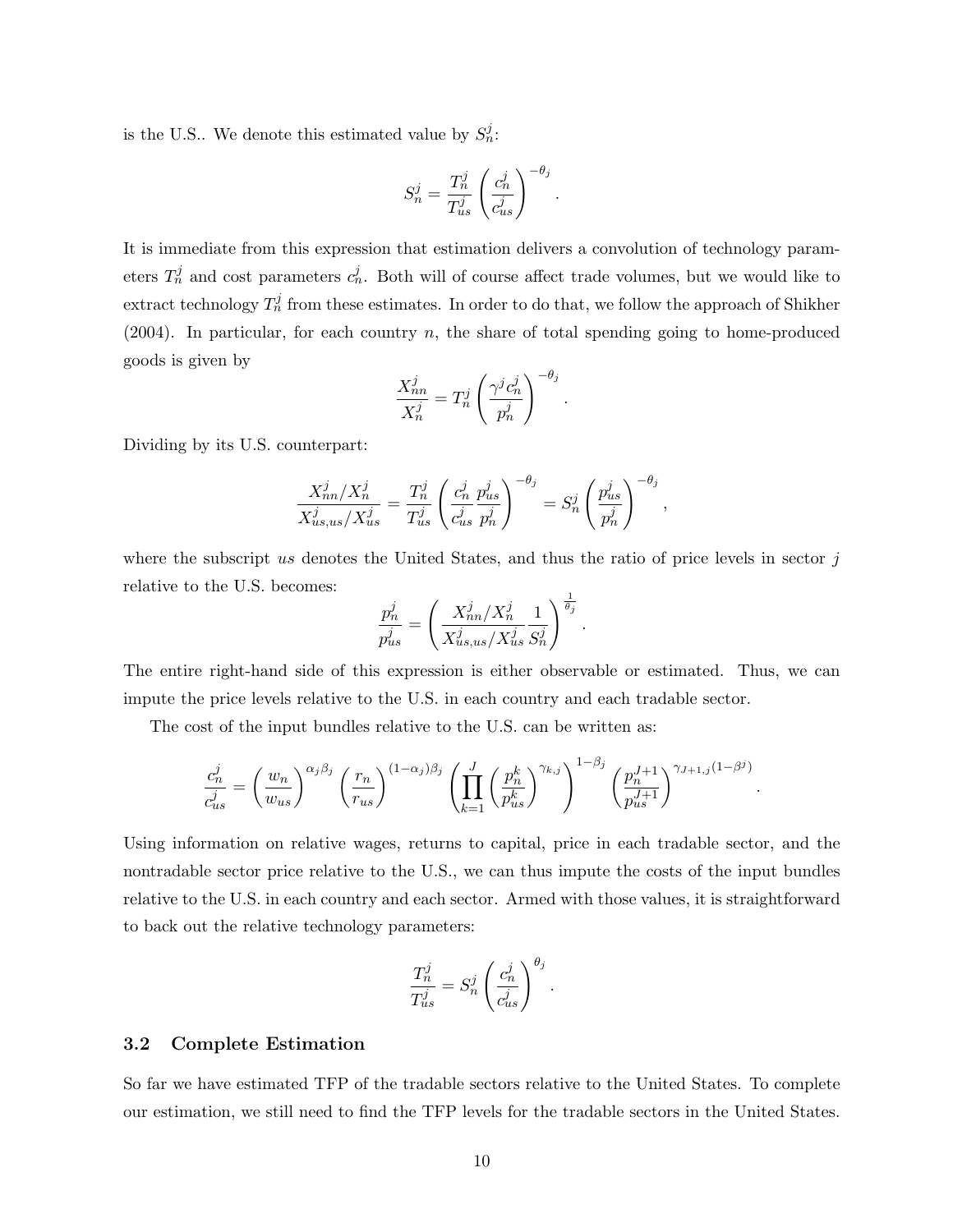To do that we use the NBER-CES Manufacturing Industry Database for the U.S. (Bartelsman and Gray 1996). We also need to estimate the TFP levels of the nontradable sector for all sample countries. The information we will use is the sectoral final demand in each country in the sample.

We start by measuring the observed TFP levels for the tradable sectors in the U.S.. The form of the production function gives

$$
\ln Y_{us}^j = \ln \Lambda_{us}^j + \beta_j \alpha_j \ln L_{us}^j + \beta_j (1 - \alpha_j) \ln K_{us}^j + (1 - \beta_j) \sum_{k=1}^{J+1} \gamma_{k,j} \ln M_{us}^{k,j},
$$

where  $\Lambda^j$  denotes the measured TFP in sector j,  $Y^j$  denotes the output,  $L^j$  denotes the labor input,  $K^j$  denotes the capital input, and  $M^{k,j}$  denotes the intermediate input from sector k. The NBER-CES Manufacturing Industry Database offers information on output, labor input, capital input, and intermediate good input. Thus, we can estimate the observed TFP level for each manufacturing tradable sector using the above equation.

If the U.S. were a closed economy, the observed TFP level for sector  $j$  would be given by  $\Lambda_{us}^{j} = (T_{us}^{j})^{\frac{1}{\theta_{j}}}$ . In the open economies, the goods with inefficient domestic productivity draws will not be produced and will be imported instead. Thus, international trade and competition introduce selection in the observed TFP level, as demonstrated by Finicelli, Pagano and Sbracia (2009a). We use our model to back out the true TFP level of each tradable sector in the United States. Here we follow Finicelli et al. (2009a) and use the following relationship:

$$
(\Lambda_{us}^j)^{\theta_j} = T_{us}^j + \sum_{i \neq us} T_i^j \left( \frac{c_i^j d_{us,i}^j}{c_{us}^j} \right)^{-\theta_j}.
$$

Thus, we have

$$
(\Lambda_{us}^j)^{\theta_j} = T_{us}^j \left[ 1 + \sum_{i \neq us} \frac{T_i^j}{T_{us}^j} \left( \frac{c_i^j d_{us,i}^j}{c_{us}^j} \right)^{-\theta_j} \right] = T_{us}^j \left[ 1 + \sum_{i \neq us} S_i^j \left( d_{us,i}^j \right)^{-\theta_j} \right].
$$

This equation can be solved for underlying technology parameters  $T_{us}^j$  in the U.S., given estimated observed TFP  $\Lambda_{us}^j$ , and all the  $S_i^j$  $i^{j}$ 's and  $d_{us,i}^{j}$ 's estimated in the previous subsection.

We next estimate the preference shares  $\{\omega_j\}_{j=1}^J$ . We start with a guess of  $\{\omega_j\}_{j=1}^J$  and find sectoral prices  $p_n^k$  as follows.

1. Start with a guess of  $\{p_n^j\}_{j=1}^J$  for all country n.

2. Compute the tradable sector aggregate price  $p_n^T = \left(\sum_{k=1}^J \omega_k (p_n^k)^{1-\eta}\right)^{\frac{1}{1-\eta}}$  for all n.

3. Compute  $p_n^{J+1}$  using the data on the ratio of the relative nontradable price for all n.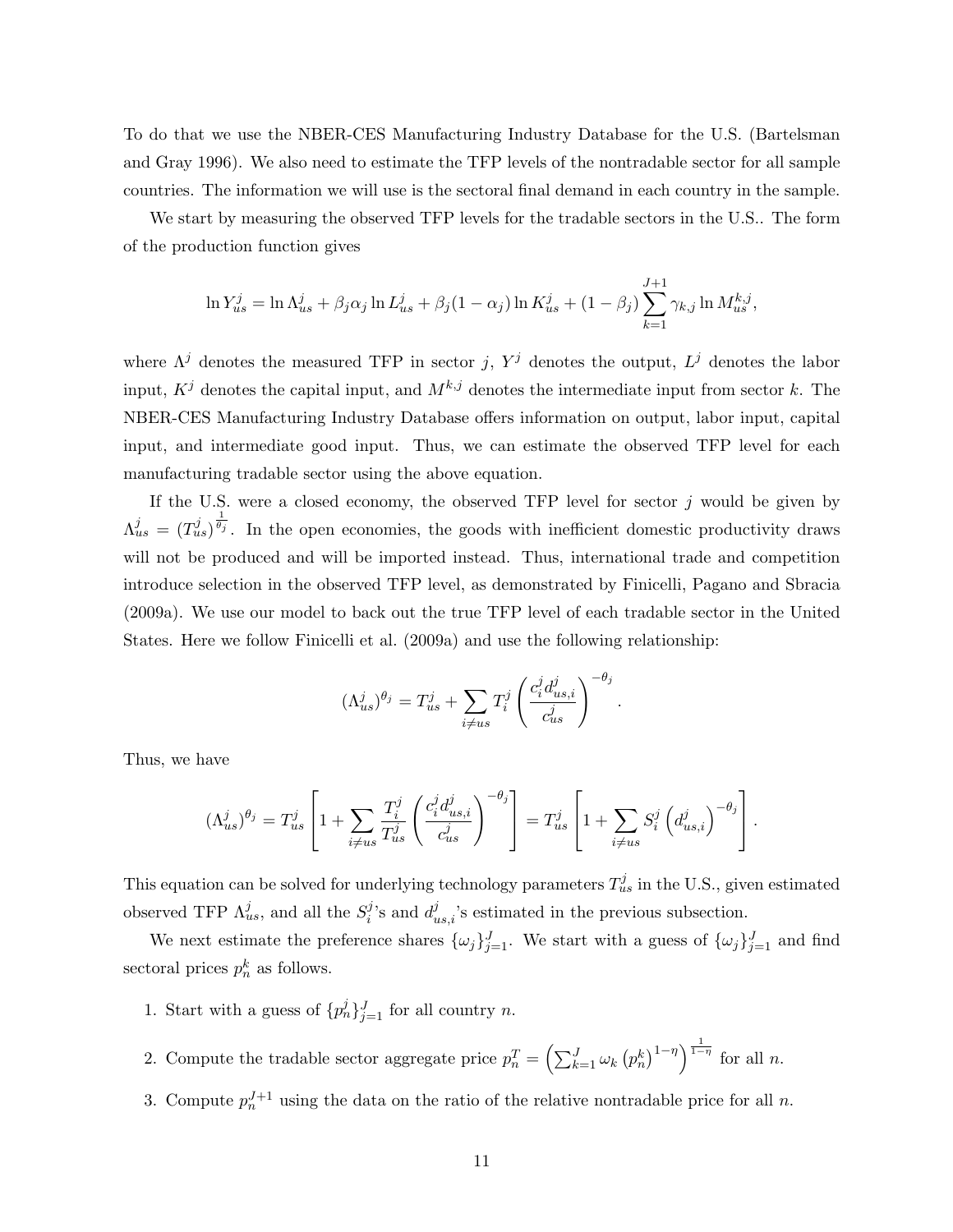- 4. Compute sectoral unit costs  $c_n^j$  and  $\Phi_n^j$ .
- 5. Update prices  $p_n^j = \Gamma_j \left( \Phi_n^j \right)^{-\frac{1}{\theta_j}}$  and repeat the above procedures until the prices converge.

We then update the preference shares using the final sectoral expenditure share of the U.S.:

$$
\omega_j = \frac{p_{us}^j Y_{us}^j}{\xi_{us}(w_{us} L_{us} + r_{us} K_{us})} \left(\frac{p_{us}^j}{p_{us}^T}\right)^{\eta - 1}, \text{ for any } j = \{1, ..., J\}.
$$

We normalize the vector of  $\omega$  to have a sum of one. Repeat the above procedures until the sectoral preference shares converge.

We then estimate the nontradable sector TFP using the relative prices. In the model, the nontradable sector price is given by

$$
p_n^{J+1} = \gamma^{J+1} (T_n^{J+1})^{-\frac{1}{\theta^{J+1}}} c_n^{J+1}.
$$

Since we know  $p_n^T, c_n^{J+1}$ , and the relative price of nontradables (which we take from the data), we can back out  $T_n^{J+1}$   $\forall n$  from the equation above.

#### 3.3 Data Description and Implementation

In order to carry out estimation, we assemble data on production and trade for a sample of up to 75 countries, 19 manufacturing sectors, and spanning 5 decades, from the 1960s to the 2000s. Production data come from the 2009 UNIDO Industrial Statistics Database, which reports output, value added, employment, and wage bills at roughly 2-digit ISIC Revision 3 level of disaggregation for the period 1962-2007 in the best of cases. The corresponding trade data comes from the COMTRADE database compiled by the UN. The trade data are collected at the 4 digit SITC level, and aggregated up to the 2-digit ISIC level using a concordance developed by the authors. Production and trade data were extensively checked for quality, and a number of countries were discarded due to poor data quality. In addition, in less than 5% of country-yearsector observations, the reported total output was below total exports, and thus had to be imputed based on earlier values and the evolution of exports. Appendix Table [A1](#page-30-0) lists the countries used in the analysis along with the time periods for which data are available for each country, and Appendix Table [A2](#page-31-0) lists the sectors.

The distance and common border variables were obtained from the comprehensive geography database compiled by CEPII. Information on regional trade agreements comes from the RTA database maintained by the WTO. The currency union indicator comes from Rose (2004), and was updated for the post-2000 period using publicly available information (such as the membership in the Euro area, and the dollarization of Ecuador and El Salvador).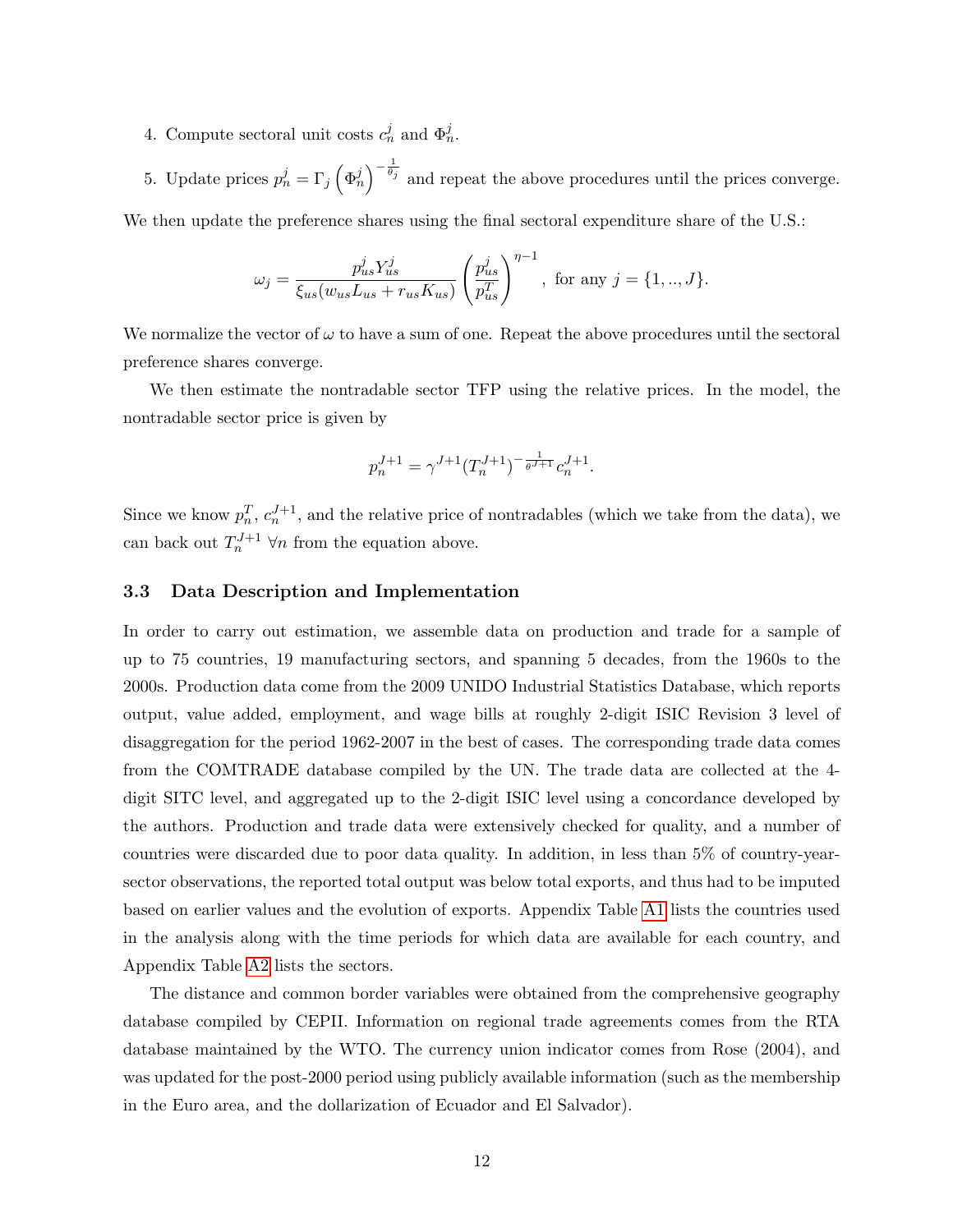In addition to providing data on output for gravity estimation, the UNIDO data were used to estimate production function parameters  $\alpha^j$  and  $\beta^j$ . To compute  $\alpha^j$  for each sector, we calculated the share of the total wage bill in value added, and took a simple median across countries (taking the mean yields essentially the same results). To compute intermediate input intensity,  $\beta^j$ , we took the median of value added divided by total output.

The intermediate input coefficients  $\gamma_{k,j}$  are obtained from the Direct Requirements Table for the United States. We use the 1997 Benchmark Detailed Make and Use Tables (covering approximately 500 distinct sectors), as well as a concordance to the ISIC Revision 3 classification to build a Direct Requirements Table at the 2-digit ISIC level. The Direct Requirements Table gives the value of the intermediate input in row k required to produce one dollar of final output in column j. Thus, it is the direct counterpart of of the input coefficients  $\gamma_{k,j}$ . Note that we assume these to be the same in all countries. di Giovanni and Levchenko (2010) provide suggestive evidence that at such a coarse level of aggregation, Input-Output matrices are indeed similar across countries. In addition, we use the U.S. I-O matrix to obtain the shares of total final consumption expenditure going to each sector, which we use to pin down taste parameters  $\omega_i$ in traded sectors 1, ..., J; as well as  $\alpha_{J+1}$  and  $\beta_{J+1}$  in the non-tradeable sector, which cannot be obtained from UNIDO.[4](#page-1-0)

The computation of relative costs of the input bundle requires information on wages and the returns to capital. To compute wages, we divided the total manufacturing sector wage bill by total manufacturing employment in each country, and took that value relative to the U.S.. Consistent with the model, this procedure delivers wages that differ by country but not by sector.<sup>[5](#page-1-0)</sup>

Obtaining information on the return to capital,  $r_n$ , is less straightforward, since it is not observable directly. In the baseline analysis, we assume that the wage-rental ratio is determined by the aggregate capital-labor ratio through an aggregate market clearing condition:

$$
\frac{r_n}{w_n} = \frac{(1-\alpha)L_n}{\alpha K_n},
$$

where  $\alpha$  is the aggregate share of labor in GDP, which we set to  $2/3.6$  $2/3.6$ 

<sup>&</sup>lt;sup>4</sup>The U.S. I-O matrix provides an alternative way of computing  $\alpha^j$  and  $\beta^j$ . These parameters calculated based on the U.S. I-O table are very similar to those obtained from UNIDO, with the correlation coefficients between them above 0.85 in each case. The U.S. I-O table implies greater variability in  $\alpha^{j}$ 's and  $\beta^{j}$ 's across sectors than does UNIDO.

<sup>&</sup>lt;sup>5</sup>In less than 1% of country-decade observations, either the total wage bill or employment were missing from the UNIDO data. In those cases, the wage relative to the U.S. was proxied by the GDP per capita relative to the U.S.

<sup>&</sup>lt;sup>6</sup>The return to capital will be affected by country characteristics other than capital abundance, such as the quality of the country's regulatory environment, corruption, and expropriation risk, among other factors. Indeed, Caselli and Feyrer (2007) document that the marginal product of capital is remarkably similar across a wide range countries. Alternatively, the return to capital will be the same in all countries under international capital mobility. None of the results below are affected if we assume instead that the return to capital,  $r_n$ , does not differ across countries.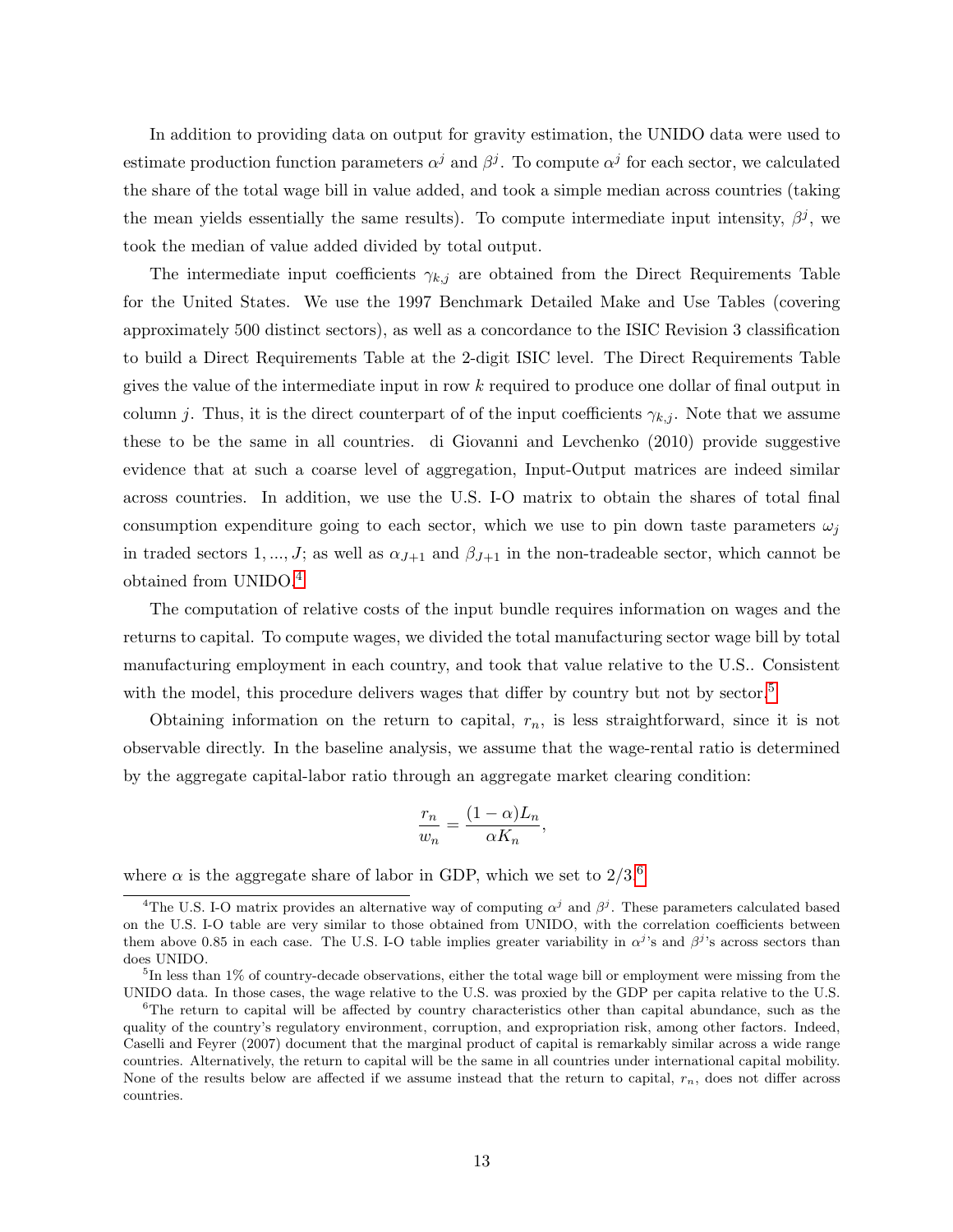The price of non-tradeables relative to the U.S.,  $p_n^{J+1}/p_{us}^{J+1}$ , and the price of non-tradeables relative to tradeables in each country,  $p_n^{J+1}/p_n^T$ , are computed using the detailed price data collected by the International Comparison of Prices Program (ICP). For a few countries and decades, these relative prices were extrapolated using a simple linear fit to log PPP-adjusted per capita GDP from the Penn World Tables 6.3 (Heston, Summers and Aten 2002).

The total labor force in each country,  $L_n$ , and the total capital stock,  $K_n$ , are obtained from the Penn World Tables 6.3. Following the standard approach in the literature (see, e.g. Hall and Jones 1999, Bernanke and Gurkaynak 2001, Caselli 2005), the total labor force is calculated from the data on the total GDP per capita and per worker.<sup>[7](#page-1-0)</sup> The total capital is calculated using the perpetual inventory method that assumes a depreciation rate of 6%:  $K_{n,t} = (1-0.06)K_{n,t-1}+I_{n,t}$ , where  $I_{n,t}$  is total investment in country n in period t. For most countries, investment data start in 1950, and the initial value of  $K_n$  is set equal to  $I_{n,0}/(\gamma + 0.06)$ , where  $\gamma$  is the average growth rate of investment in the first 10 years for which data are available.

In order to estimate the relative TFP's in the tradedable sectors in the U.S., we use the 2009 version of the NBER-CES Manufacturing Industry Database, that reports the total output, total input usage, employment, and capital stock, along with deflators for each of these in each sector. The data are available in the 6-digit NAICS classification for the period 1958 to 2005, and are converted into ISIC 2-digit sectors using a concordance developed by the authors. The procedure yields sectoral TFP's for the U.S. in each tradeable sector  $j = 1, ..., J$  and each decade.

The share of expenditure on traded goods,  $\xi_n$  in each country and decade is sourced from Yi and Zhang (2010), who compile this information for 30 developed and developing countries. For countries unavailable in the Yi and Zhang data, values of  $\xi_n$  were imputed based on fitting a simple linear relationship to log PPP-adjusted per capita GDP from the Penn World Tables. In each decade, the fit of this simple linear relationship was typically quite good, with  $R^2$ 's of 0.30 to 0.80 across decades.

Finally, for now we assume that the dispersion parameter  $\theta_i$  does not vary across sectors. There are no reliable estimates of how it varies across sectors, and thus we do not model this variation. We pick the value of  $\theta = 8.28$  $\theta = 8.28$  $\theta = 8.28$ , which is the preferred estimate of EK.<sup>8</sup> We choose the elasticity of substitution between broad sectors within the tradeable bundle,  $\eta$ , to be equal to 2. Since these are very large product categories, it is sensible that this elasticity would be relatively

<sup>&</sup>lt;sup>7</sup>Using the variable name conventions in the Penn World Tables,  $L_n = 1000 * pop * rgdpch/rgdpwok.$ 

<sup>8</sup>Shikher (2004, 2005, 2009), Burstein and Vogel (2009), and Eaton, Kortum, Neiman and Romalis (2010), among others, follow the same approach of assuming the same  $\theta$  across sectors. Caliendo and Parro (2010) use tariff data and triple differencing to estimate sector-level  $\theta$ . However, their approach may impose too much structure and/or be dominated by measurement error: at times the values of  $\theta$  they estimate are negative. In addition, in each sector the restriction that  $\theta > \varepsilon - 1$  must be satisfied, and it is not clear whether Caliendo and Parro (2010)'s estimated sectoral  $\theta$ 's meet this restriction in every case. Our approach is thus conservative by being agnostic on this variation across sectors.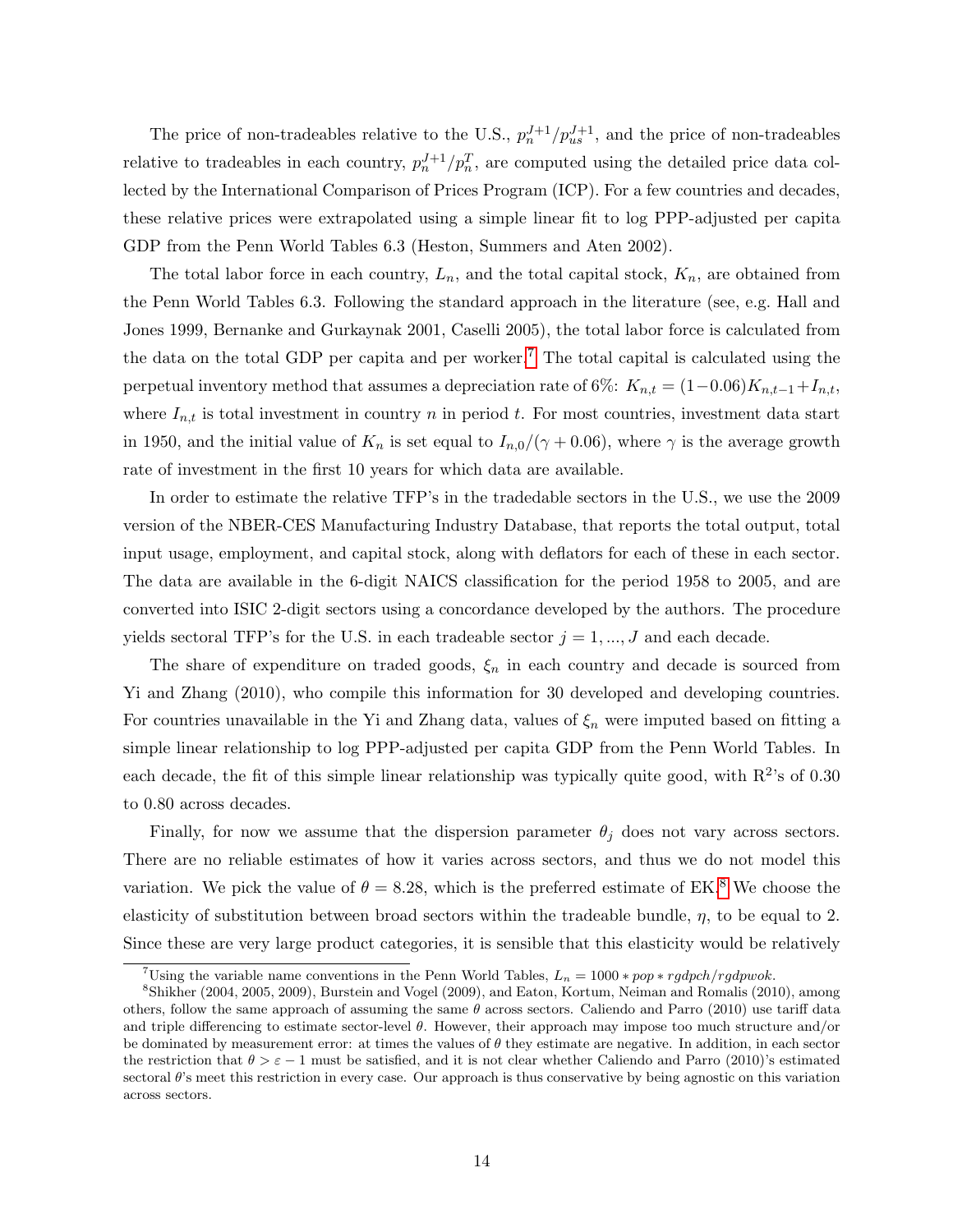low. It is higher, however, than the elasticity of substitution between tradeable and non-tradeable goods, which is set to 1 by the Cobb-Douglas assumption. The elasticity of substitution between varieties within each tradeable sector,  $\varepsilon_j$ , is set to 4.

All of the variables that vary over time are averaged for each decade, from the 1960s to the 2000s, and these decennial averages are used in the analysis throughout. Thus, our unit of time is a decade.

## <span id="page-16-0"></span>4 Evolution of Comparative Advantage

In this section, we describe the basic patterns in how estimated sector-level technology varies across countries and over time, focusing especially on whether comparative advantage has become stronger or weaker. Going through the steps described in Section [3.1](#page-10-0) yields, for each country  $n$ , tradeable sector j, and decade, the state of technology relative to the U.S.,  $T_n^j/T_{us}^j$ . Since the choice of the U.S. as the reference country is arbitrary, we present the stylized facts based not on each country's difference with respect to the U.S., but with respect to the global frontier. In each sector and decade, we select the 2 highest values of  $T_n^j/T_{us}^j$ , take their geometric mean, and label that the global frontier. We then re-normalize each country's technology parameter to be expressed relative to the frontier, rather than the U.S.. In addition, since mean productivity in each sector is equal to  $T^{1/\theta}$ , we carry out the analysis on this value, rather than T.

Table [1](#page-30-0) presents summary statistics for the OECD and non-OECD countries in each decade. The first column reports the mean distance to the frontier across all sectors in a country, a measure that can be thought of as absolute advantage. Not surprisingly, the OECD countries as a group catch up to the frontier between the 1960s and the 2000s, with productivities going up from 0.65 to 0.84 of the frontier value. The non-OECD countries' position shows no clear upward or downward pattern. The second column in each panel summarizes the magnitude of within-country differences in productivity across sectors. Namely, it reports the mean ratio of productivities in the two most productive sectors relative to the two least productive ones, by country group and decade. This measure can be thought of as *comparative advantage* across sectors. For the OECD, this measure is on the order of 1.4−1.5, and decreasing monotonically over time. For the non-OECD countries, it fluctuates around 2, showing no clear trend. Not surprisingly, the non-OECD countries tend to have stronger comparative advantage.

The evolution of these averages over time masks a great deal of heterogeneity among countries. Table [2](#page-31-0) reports top 10 and bottom 10 countries ranked according to how fast their average productivity changed relative to the frontier. The left panel presents the changes from the 1960s to 2000s, and the right panel from the 1980s to 2000s. Over the period 1960s-2000s, the countries that caught up to the frontier the fastest are for the most part peripheral OECD countries, such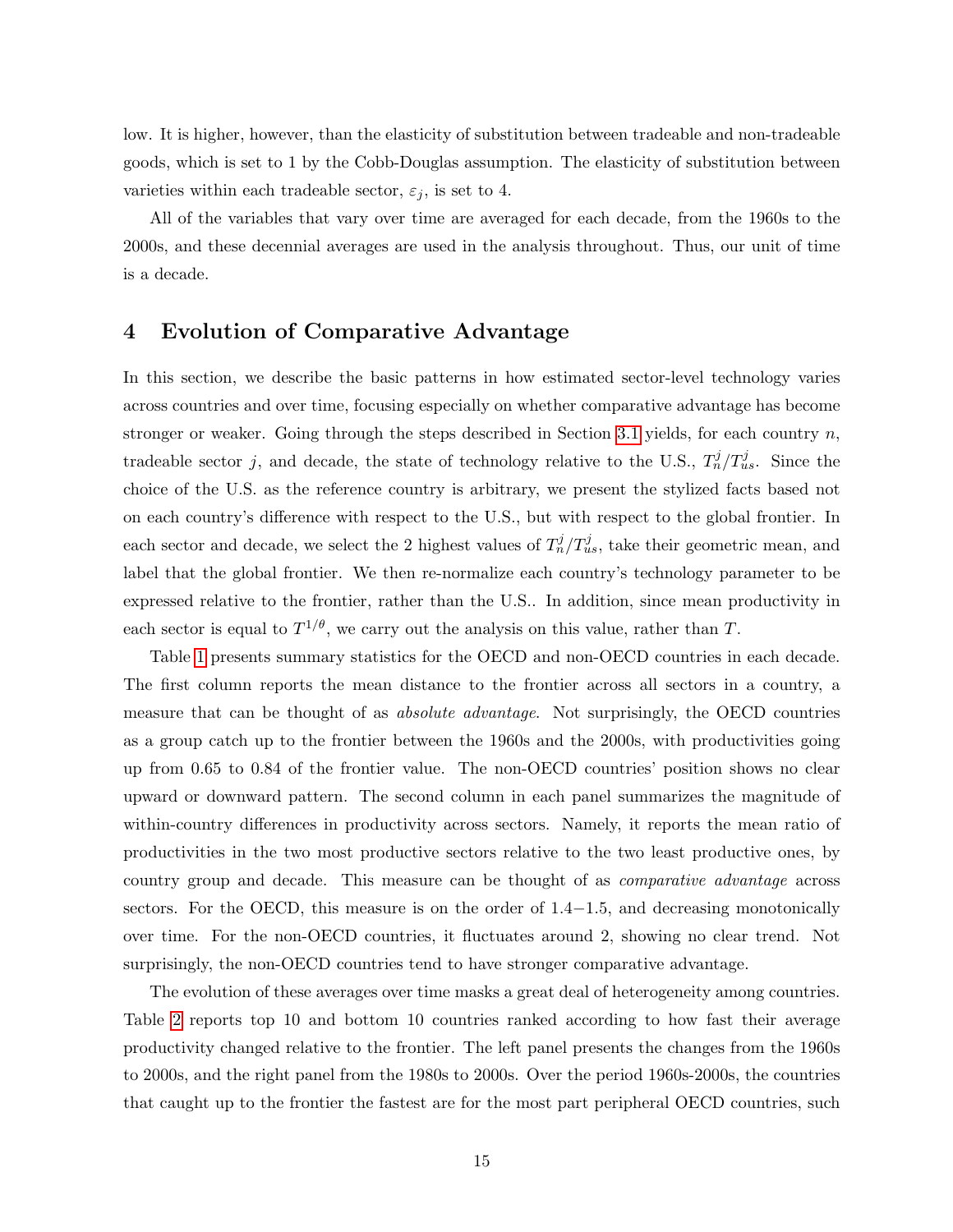as Norway, Portugal, and Greece. Countries slowest to catch up (or fastest to fall behind) are developing countries, that surprisingly include two of the more successful East Asian economies, Thailand and Malaysia. This is of course not inconsistent with high rate of economic growth experienced by these countries. First, these are measures of average technology, and part of the growth in those countries would have been driven by factor accumulation. More importantly, these are measures of distance to the technological frontier. Thus, even if these countries experienced overall productivity growth, our procedure shows that the frontier grew even faster. Since the 1980s, the composition of countries changes somewhat, but the patterns are broadly similar.

In addition to absolute advantage, we can assess how the countries comparative advantage evolved. Table [3](#page-32-0) reports the top 10 and bottom 10 countries in how much the dispersion in the country's technology across sectors changed. In particular, for each country and decade, we compute the coefficient of variation in  $T^{1/\theta}$  across sectors, and record how much this coefficient of variation changed over time. Thus, larger negative changes imply greater reductions in productivity dispersion across sectors, and thus greater relative catch-up. Conversely, positive values imply that a country's comparative advantage has gotten stronger, as its productivity dispersion increased.

It is clear from comparing Tables [2](#page-31-0) and [3](#page-32-0) that absolute and relative convergence are closely related: most of the fastest converging countries on average are also those that catch up disproportionately in their weakest sectors. This can be due in part to the fact that the best sectors in those countries are already at the frontier, thus the only sectors that can catch up are the weak ones. However, the rankings are very similar if we instead do not normalize by the frontier, and assess the changes relative to the reference country. This way, there is no mechanical ceiling for a country's strongest sectors. Less obviously, the bottom countries tend to be similar as well. Thus, countries that fell behind the most on average also tend to experience greater dispersion across sectors: their weakest sectors fall disproportionately more than their strongest ones. Figure [1](#page-37-0) presents the correlation between relative and absolute convergence graphically. There is a strong association between these two measures.

Table [4](#page-33-0) reports the correlation coefficients between absolute and relative convergence measures, and the corresponding changes in real PPP-adjusted per capita income and overall trade openness, sourced from the Penn World Tables. In addition to the high positive correlation (0.61- 0.64) between our two measures, the table reveals that neither is particularly strongly correlated with changes in income or openness. There is a positive correlation (around 0.25) between income growth and average convergence, the correlation with relative convergence is close to zero and mildly negative. Growth in trade openness is actually negatively correlated with average convergence, and virtually uncorrelated with relative convergence. Figure [2](#page-38-0) presents the scatterplots of absolute and relative convergence against income growth and openness.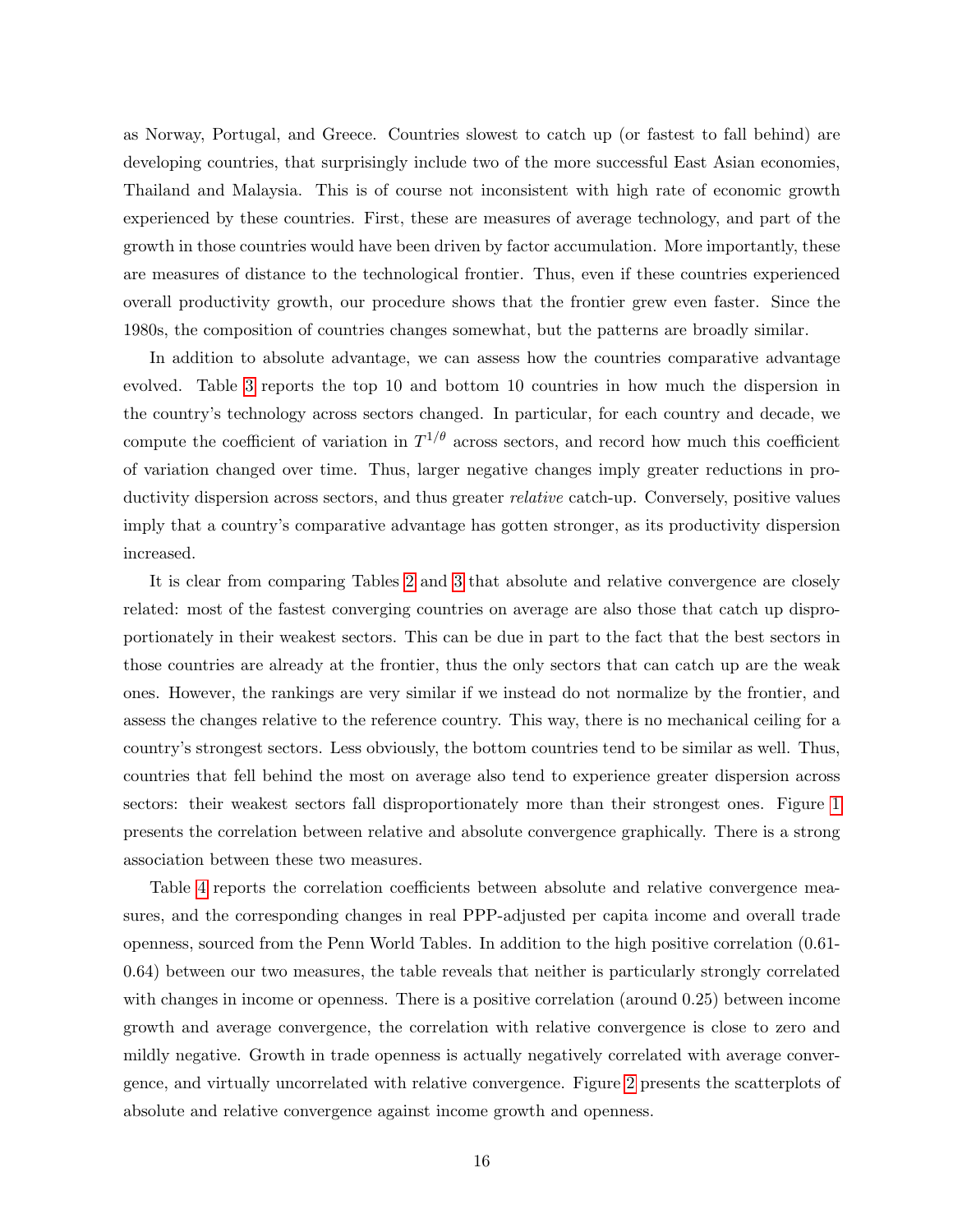The summary statistics so far reveal a great deal of variation in how countries' absolute and comparative advantage evolved between the 1960s and today. To shed further light on whether comparative advantage has gotten stronger or weaker over time, we estimate a convergence specification in the spirit of Barro (1991) and Barro and Sala-i-Martin (1992):

<span id="page-18-0"></span>
$$
\Delta \log (T_n^j)^{1/\theta} = \beta \text{Initial} \log (T_n^j)^{1/\theta} + \delta_n + \delta_j + \epsilon_{nj} \tag{1}
$$

Unlike the classic cross-country convergence regression, our specification pools countries and sectors. On the left-hand side is the log change in the productivity of sector  $j$  in country n. The right-hand side regressor of interest is its beginning-of-period value. All of the specifications include country and sector effects, which affects the interpretation of the coefficient. The country effect captures the average change in productivity across all sectors in each country – the absolute advantage. Thus,  $\beta$  picks up the impact of the initial relative productivity on the relative growth of a sector within a country – the evolution of comparative advantage. In particular, a negative value of  $\beta$  implies that relative to the country-specific average, the most backward sectors grew fastest.

Table [5](#page-34-0) reports the results. The first column reports the coefficients for the longest differences: the 1960s to the 2000s, while the second column estimates the specification starting in the 1980s. The following 4 columns carry out the estimation decade-by-decade, 1960s to 1970s, 1970s to 1980s, and so on. Since the length of the time period differs across columns, the coefficients are not directly comparable. To help interpret the coefficients, underneath each one we report the speed of convergence, calculated according to the standard Barro and Sala-i-Martin (1992) formula:  $\beta = \frac{1-e^{\lambda \tau}}{\tau}$  $\frac{e^{2\gamma}}{\gamma}$ , where  $\beta$  is the regression coefficient on the initial value of productivity,  $\gamma$ is the number of years between the initial and final period, and  $\lambda$  is the convergence speed. This number gives how much of the initial difference between productivities is expected to disappear in a decade. All of the standard errors are clustered by country, to account for unspecified heteroscedasticity at the country level. All of the results are robust to clustering instead at the sector level, and we do not report those standard errors to conserve space.

Column 1 of the top panel reports the estimates for the long-run convergence in the pooled sample of all countries. The coefficient is negative, implying that there is convergence: within a country, the weakest sectors tend to grow faster. It is highly statistically significant: even with clustering the t−statistic is over 13. The speed of convergence implied by this coefficient is 24% per decade. As a benchmark, the classic Barro and Sala-i-Martin (1992) rate of convergence is 2% per year, or 22% per decade, strikingly close to what we find in a very different setting. The second column estimates the long-difference specification from the 1980s to the 2000s. Once again, the coefficient is negative and highly significant, but it implies a considerably slower rate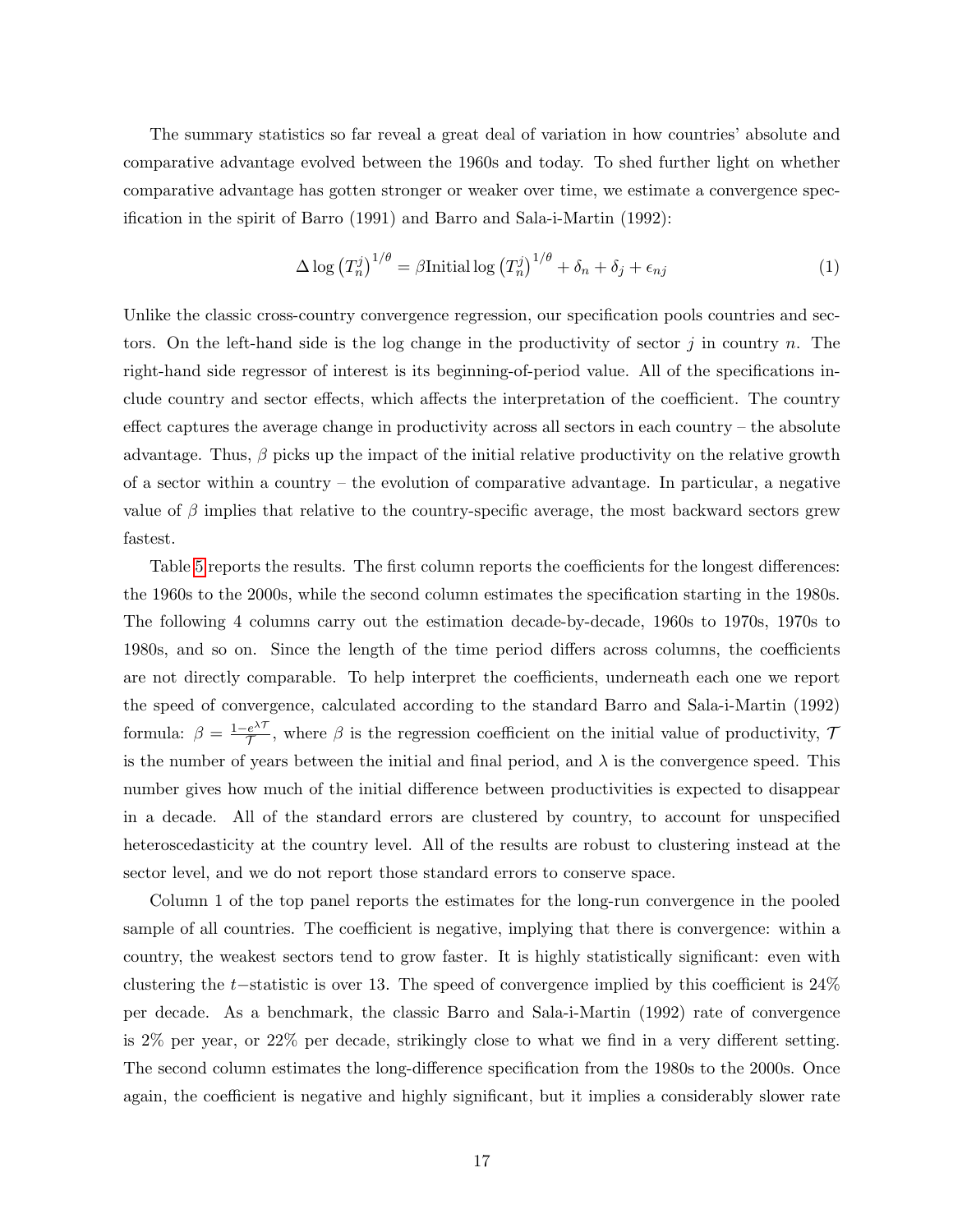of convergence, 12.4% per decade. The rest of the columns report the results decade-by-decade. Though there is statistically significant convergence in each decade, it is striking that the speed of convergence trends downward, from nearly 30% from the 1960 to the 1970s, to 16.5% in the most recent period.

In order to assess how the results differ across country groups, Panels B and C report the results for the OECD and the non-OECD subsamples separately. (Note that we do not recalculate subsample-specific frontier productivities, so the frontier is the same across subsamples.) Breaking it down produces slightly faster convergence rates than in the full sample. With the exception of the 1980s to the 2000s long difference, the non-OECD countries are catching up somewhat faster, which is not surprising.

Appendix Tables [A3](#page-32-0) and [A4](#page-33-0) report the results of estimating the convergence equation [\(1\)](#page-18-0) country by country, for the periods starting in the 1960s and the 1980s, respectively. These results should be treated with more caution, as the sample size is at most 19. The columns report the coefficient, the standard error, the number of observations, the  $R^2$ , as well as the implied speed of convergence for each country. Starting in the 1960s, there is considerable evidence of convergence in these country-specific estimates. In all countries, the convergence coefficient is negative, and significant at the 10% level or below in 39 out of 51 available countries (76%). The evidence starting in the 1980s is weaker: though the large majority of the coefficients are still negative, only 25 out of 61 countries (41%) are showing statistical significance. In addition, most of the countries with a significant coefficient are actually the OECD. Thus, consistent with the pooled results that show a slowdown in convergence starting in the 1980s, these results are less striking than those starting in the 1960s.

All in all, our results provide remarkably robust evidence of relative convergence: in all time periods and broad sets of countries we consider, relatively weak sectors grow faster, with sensible rates of convergence. This implies that Ricardian comparative advantage is getting weaker, at least when measured at the level of broad manufacturing sectors.

## <span id="page-19-0"></span>5 Welfare Analysis

This section computes the welfare impact of changes in comparative advantage documented in the previous section. In order to do this, we solve the full model laid out in Section [2](#page-5-0) for a variety of values of technology parameters. The baseline corresponds to the actual values of  $T_n^j$  estimated for the 2000s. Before running the counterfactual experiments, we assess the fit of the baseline model in a number of dimensions. The values of technology parameters are estimated based on the gravity relationship in sectoral trade flows and actual factor endowments, thus the model fits bilateral sector-level trade flows as well as the least-squares gravity relationship can deliver. A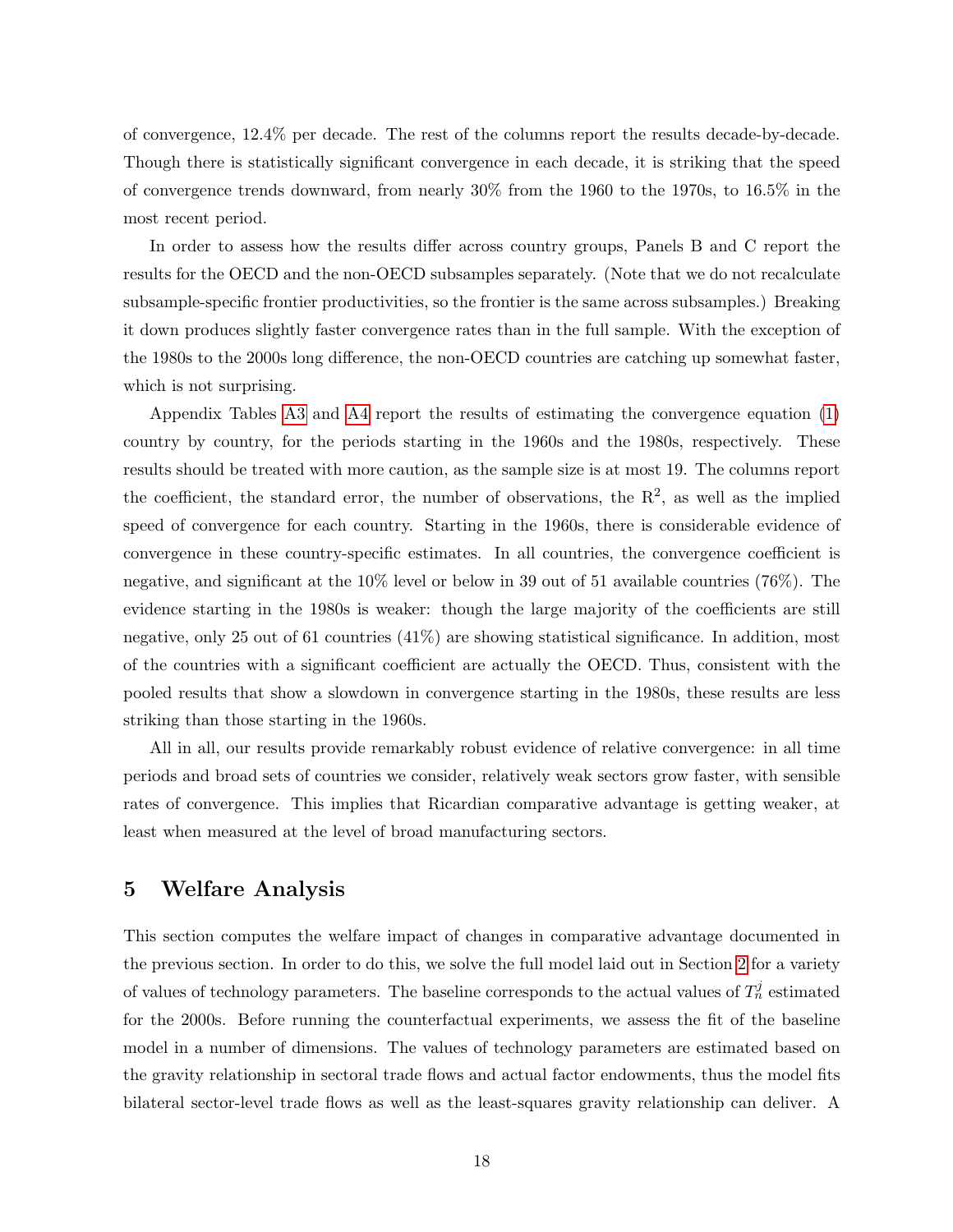more important question is whether the levels of factor prices –  $w$  and  $r$  – implied by the model are close to the values from the data used in calculating technology parameters. Table [6](#page-35-0) compares w's and r's in the model and in the data for  $2000s$ .<sup>[9](#page-1-0)</sup> It is clear that the two are very close: the means and the medians match up quite well, and the correlation between model and data wages is 0.987. The correlation in r's is slightly lower, but still quite high at 0.918.

Another metric by which to evaluate the model is overall trade flows. Though the model is based on matching bilateral sector-level trade flows, it may be that aggregating across different sectors and adding a non-tradeable sector leads to biases when it comes to overall trade openness. The bottom panel compares manufacturing imports as a share of GDP in the model to the data.<sup>[10](#page-1-0)</sup> We can see that the averages are extremely close, with both means and medians in the model and the data at roughly 20-22%. The correlation is not perfect, but very high at 0.74. Figure [3](#page-39-0) presents the comparision of the three variables between the model and the data graphically.

The first counterfactual assumes that between the 1960s and today, each country's T's relative to the world frontier grew at their geometric average rate, but their comparative advantage remained the same as it was in the 1960s. Precisely, the counterfactual T's are calculated as:

$$
\frac{\left(T_n^j\right)_{\text{counterfactual}}}{\left(T_F^j\right)_{2000s}} = \frac{\left(T_n^j\right)_{1960s}}{\left(T_F^j\right)_{1960s}} \times \frac{\left(\prod_{k=1}^J (T_n^k/T_F^k)_{2000s}\right)^{\frac{1}{J}}}{\left(\prod_{k=1}^J (T_n^k/T_F^k)_{1960s}\right)^{\frac{1}{J}}},
$$

where  $T_F^j$  $E_F^j$  is the world frontier in sector j, calculated as in Section [4.](#page-16-0) The use of geometric averages has two appealing features. The first is that even though the counterfactual T's are calculated to keep their distance to the frontier, the geometric average of counterfactual T's is equal to the geometric average of the country's actual T's in the 2000s. This ensures that the normalization to the frontier does not induce movements up or down of the average productivity in the country, which would confound the meaning of our counterfactual exercise. The second appealing feature is that this formulation produces identical counterfactual T's whether the experiment is carried out on absolute T's or  $T^{1/\theta}$ 's, which are the mean productivities.<sup>[11](#page-1-0)</sup>

We begin by evaluating the impact of each country's changes in comparative advantage on its own welfare in isolation. In order to do this, we solve the model while keeping comparative advantage fixed to the 1960s for one country at a time, and record the change in welfare for that country in the counterfactual relative to the baseline. Table [7](#page-35-1) summarizes the results, separating the OECD and the non-OECD countries. The table reports the percentage changes in welfare,

<sup>9</sup>Comparisons based on earlier decades deliver nearly identical results.

<sup>&</sup>lt;sup>10</sup>The data on manufacturing imports as a share of GDP come from the World Bank's World Development Indicators.

 $11$ We keep productivity in the nontradeable sector at the benchmark value in all the counterfactual experiments, since our focus is on the welfare impact of changes in comparative advantage.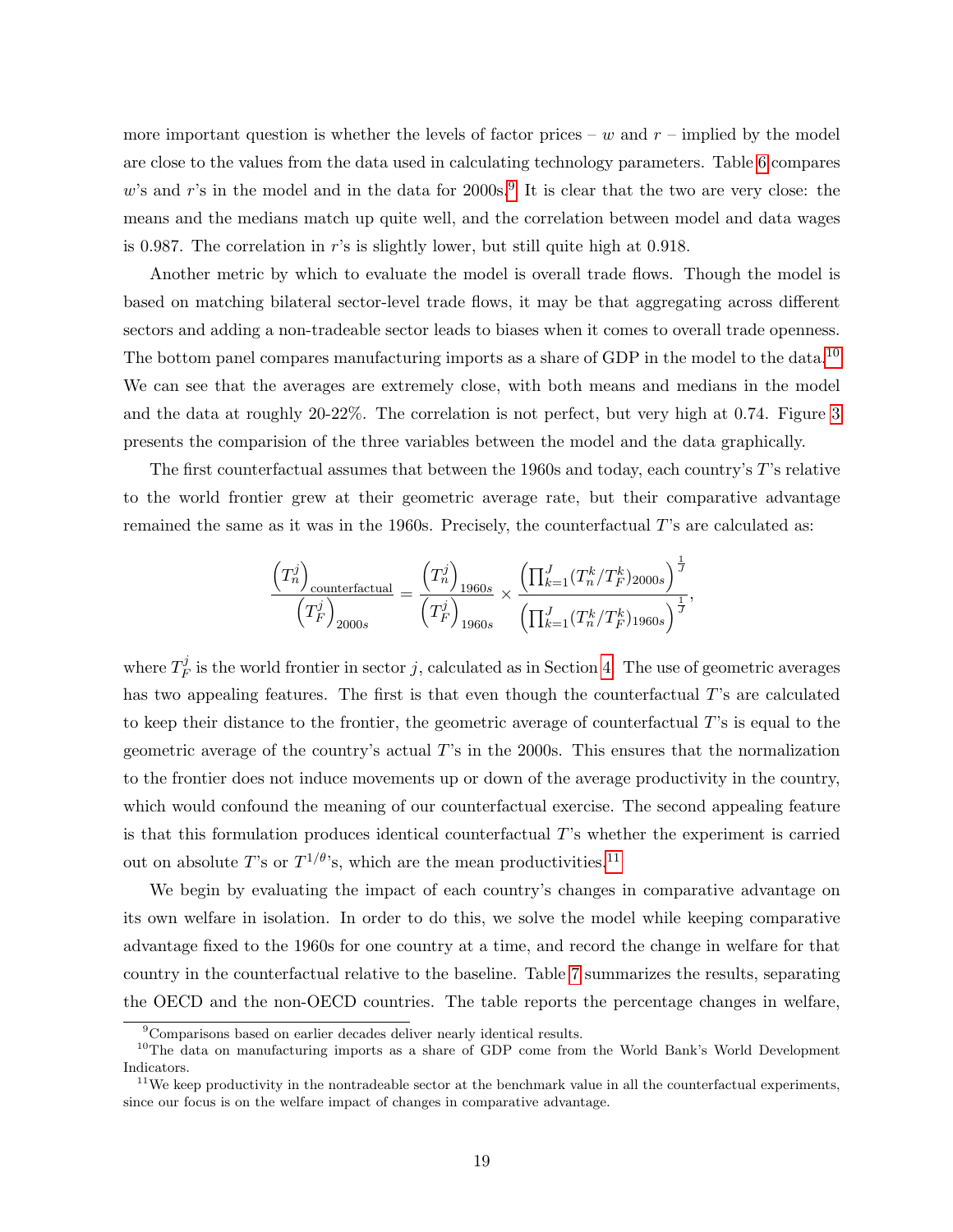for the counterfactual relative to the benchmark. Thus, the positive median values in the first column indicate that on average, welfare would have been higher had comparative advantage not changed since the 1960s. This accords well with what is predicted by theory, given the pronounced weakening of comparative advantage we found in the data in Section [4.](#page-16-0) However, now we can quantify these effects: for the median OECD country, welfare would have been 1.7% higher had its comparative advantage not weakened. For the non-OECD, the impact very similar, 1.9% at the median.

The second notable aspect of the results is the large dispersion. Among the OECD countries, the standard deviation of welfare changes is 1.8%, while for the non-OECD, it is 2.5 times higher, 5.5%. Correspondingly, the OECD changes range from -0.5% to 5.6%, while for the non-OECD, the range is from −9.3% to 27%. Importantly, among the non-OECD countries, welfare changes range from large negative to large positive, indicating that heterogeneity across countries is firstorder.

To cross-check these results and compare magnitudes, the bottom panel of Table [7](#page-35-1) reports the same summary statistics for the overall gains from trade compared to autarky for the 2000s in the baseline model. It appears that the welfare impact of the evolution of comparative advantage is on average of the same order of magnitude as the total gains from trade. For the median OECD country, the median gains from trade are 5.2%, while for the non-OECD countries, the median total gains from trade are 4.4%. In addition, there are important differences in the extent of variation of welfare gains from trade compared to welfare changes due to technological changes. In both groups of countries, the gains from trade have a standard deviation of about 3% and a range of about 11%: from a minimum of 1 to a maximum of 12%. For the OECD countries, the range of welfare changes due to technology is much smaller, with a standard deviation of less than 2%, and a range of 6 percentage points. However, for the non-OECD countries, technology changes matter much more: they have a standard deviation of 5.5%, and a range of nearly 40 percentage points. In addition, while gains from trade are – of course – always positive, the welfare impact of technological changes takes on both positive and negative values.

How can we make sense of such a wide variation? Theory predicts that on average, countries experiencing a weakening in comparative advantage should see a reduction in welfare, and countries with a strengthening comparative advantage should be better off. We can verify this by correlating the welfare change implied by the counterfactual exercise to our empirical measures of weakening/strengthening of comparative advantage. Figure [4](#page-40-0) presents the results. It plots the change in welfare in the counterfactual relative to the benchmark against the percentage change in the coefficient of variation in a country's  $T^{1/\theta}$ 's calculated in the previous section. An fall in the coefficient of variation implies that dispersion across sectoral productivities decreased in a country over time – a weakening of comparative advantage. We should expect these countries to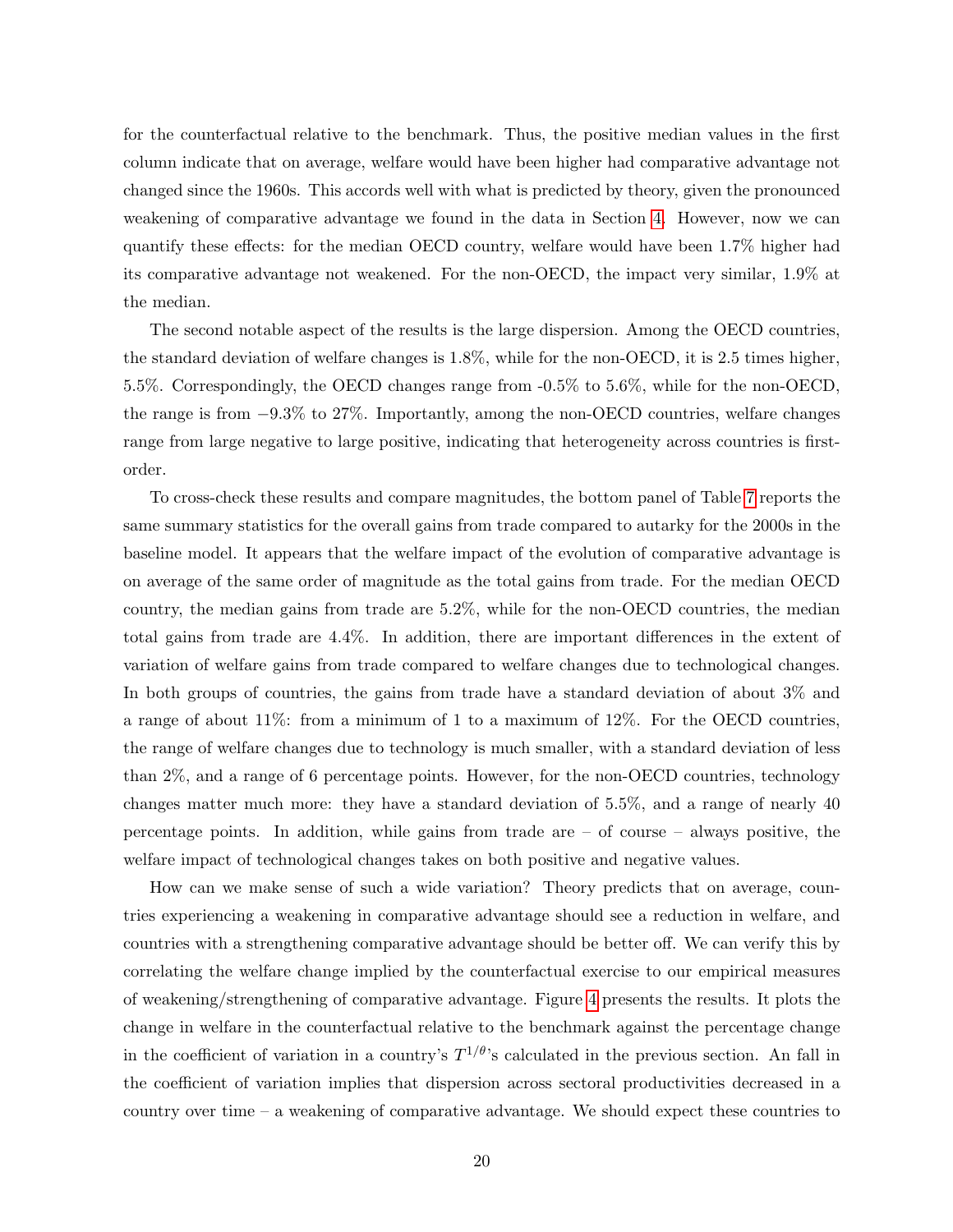on average have higher welfare in the counterfactual that instead fixes comparative advantage to its initial value. Figure [4](#page-40-0) confirms this conjecture: there is a pronounced negative relationship between these two variables, with a correlation of  $-0.5<sup>12</sup>$  $-0.5<sup>12</sup>$  $-0.5<sup>12</sup>$ 

The preceding counterfactual describes the impact of changes in comparative advantage in an individual country on welfare in the country itself. Consistent with the simple intuition gleaned from theory, our empirical finding of weakening comparative advantage also implies that on average, a country would have been better off keeping its 1960s comparative advantage, given the technological change actually observed elsewhere in the world. A complementary, and equally interesting question is what would have happened to all countries had comparative advantage been stuck in the 1960s in every country in the world. Panel A of Table [8](#page-36-0) reports the welfare results of this counterfactual. It summarizes the percentage change in welfare that would have resulted had the entire world kept its comparative advantage the same as in the 1960s. Once again, a positive number means that welfare is higher in the counterfactual relative to the benchmark: in this case a country is better off living in the counterfactual world.

On average, while we still find that countries are worse off, these welfare losses are smaller than those in the previous counterfactual, in which only one country's comparative advantage was fixed at the 1960s. The median welfare loss to the OECD is 1.2%, and for the non-OECD 0.6%. The range of outcomes is similar, however. For the non-OECD countries, welfare in the counterfactual ranges from a 9.7% gain to a 22.3% loss. For the OECD, the range of outcomes narrows somewhat.

The preceding two sets of results point to the first-order role of trading partners' evolution of comparative advantage for each country's welfare: the welfare loss from technological change is smaller if everyone's technology is evolving, compared to the case in which only one country is changing its comparative advantage. In the next exercise, we sort out which types of trading partners turn out to be most important for a country's welfare. For instance, it is often suggested that changes in comparative advantage in developing countries can reduce welfare in developed ones (see Samuelson 2004, for a recent example). In order to evaluate this claim, we break up the overall welfare effect into two large groups: that driven by technology changes in the OECD, and in the non-OECD. To do this, we run two additional counterfactual exercises: in the first, we keep the comparative advantage in the OECD countries fixed as in the 1960s, and let the non-OECD countries' comparative advantage evolve as it did in the data. This exercise reveals the welfare changes in all of the countries in the world that are due to the evolution of comparative advantage in the OECD only. In the second counterfactual, we keep the non-OECD comparative advantage fixed to the 1960s instead, and let the OECD technology evolve as it did in the data.

Panels B and C of Table [8](#page-36-0) report the results. Once again, a positive number means that

 $12$ This correlation is virtually unchanged if outlier Indonesia is excluded.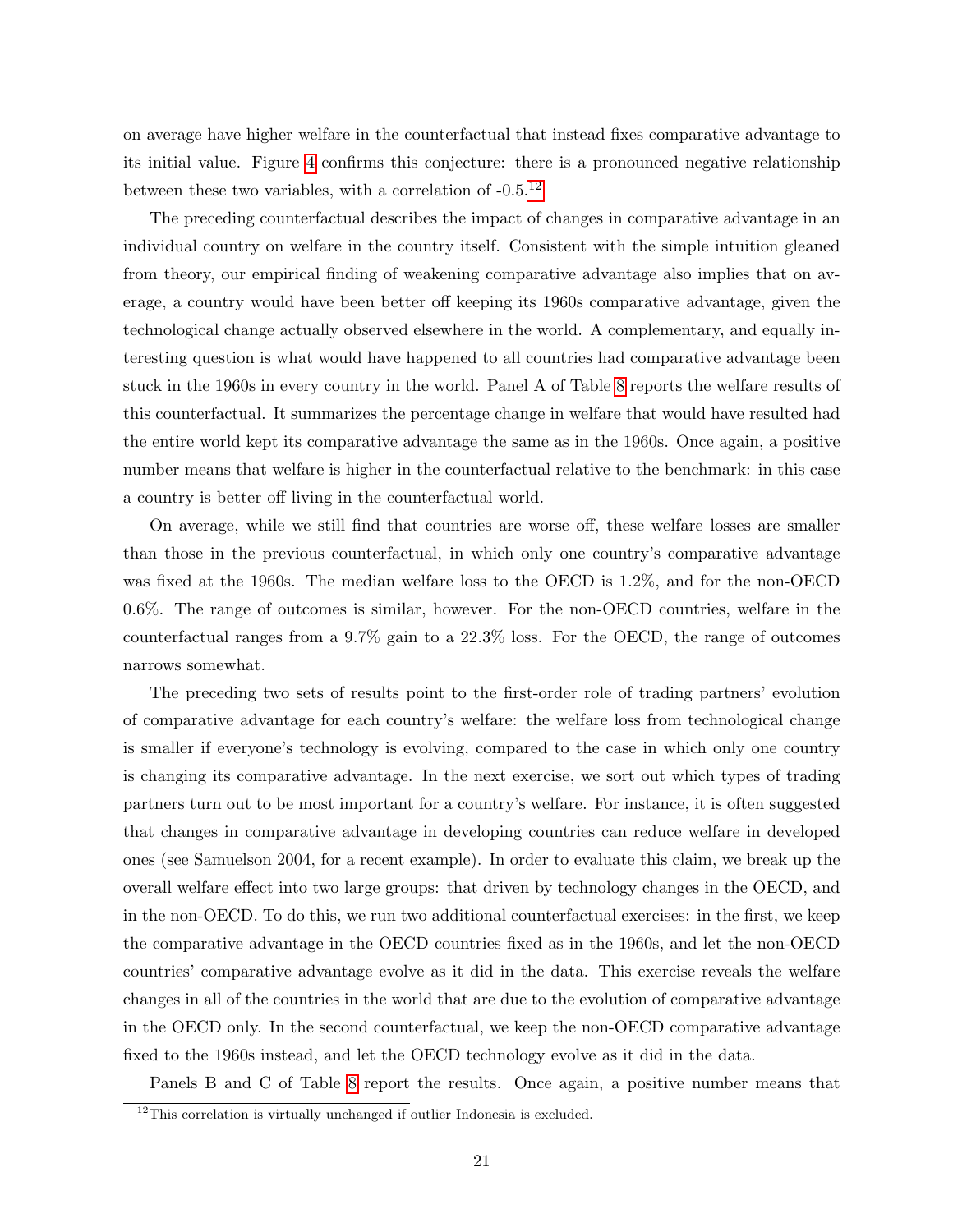the country is worse off under the counterfactual compared to the benchmark, that is, the actual observed changes in comparative advantage decreased welfare. The patterns are striking: observed changes in OECD comparative advantage tended to hurt the OECD countries, but had virtually no effect on the non-OECD countries. The median impact of OECD technological change on the non-OECD countries is 0.0%, and the range is also tiny, from -0.5% to 0.7%. The same is true of the non-OECD technical change: it tended to lower welfare within that group, and and had virtually no impact on the OECD.

Figure [5\(a\)](#page-41-0) plots for the OECD countries the welfare changes implied by the evolution of comparative advantage in the OECD only on the y-axis against the total welfare changes from the evolution of comparative advantage in the entire world. Figure [5\(b\)](#page-41-2) plots instead the changes in welfare in the OECD due to the non-OECD countries' evolution of comparative advantage. For ease of interpretation, we add a 45-degree line to both plots. The results are striking. Virtually all of the total welfare change in the OECD is driven by changes in comparative advantage in the OECD itself, as shown in Figure [5\(a\).](#page-41-0) By contrast, the non-OECD impact on the OECD is virtually zero for almost all countries. These results imply that while it is true that changes in comparative advantage can lower welfare, for the OECD welfare is driven almost exclusively by what happens within that group of countries.

These results could be driven in part by the fact that the trade between the OECD countries accounts for majority of world trade, and thus the OECD countries are almost always each others' largest trading partners. Figure [6](#page-42-0) repeats the exercise for the non-OECD country group. In  $6(a)$ , we plot the welfare change in the non-OECD that is due to the OECD comparative advantage changes against the total welfare change. In [6\(b\),](#page-42-2) we instead plot the welfare change due to the non-OECD changes. The results are remarkable: among the non-OECD countries, most welfare changes are driven by the non-OECD comparative advantage changes. This result cannot be explained by the preponderance of trade in this group of countries, since the non-OECD-non-OECD trade is the smallest category of world trade, much lower than the OECD-non-OECD trade. For these results, multilateral effects are clearly important.

#### 5.1 Changes in Comparative Advantage and Trade Volumes

A related aspect of weakening comparative advantage is its impact on trade volumes. Intuition based on simple theory tells us that when comparative advantage weakens, trade volumes should decrease. We confirm this in Table [9.](#page-36-1) It reports the absolute change in the ratio of imports to GDP in the counterfactual compared to the benchmark. Panel A reports the results for the change in the imports/GDP ratio under the first counterfactual, in which only one country's comparative advantage is kept fixed to the 1960s, while all other countries' sectoral productivities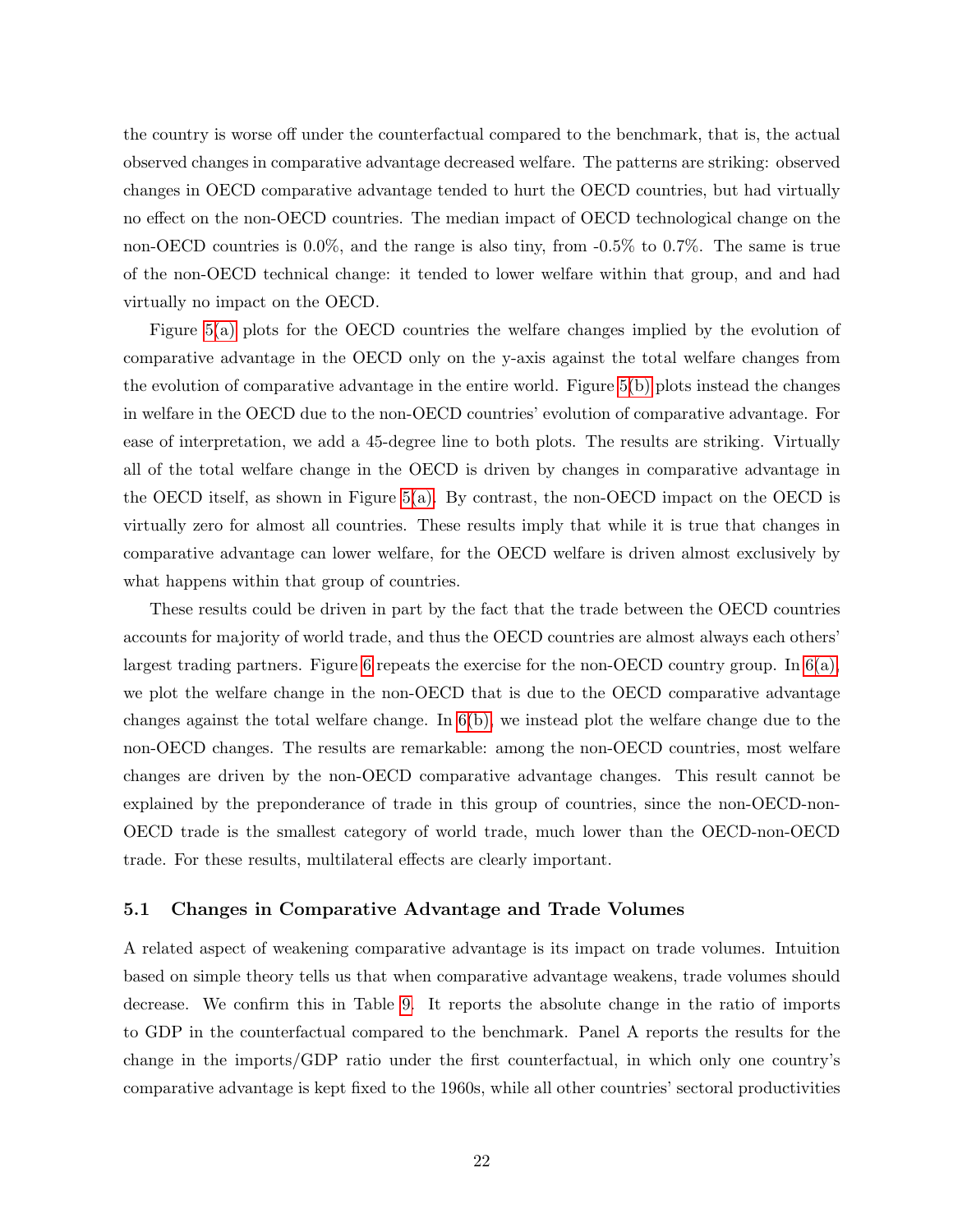are the same as estimated in the data. For the OECD countries, imports are 1.9 percentage points of GDP higher in the counterfactual compared to the baseline, a proportional increase of about 10% relative to what is observed in the data. For the non-OECD countries, the change is even larger, 4.2 percentage points of GDP, or about a 20% change in trade openness compared to the baseline. Panel B of Table [9](#page-36-1) reports the results for the second counterfactual, in which the worldwide relative technology is fixed to the 1960s. Here, the increase is slightly more subdued, 1.8 percentage points of GDP for the OECD, and 2.6 percentage points of GDP for the non-OECD.

## <span id="page-24-0"></span>6 Conclusion

How does technology evolve over time, and what are the consequences of technological change? In the growth literature, it is widely recognized that economic growth is driven in large part by productivity growth, making it the key force for improvements in welfare. However, when relative technology differences are a source of international trade as in the Ricardian world, the welfare impact of technological progress depends on which sectors grow in which countries.

This paper starts by estimating comparative advantage in a sample of some 75 countries, 19 sectors, and 5 decades, 1960s to today. We document a striking pattern in the data: in the world as a whole, comparative advantage is getting weaker over time. This effect is present in all time periods and major country groups: within a country, sectors with the lowest initial relative productivity experience systematically faster productivity growth than sectors with highest initial productivity. This empirical finding opens the door to the theoretical possibility that this type of uneven technological progress can actually reduce welfare in the trading countries. Calibrating the model and solving for the counterfactual scenario in which comparative advantage is instead fixed at its initial-period values, we indeed find that welfare was reduced by weakening comparative advantage. The average impact is large, roughly the same order of magnitude as the total gains from trade for these countries in the 2000s.

In developed countries, the typical worry is that rapid technological catch-up in developing world can lower welfare through this channel. However, we find that nearly all of the welfare impact for the OECD countries comes from changes in comparative advantage within the OECD. Thus, while the negative welfare impact of uneven technological change is very much a feature of the data, for developed countries the culprit is not the poor countries, but rather the rich countries themselves.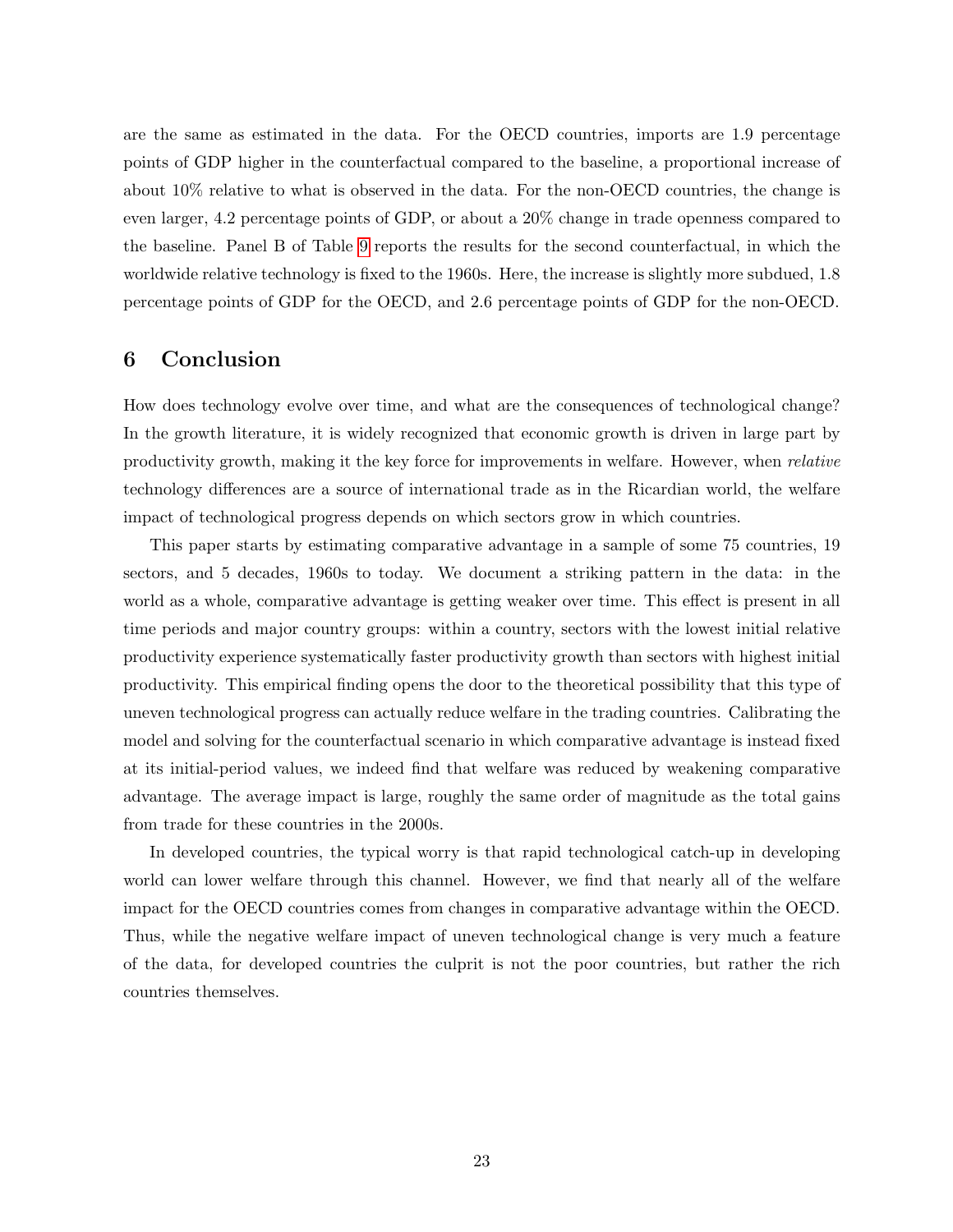## <span id="page-25-0"></span>Appendix A Solution Algorithm

Given  $\{L_n, K_n, \{T_n^j\}_{j=1}^{J+1}, \xi_n\}_{n=1}^N, \{\varepsilon_j, \alpha_j, \theta_j, \beta_j, \{\gamma_{k,j}\}_{k=1}^{J+1}, \{d_{ni}^j\}_{N\times N}\}_{j=1}^{J+1},$  and  $\eta$ , we compute the competitive equilibrium of the model as follows.

- 1. Guess  $\{w_n, r_n\}_{n=1}^N$ .
	- Compute prices from the following equations:

$$
c_n^j = \left(w_n^{\alpha_j} r_n^{1-\alpha_j}\right)^{\beta_j} \left(\prod_{k=1}^{J+1} \left(p_n^k\right)^{\gamma_{k,j}}\right)^{1-\beta_j} \text{ for any } n \in \{1, ..., N\} \text{ and } j \in \{1, ..., J+1\},
$$
  

$$
\Phi_n^j = \sum_{i=1}^N T_i^j \left(c_i^j d_{ni}^j\right)^{-\theta_j} \text{ for any } n \in \{1, ..., N\} \text{ and } j \in \{1, ..., J\},
$$
  

$$
\Phi_n^{J+1} = T_n^{J+1} \left(c_n^{J+1}\right)^{-\theta_{J+1}} \text{ for any } n \in \{1, ..., N\},
$$
  

$$
p_n^j = \Gamma_j \left(\Phi_n^j\right)^{-\frac{1}{\theta_j}} \text{ for any } n \in \{1, ..., N\} \text{ and } j \in \{1, ..., J+1\},
$$
  

$$
P_n = B_n \left(\sum_{j=1}^J \omega_j(p_n^j)^{1-\eta}\right)^{\frac{1}{1-\eta}\xi_n} (p_n^{J+1})^{1-\xi_n}.
$$

• Compute the final demand as follows: for any country  $n$ ,

$$
Y_n^j = \xi_n \frac{w_n L_n + r_n K_n}{p_n^j} \frac{\omega_j (p_n^j)^{1-\eta}}{\sum_{k=1}^J \omega_k (p_n^k)^{1-\eta}}, \text{ for any } j = \{1, ..., J\},
$$

$$
Y_n^{J+1} = (1 - \xi_n) \frac{w_n L_n + r_n K_n}{p_n^{J+1}}.
$$

• Compute the trade shares  $\pi_{ni}^j$  as follows:

$$
\pi_{ni}^j = \frac{T_i^j \left( c_i^j d_{ni}^j \right)^{-\theta_j}}{\Phi_n^j}.
$$

• Compute the total demand as follows: for any country  $n$  and any sector  $j$ 

$$
p_n^j Y_n^j + \sum_{k=1}^J (\sum_{i=1}^N Q_i^k p_i^k \pi_{in}^k)(1 - \beta_k) \gamma_{j,k} + Q_n^{J+1} p_n^{J+1} (1 - \beta_{J+1}) \gamma_{j,J+1} = p_n^j Q_n^j.
$$

• Compute the factor allocations across sectors as follows: for any country  $n$ ,

$$
\sum_{i=1}^{N} p_i^j Q_i^j \pi_{in}^j = \frac{w_n L_n^j}{\alpha_j \beta_j} = \frac{r_n K_n^j}{(1 - \alpha_j)\beta_j}, \text{ for any } j = \{1, ..., J\},\
$$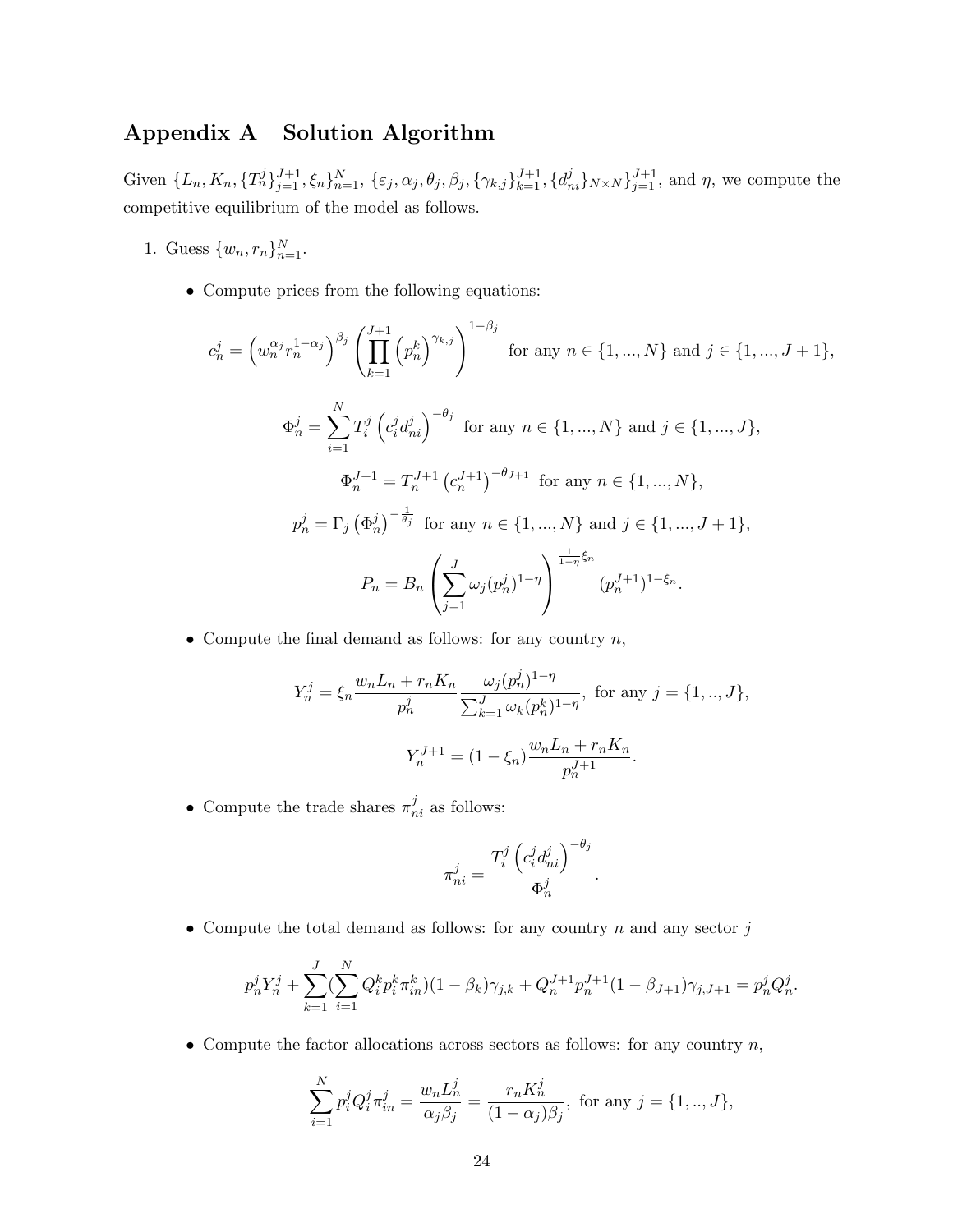$$
p_n^{J+1} Q_n^{J+1} = \frac{w_n L_n^{J+1}}{\alpha_{J+1} \beta_{J+1}} = \frac{r_n K_n^{J+1}}{(1 - \alpha_{J+1}) \beta_{J+1}}.
$$

2. Update  $\{w'_n, r'_n\}_{n=1}^N$  with the feasibility conditions for factors: for any n,

$$
\sum_{j=1}^{J+1} L_n^j = L_n, \quad \sum_{j=1}^{J+1} K_n^j = K_n.
$$

3. Repeat the above procedures until  $\{w'_n, r'_n\}_{n=1}^N$  is close enough to  $\{w_n, r_n\}_{n=1}^N$ .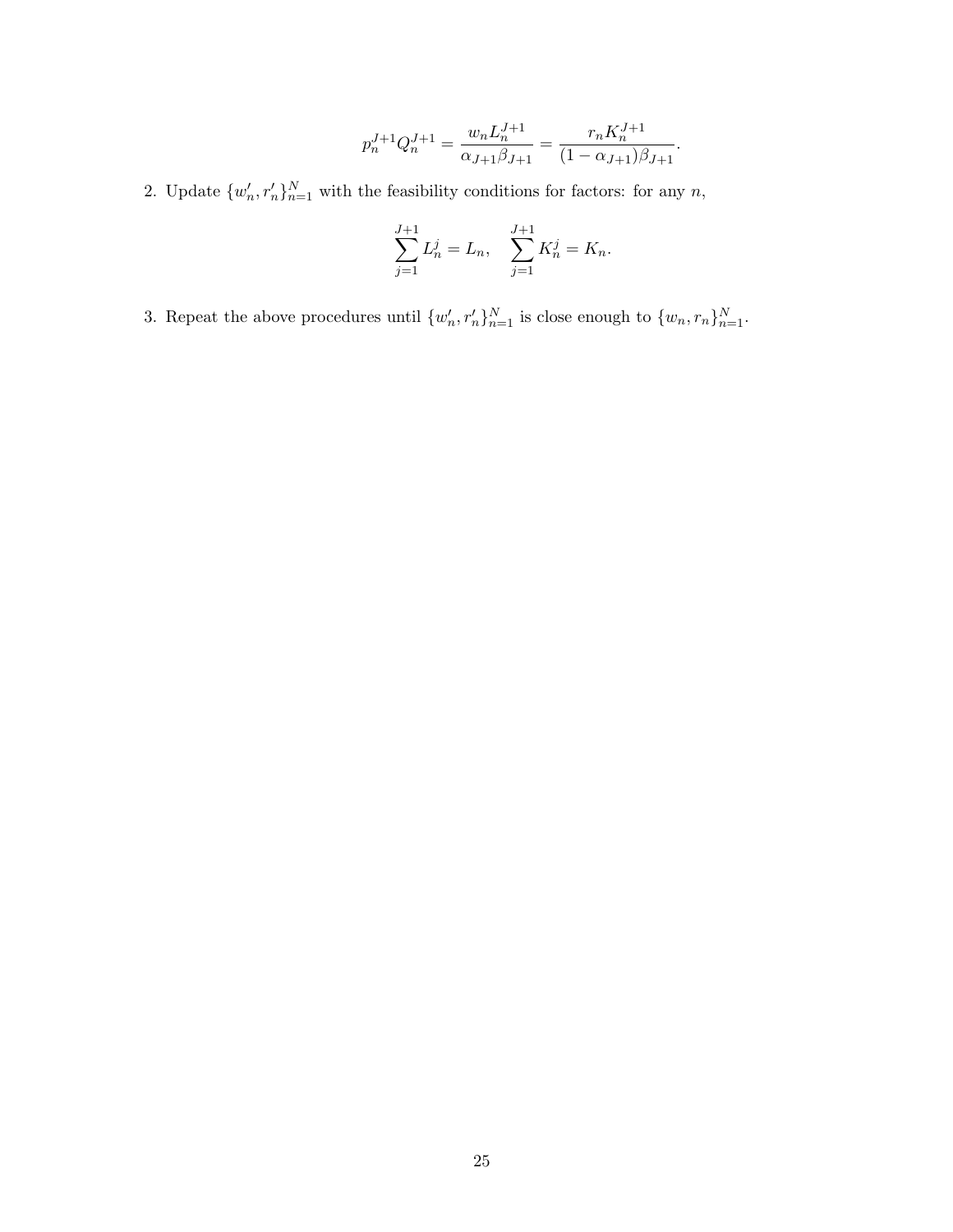### References

- Barro, Robert J., "Economic Growth in a Cross Section of Countries," Quarterly Journal of Economics, May 1991, 106 (2), 407–443.
- **and Xavier Sala-i-Martin**, "Convergence," *Journal of Political Economy*, April 1992, 100 (2), 223–251.
- Bartelsman, Eric J. and Wayne Gray, "The NBER Manufacturing Productivity Database," October 1996. NBER Technical Working Paper 205.
- Bernanke, Ben and Refet Gurkaynak, "Is Growth Exogenous? Taking Mankiw, Romer, and Weil Seriously," NBER Macroeconomics Annual, 2001, 16, 11–57.
- Bernard, Andrew B. and Charles I. Jones, "Technology and Convergence," *Economic Jour*nal, July 1996a, 106, 1037–1044.
- and  $\mu$ , "Comparing Apples to Oranges: Productivity Convergence and Measurement Across Industries and Countries," American Economic Review, December 1996b, 86, 1216– 1238.
- Berthelon, Matias and Caroline Freund, "On the Conservation of Distance in International Trade," Journal of International Economics, July 2008, 75 (2), 310–320.
- Brezis, Elise S., Paul R. Krugman, and Daniel Tsiddon, "Leapfrogging in International Competition: A Theory of Cycles in National Technological Leadership," American Economic Review, December 1993, 83 (5), 1211019.
- Burstein, Ariel and Jonathan Vogel, "Globalization, Technology, and the Skill Premium," October 2009. mimeo, UCLA and Columbia University.
- Caliendo, Lorenzo and Fernando Parro, "Estimates of the Trade and Welfare Effects of NAFTA," January 2010. mimeo, University of Chicago.
- Carrère, Céline, Olivier Cadot, and Vanessa Strauss-Kahn, "Export Diversification: What's behind the Hump?," November 2009. Forthcoming, Review of Economics and Statistics.
- Caselli, Francesco, "Accounting for Cross-Country Income Differences," in Steven Durlauf Philippe Aghion, ed., *Handbook of Economic Growth*, Vol. 1, Elsevier-North Holland, 2005, chapter 9, pp. 679–741.
- and James Feyrer, "The Marginal Product of Capital," Quarterly Journal of Economics, May 2007,  $122\,(2)$ , 535–568.
- Chor, Davin, "Unpacking Sources of Comparative Advantage: A Quantitative Approach," June 2010. Forthcoming, Journal of International Economics.
- Costinot, Arnaud and Ivana Komunjer, "What Goods Do Countries Trade? A Structural Ricardian Model," November 2008. Mimeo, MIT and U.C. San Diego.
- di Giovanni, Julian and Andrei A. Levchenko, "Putting the Parts Together: Trade, Vertical Linkages, and Business Cycle Comovement," American Economic Journal: Macroeconomics, April 2010, 2 (2), 95–124.
- Do, Quy-Toan and Andrei A. Levchenko, "Comparative Advantage, Demand for External Finance, and Financial Development," Journal of Financial Economics, December 2007, 86 (3).
- Eaton, Jonathan and Samuel Kortum, "Technology, Geography, and Trade," Econometrica, September 2002, 70 (5), 1741–1779.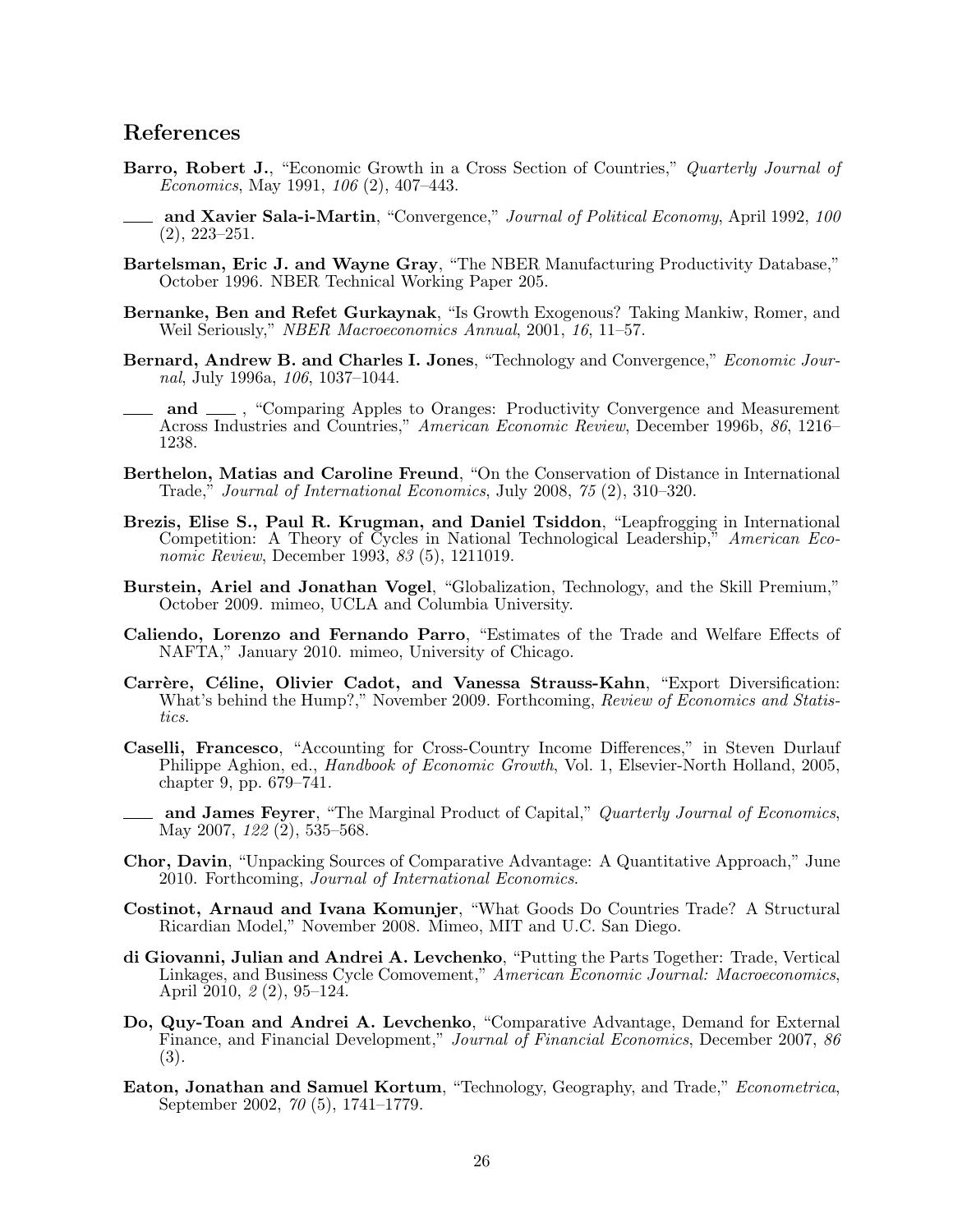- , Sam Kortum, Brent Neiman, and John Romalis, "Trade and the Global Recession," July 2010. mimeo, Penn State University and University of Chicago.
- Finicelli, Andrea, Patrizio Pagano, and Massimo Sbracia, "Ricardian Selection," October 2009a. Bank of Italy Temi di Discussione (Working Paper) No. 728.

- Hall, Robert and Charles Jones, "Why Do Some Countries Produce So Much More Output per Worker then Others," Quarterly Journal of Economics, 1999, 114, 83–116.
- Hausmann, Ricardo and Bailey Klinger, "The Structure of the Product Space and the Evolution of Comparative Advantage," April 2007. CID Working Paper No. 146.
- Heston, Alan, Robert Summers, and Bettina Aten, "Penn World Table Version 6.1," October 2002. Center for International Comparisons at the University of Pennsylvania (CICUP).
- Hicks, John, "An Inaugural Lecture," Oxford Economic Papers, 1953, 5 (2), 117–135.
- Hsieh, Chang-Tai and Ralph Ossa, "A global view of productivity growth in China," June 2010. mimeo, University of Chicago.
- Hummels, David, Jun Ishii, and Kei-Mu Yi, "The Nature and Growth of Vertical Specialization in World Trade," Journal of International Economics, June 2001, 54, 75–96.
- Hymans, Saul H. and Frank P. Stafford, "Divergence, Convergence, and the Gains from Trade," Review of International Economics, 1995, 3 (1), 118–123.
- Imbs, Jean and Romain Wacziarg, "Stages of Diversification," American Economic Review, March 2003, 93 (1), 63–86.
- Jones, Ronald, "Technical Progress and Real Income in a Ricardian Trade Model," in Ronald Jones, ed., Internarional Trade: Essays in Theory, Amsterdam: North-Holland, 1979.
- Keller, Wolfgang, "International Technology Diffusion," Journal of Economic Literature, September 2004, 42 (3), 752–782.
- Klenow, Peter J. and Andrés Rodríguez-Clare, "The Neoclassical Revival in Growth Economics: Has It Gone Too Far?," NBER Macroeconomics Annual, 1997, 12, 73–103.
- Krugman, Paul, "A Model of Innovation, Technology Transfer, and the World Distribution of Income," Journal of Political Economy, April 1979, 87 (2), 253–66.
- Proudman, James and Stephen Redding, "Evolving Patterns of International Trade," Review of International Economics, 2000,  $\overline{\mathcal{S}}(3)$ , 373–396.
- Rose, Andrew K., "Do We Really Know That the WTO Increases Trade?," American Economic Review, March 2004, 94 (1), 98–114.
- Samuelson, Paul A., "Where Ricardo and Mill Rebut and Confirm Arguments of Mainstream Economists Supporting Globalization," Journal of Economic Perspectives, 2004, 18 (3), 135– 146.
- Shikher, Serge, "Putting industries into the Eaton-Kortum model," July 2004. mimeo, Suffolk University.
- , "Accounting for International Trade," August 2005. mimeo, Suffolk University.
- , "Capital, technology, and specialization in the neoclassical model," February 2009. mimeo, Suffolk University.

<sup>,</sup> and  $\_\_\$ , "Trade-revealed TFP," October 2009b. Bank of Italy Temi di Discussione (Working Paper) No. 729.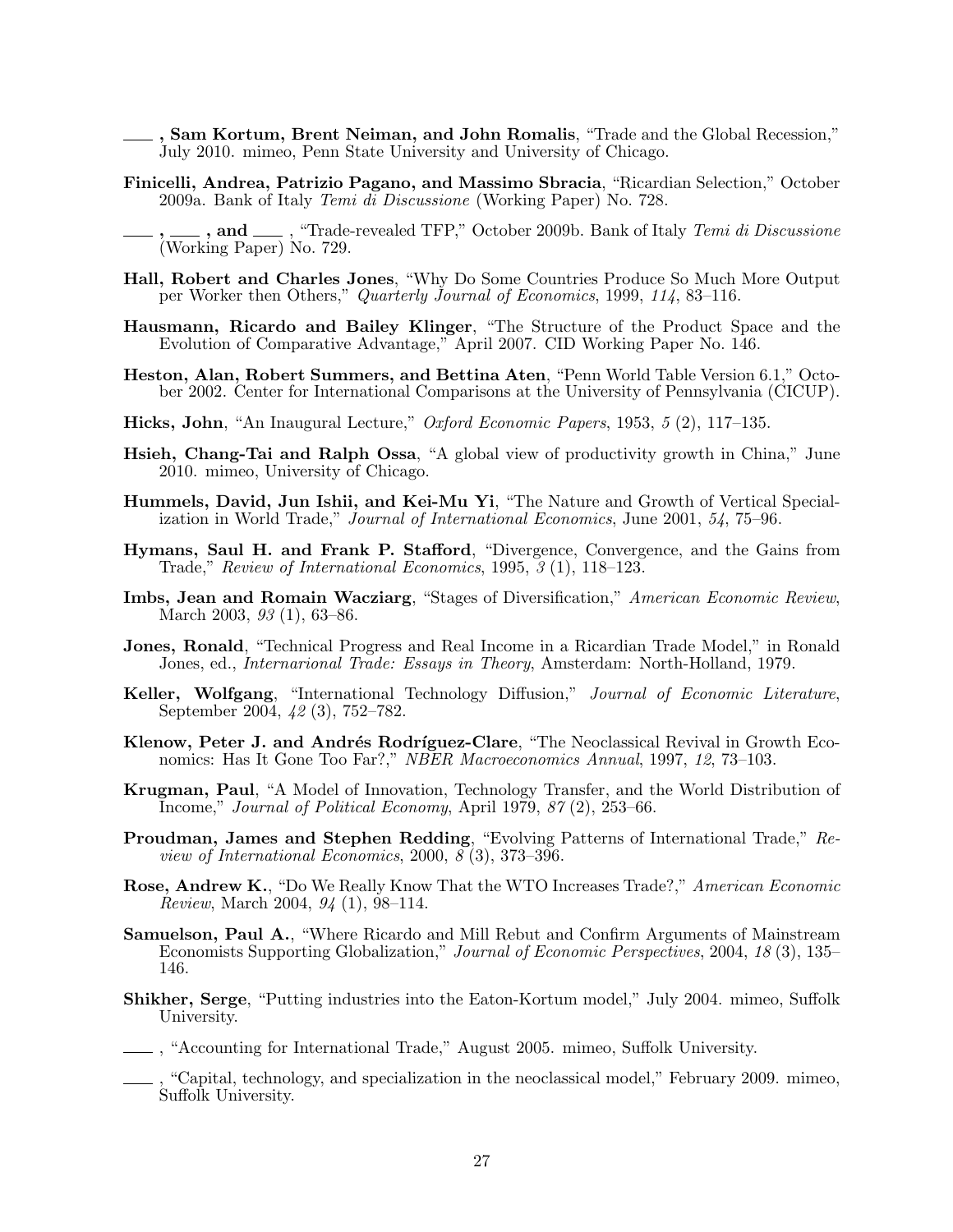- Waugh, Michael, "International Trade and Income Differences," 2009. Forthcoming, American Economic Review.
- Yi, Kei-Mu and Jing Zhang, "Structural Change in an Open Economy," April 2010. Mimeo, Federal Reserve Bank of Philadelphia and University of Michigan.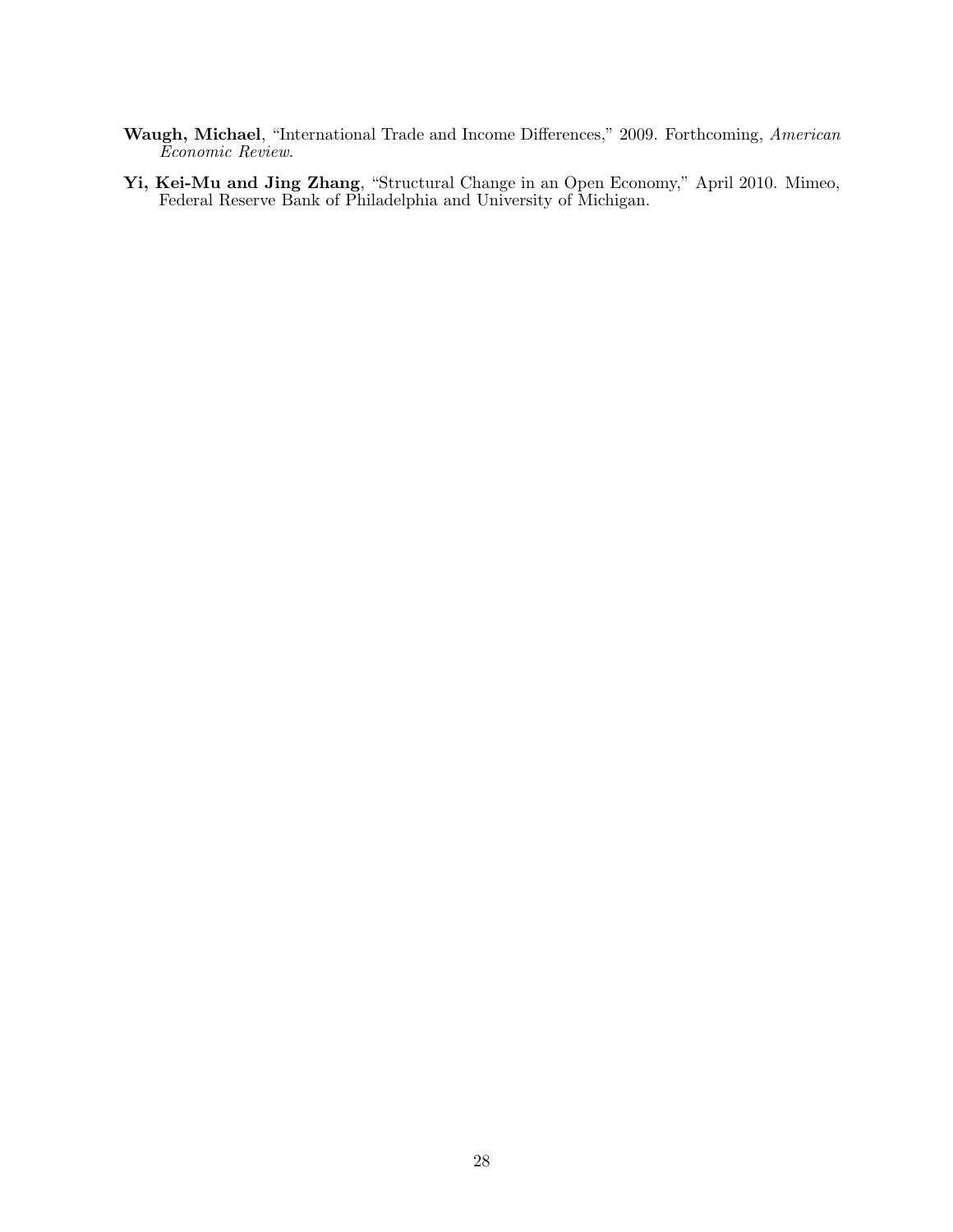|       |                        | <b>OECD</b>                    |           | Non-OECD               |                                |           |  |
|-------|------------------------|--------------------------------|-----------|------------------------|--------------------------------|-----------|--|
|       | Mean<br>$T^{1/\theta}$ | Top2/bottom2<br>$T^{1/\theta}$ | Countries | Mean<br>$T^{1/\theta}$ | Top2/bottom2<br>$T^{1/\theta}$ | Countries |  |
| 1960s | 0.651                  | 1.502                          | 21        | 0.453                  | 2.066                          | 33        |  |
| 1970s | 0.692                  | 1.434                          | 21        | 0.471                  | 1.775                          | 37        |  |
| 1980s | 0.776                  | 1.412                          | 22        | 0.509                  | 1.922                          | 42        |  |
| 1990s | 0.808                  | 1.395                          | 22        | 0.378                  | 2.136                          | 53        |  |
| 2000s | 0.838                  | 1.394                          | 22        | 0.410                  | 2.088                          | 53        |  |

<span id="page-30-0"></span>Table 1. Summary Statistics

Notes: This table reports the summary statistics for the average productivity relative to the frontier (mean  $T^{1/\theta}$ ), the relative productivity of the two most productive tradeable sectors relative to the 2 least productive ones (top2/bottom2  $T^{1/\theta}$ ), as well as the number of countries for which data are available. The samples are split by decade and into OECD and non-OECD groups.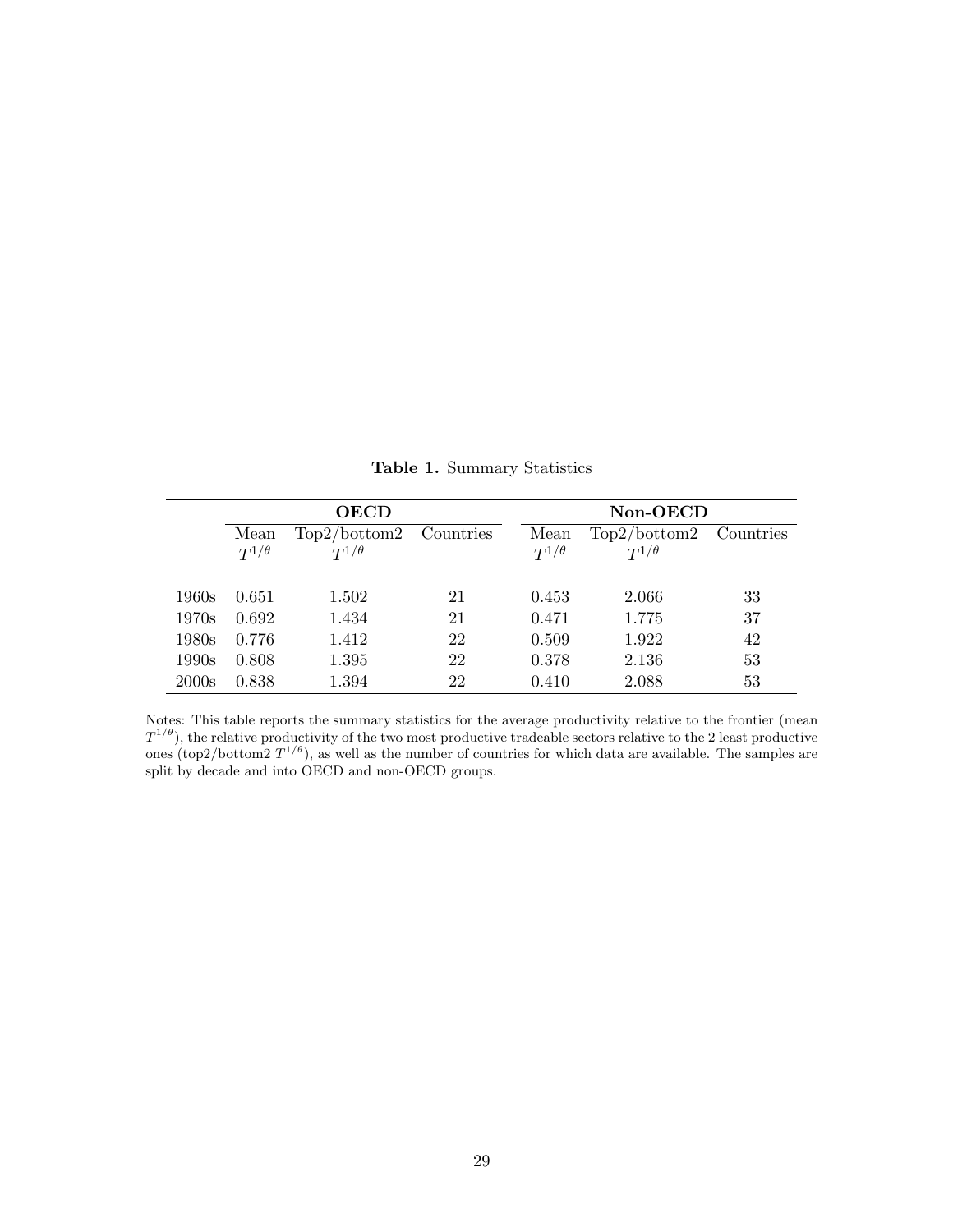| Since 1960s                             |          | Since 1980s                             |          |  |
|-----------------------------------------|----------|-----------------------------------------|----------|--|
| Top 10: Fastest Converging Countries    |          | Top 10: Fastest Converging Countries    |          |  |
| Iceland                                 | 0.618    | Portugal                                | 0.373    |  |
| Norway                                  | 0.615    | Greece                                  | 0.364    |  |
| Korea, Rep.                             | 0.566    | Ireland                                 | 0.315    |  |
| Ireland                                 | 0.525    | Norway                                  | 0.258    |  |
| Netherlands                             | 0.449    | Iceland                                 | 0.240    |  |
| Finland                                 | 0.445    | Korea, Rep.                             | 0.240    |  |
| Israel                                  | 0.384    | Belgium-Luxembourg                      | 0.182    |  |
| Greece                                  | 0.382    | Mauritius                               | 0.162    |  |
| Portugal                                | 0.347    | United Kingdom                          | 0.159    |  |
| Germany                                 | 0.337    | Finland                                 | 0.138    |  |
| Bottom 10: Slowest Converging Countries |          | Bottom 10: Slowest Converging Countries |          |  |
| Malaysia                                | $-0.163$ | Senegal                                 | $-0.226$ |  |
| Philippines                             | $-0.166$ | Argentina                               | $-0.236$ |  |
| Canada                                  | $-0.183$ | <b>Brazil</b>                           | $-0.237$ |  |
| Turkey                                  | $-0.259$ | Peru                                    | $-0.270$ |  |
| Thailand                                | $-0.271$ | India                                   | $-0.332$ |  |
| Venezuela, RB                           | $-0.276$ | Iran, Islamic Rep.                      | $-0.348$ |  |
| Honduras                                | $-0.337$ | Venezuela, RB                           | $-0.366$ |  |
| India                                   | $-0.358$ | Ethiopia                                | $-0.395$ |  |
| Egypt, Arab Rep.                        | $-0.372$ | Egypt, Arab Rep.                        | $-0.405$ |  |
| Sri Lanka                               | $-0.419$ | Honduras                                | $-0.428$ |  |

#### <span id="page-31-0"></span>Table 2. Average Convergence: Fastest and Slowest Countries

Notes: This table reports the 10 fastest and 10 slowest converging countries since the 1960s (left panel) and the 1980s (right panel), measured by the percent change in the mean absolute distance to the frontier across all tradeable sectors.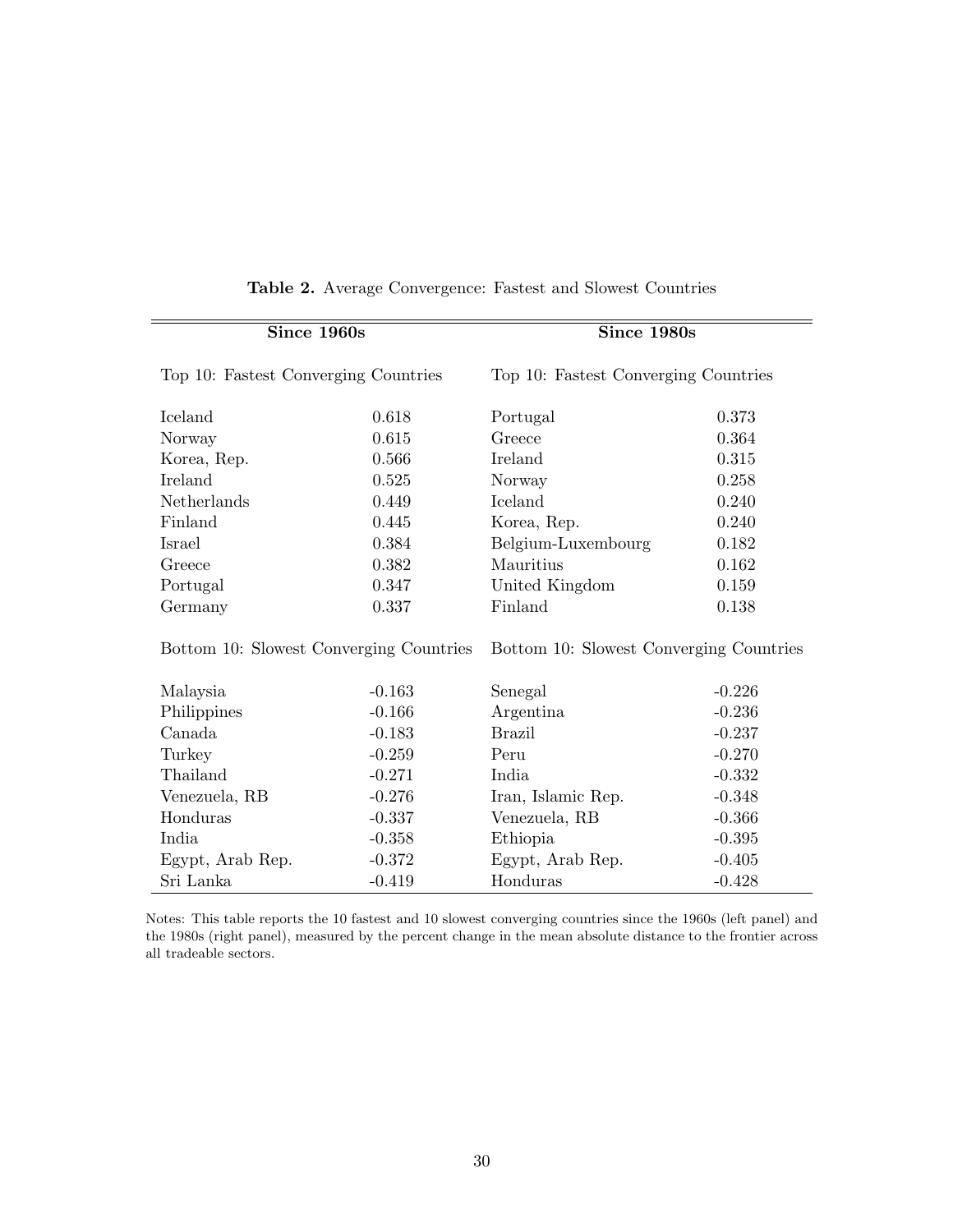| Since 1960s                             |          | Since 1980s                             |          |  |
|-----------------------------------------|----------|-----------------------------------------|----------|--|
| Top 10: Fastest Converging Countries    |          | Top 10: Fastest Converging Countries    |          |  |
| Norway                                  | $-0.654$ | Norway                                  | $-0.534$ |  |
| Indonesia                               | $-0.396$ | Sweden                                  | $-0.379$ |  |
| Finland                                 | $-0.379$ | Greece                                  | $-0.264$ |  |
| Sweden                                  | $-0.343$ | Denmark                                 | $-0.231$ |  |
| Spain                                   | $-0.333$ | Iceland                                 | $-0.199$ |  |
| Korea, Rep.                             | $-0.327$ | Finland                                 | $-0.185$ |  |
| Denmark                                 | $-0.299$ | Spain                                   | $-0.172$ |  |
| Belgium-Luxembourg                      | $-0.290$ | Chile                                   | $-0.142$ |  |
| Iceland                                 | $-0.286$ | Germany                                 | $-0.133$ |  |
| Ireland                                 | $-0.271$ | Costa Rica                              | $-0.111$ |  |
| Bottom 10: Slowest Converging Countries |          | Bottom 10: Slowest Converging Countries |          |  |
| India                                   | 0.132    | Trinidad and Tobago                     | 0.301    |  |
| Kenya                                   | 0.154    | Saudi Arabia                            | 0.308    |  |
| Honduras                                | 0.185    | Italy                                   | 0.317    |  |
| Thailand                                | 0.260    | El Salvador                             | 0.352    |  |
| Egypt, Arab Rep.                        | 0.300    | Canada                                  | 0.352    |  |
| South Africa                            | 0.315    | Australia                               | 0.419    |  |
| Ghana                                   | 0.353    | Venezuela, RB                           | 0.584    |  |
| Japan                                   | 0.448    | Egypt, Arab Rep.                        | 0.761    |  |
| Canada                                  | 0.485    | Iran, Islamic Rep.                      | 0.785    |  |
| Sri Lanka                               | 0.744    | Japan                                   | 0.880    |  |

#### <span id="page-32-0"></span>Table 3. Relative Convergence: Fastest and Slowest Countries

Notes: This table reports the 10 fastest and 10 slowest converging countries since the 1960s (left panel) and the 1980s (right panel), measured by the percent change in the coefficient of variation across tradeable sectors in the distance to the frontier.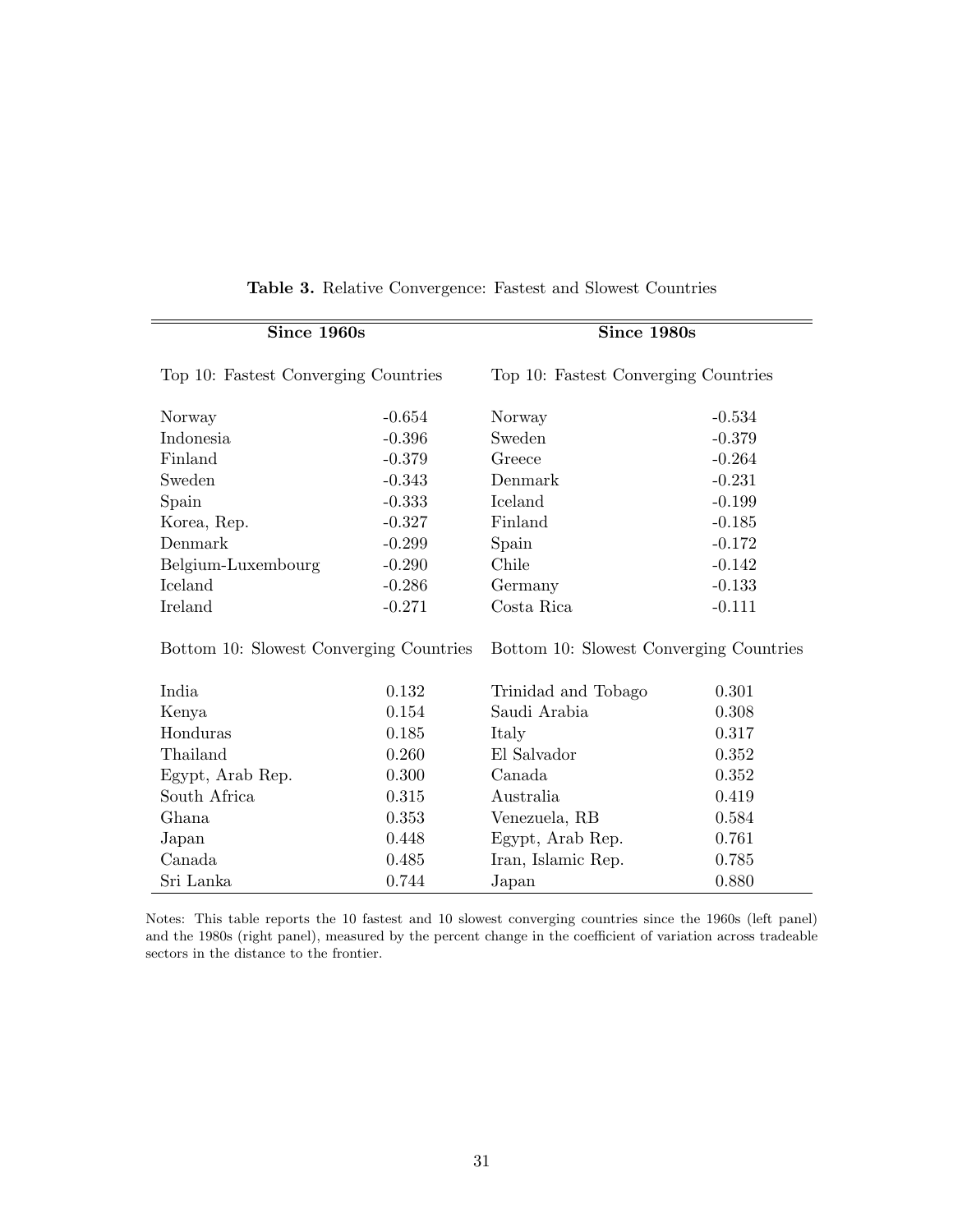<span id="page-33-0"></span>

| Since the 1960s                                                                                                                                                                                                                                                                                                                                                                                                |                       |                               |                        |                |
|----------------------------------------------------------------------------------------------------------------------------------------------------------------------------------------------------------------------------------------------------------------------------------------------------------------------------------------------------------------------------------------------------------------|-----------------------|-------------------------------|------------------------|----------------|
|                                                                                                                                                                                                                                                                                                                                                                                                                | Pct Chg in            | Pct Chg in                    | Pct Chg in             | Pct Chg in     |
|                                                                                                                                                                                                                                                                                                                                                                                                                | Average Abs. Distance | Coeff. Var. of $T^{1/\theta}$ | Real Per Capita Income | Trade Openness |
| Pct Chg in Average Abs. Distance                                                                                                                                                                                                                                                                                                                                                                               | 0.270                 |                               |                        |                |
| Pct Chg in Coeff. Var. of $T^{1/\theta}$                                                                                                                                                                                                                                                                                                                                                                       | $-0.642$              | $0.263\,$                     |                        |                |
| Pct Chg in Real Per Capita Income                                                                                                                                                                                                                                                                                                                                                                              | 0.238                 | $-0.140$                      | 1.483                  |                |
| Pct Chg in Trade Openness                                                                                                                                                                                                                                                                                                                                                                                      | $-0.293$              | $-0.074$                      | 0.303                  | 0.981          |
| Since the 1980s                                                                                                                                                                                                                                                                                                                                                                                                |                       |                               |                        |                |
|                                                                                                                                                                                                                                                                                                                                                                                                                | Average Abs.          | Pct Chg in                    | Pct Chg in             | Pct Chg in     |
|                                                                                                                                                                                                                                                                                                                                                                                                                | Distance              | Coeff. Var. of $T^{1/\theta}$ | Real Per Capita Income | Trade Openness |
| Pct Chg in Average Abs. Distance                                                                                                                                                                                                                                                                                                                                                                               | 0.195                 |                               |                        |                |
| Pct Chg in Coeff. Var. of $T^{1/\theta}$                                                                                                                                                                                                                                                                                                                                                                       | $-0.608$              | 0.263                         |                        |                |
| Pct Chg in Real Per Capita Income                                                                                                                                                                                                                                                                                                                                                                              | 0.260                 | $-0.052$                      | 0.545                  |                |
| Pct Chg in Trade Openness                                                                                                                                                                                                                                                                                                                                                                                      | $-0.331$              | 0.048                         | 0.121                  | 0.504          |
| Notes: This table reports the correlation coefficients (off-diagonal elements), and standard deviations (diagonal elements, in italics) between the<br>measure of average convergence (Pct Chg in Average Abs. Distance), relative convergence (Pct Chg in Coeff. Var. of T), real PPP-adjusted<br>per capita income, and overall trade openness. The latter two measures come from the Penn World Tables 6.3. |                       |                               |                        |                |

Table 4. Correlations Between Convergence Measures, Per Capita Income Growth, and Changes in Openness Table 4. Correlations Between Convergence Measures, Per Capita Income Growth, and Changes in Openness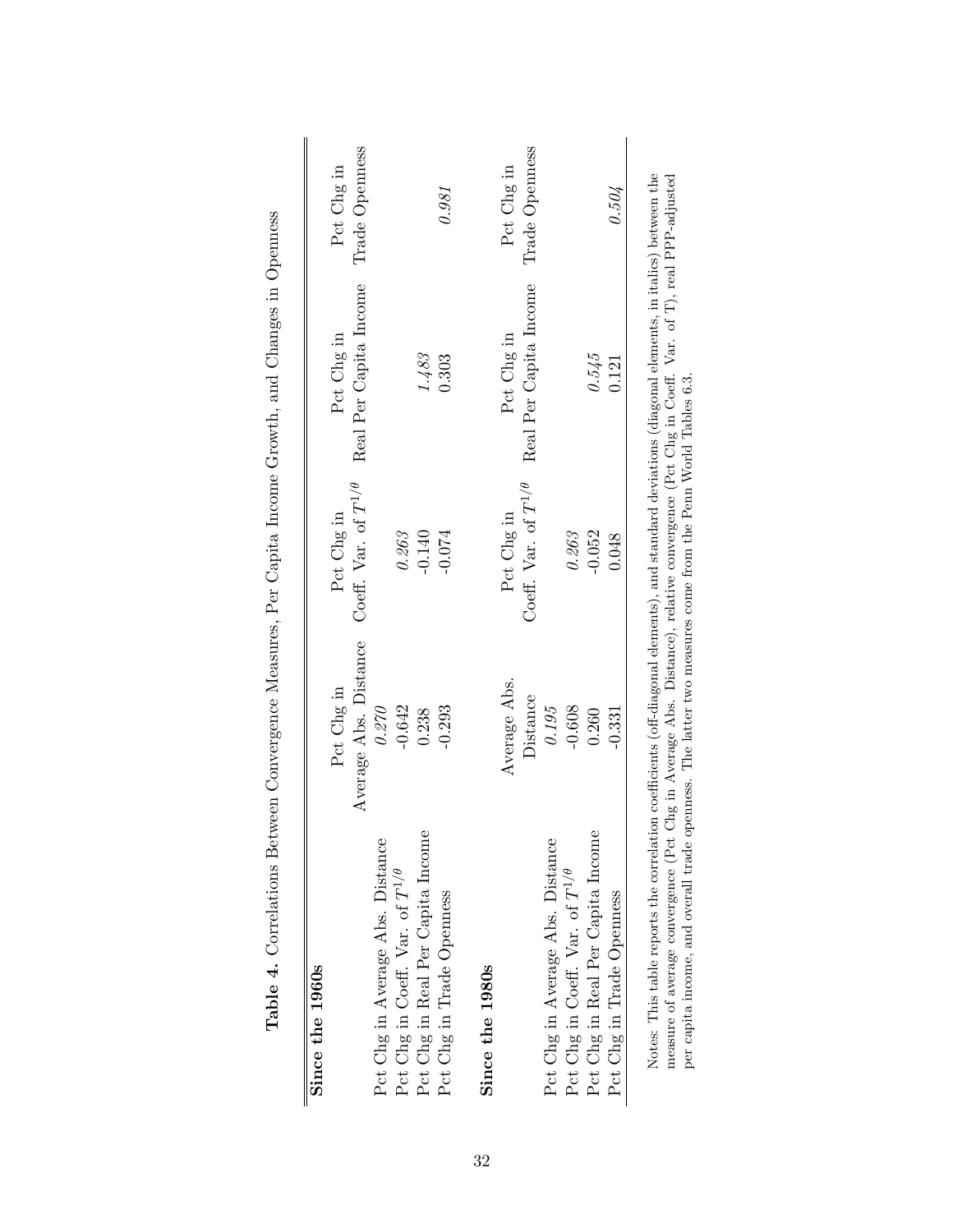<span id="page-34-0"></span>

|                                                                                                                                                                                                                              | 1960s to 2000s                                                                                                             | 1980s to 2000s           | 1960s to 1970s                                                             | 1970s to 1980s         | 1980s to 1990s           | 1990s to 2000s     |
|------------------------------------------------------------------------------------------------------------------------------------------------------------------------------------------------------------------------------|----------------------------------------------------------------------------------------------------------------------------|--------------------------|----------------------------------------------------------------------------|------------------------|--------------------------|--------------------|
|                                                                                                                                                                                                                              | Ξ                                                                                                                          | $\widehat{\mathfrak{O}}$ | ⊙                                                                          | $\bigoplus$            | $\widetilde{\mathbf{e}}$ | $\widehat{\circ}$  |
| Dep. Var: Log Change in $T^{1/\theta}$                                                                                                                                                                                       |                                                                                                                            |                          |                                                                            | Panel A: All Countries |                          |                    |
| $\text{Log}\big(\text{Initial}T^{1/\theta}\big)$                                                                                                                                                                             | $-0.618***$                                                                                                                | $-0.220$ ***             | $-0.254***$                                                                | $-0.168***$            | $-0.195***$              | $-0.152***$        |
|                                                                                                                                                                                                                              | (0.046)                                                                                                                    | (0.030)                  | (0.029)                                                                    | (0.027)                | (0.029)                  | (0.040)            |
| Speed of convergence, per decade<br>NB:                                                                                                                                                                                      | 0.241                                                                                                                      | $0.124\,$                | $0.293\,$                                                                  | $0.184\,$              | $0.217$                  | $0.165\,$          |
| Observations                                                                                                                                                                                                                 | 0.844                                                                                                                      | $1,122$                  | 0.851                                                                      | $1,\!074$              | $1,\!183$                | $1,335$<br>$0.863$ |
| R-squared                                                                                                                                                                                                                    | 929                                                                                                                        | 0.833                    | 991                                                                        | 0.841                  | 0.897                    |                    |
|                                                                                                                                                                                                                              |                                                                                                                            |                          |                                                                            | Panel B: OECD          |                          |                    |
| $Log(InitialT^{1/\theta})$                                                                                                                                                                                                   | $-0.723**$                                                                                                                 | $-0.414**$               | $-0.269***$                                                                | $-0.145***$            | $-0.258***$              | $-0.174**$         |
|                                                                                                                                                                                                                              | (0.092)                                                                                                                    | (0.063)                  | (0.042)                                                                    | (0.036)                | (0.048)                  | (0.074)            |
| Speed of convergence, per decade<br>NB:                                                                                                                                                                                      | $0.321\,$                                                                                                                  | $0.267\,$                | $0.313\,$                                                                  | $0.157\,$              | $0.298\,$                | $0.191\,$          |
| Observations                                                                                                                                                                                                                 | 0.860                                                                                                                      | $0.847\,$                | $0.874\,$                                                                  | 0.839                  | 0.799                    | 0.834              |
| R-squared                                                                                                                                                                                                                    | 393                                                                                                                        | 405                      | 396                                                                        | 394                    | 407                      | 410                |
|                                                                                                                                                                                                                              |                                                                                                                            |                          |                                                                            | Panel C: non-OECD      |                          |                    |
| $Log(InitialT^{1/\theta})$                                                                                                                                                                                                   | $-0.731***$                                                                                                                | $-0.269***$              | $-0.378***$                                                                | $-0.227***$            | $-0.264***$              | $-0.206***$        |
|                                                                                                                                                                                                                              | (0.056)                                                                                                                    | (0.046)                  | (0.041)                                                                    | (0.040)                | (0.042)                  | (0.054)            |
| Speed of convergence, per decade<br>NB:                                                                                                                                                                                      | $0.328\,$                                                                                                                  | $0.157\,$                | 0.475                                                                      | 0.257                  | $0.307\,$                | $0.231\,$          |
| Observations                                                                                                                                                                                                                 | 0.851                                                                                                                      | $\rm 0.813$              | 0.868                                                                      | 0.853                  | 0.901                    | $0.873\,$          |
| R-squared                                                                                                                                                                                                                    | 536                                                                                                                        | $717$                    | 595                                                                        | 680                    | $2\,2$                   | 925                |
| Country FE                                                                                                                                                                                                                   | $y$ es                                                                                                                     | yes                      | yes                                                                        | yes                    | yes                      | $y$ es             |
| Sector FE                                                                                                                                                                                                                    | yes                                                                                                                        | yes                      | $y$ es                                                                     | yes                    | $y$ es                   | yes                |
| of convergence, per decade, is reported (in italics) underneath each coefficient estimate.<br>of regressing the growth of estimated technology parameter $\left(T_n^j\right)^{1/\theta}$<br>Notes: Standard errors clustered | at the country level in parentheses; ***: significant at $1\%$ ; **: significant at $5\%$ . This table reports the results |                          | on its initial value over different time periods and subsamples. The speed |                        |                          |                    |

Table 5. Pooled Regression Results Table 5. Pooled Regression Results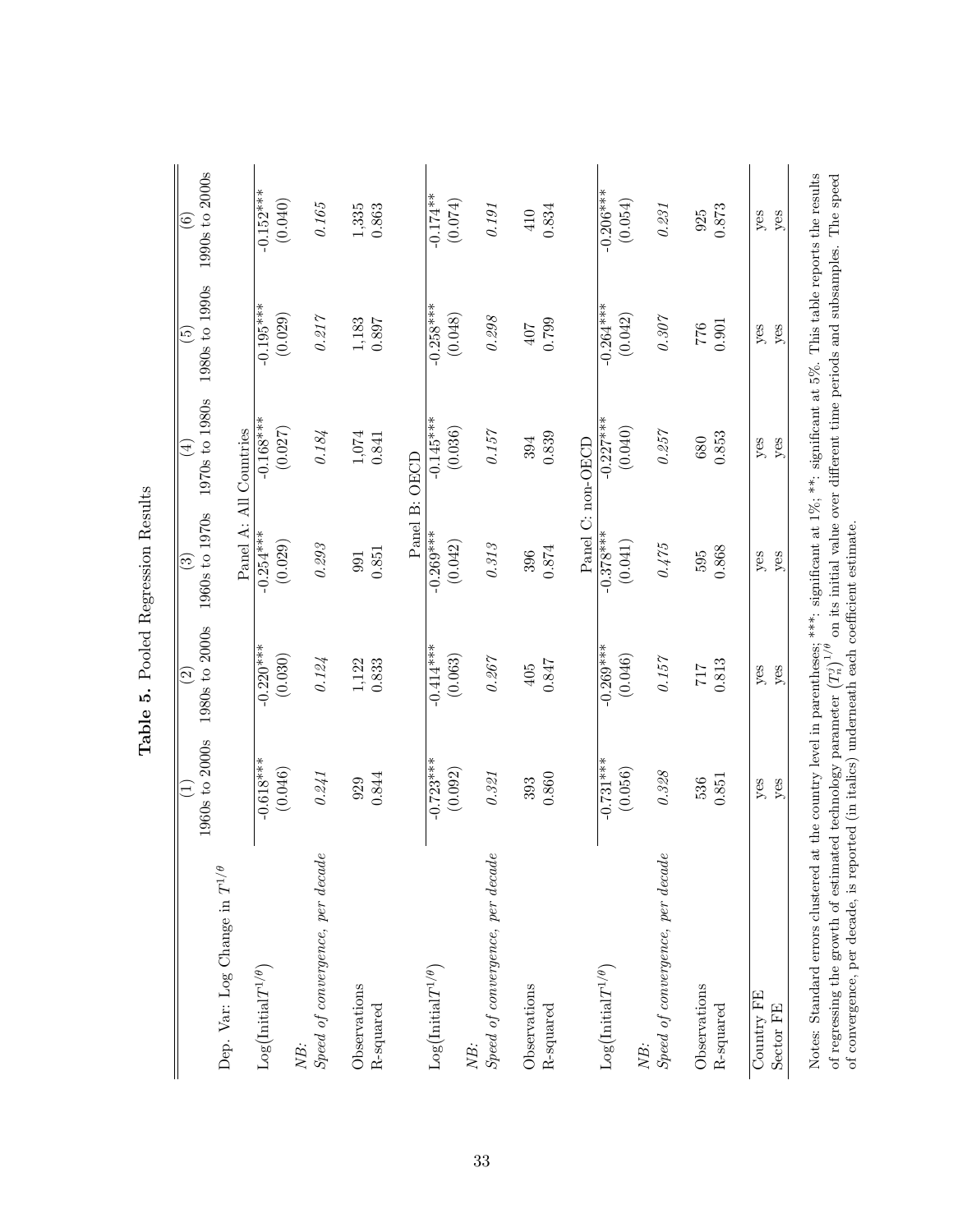|                   | model | data  |
|-------------------|-------|-------|
| w:                |       |       |
| mean              | 0.381 | 0.333 |
| median            | 0.125 | 0.145 |
| corr(model, data) | 0.987 |       |
| r:                |       |       |
| mean              | 0.830 | 0.919 |
| median            | 0.632 | 0.698 |
| corr(model, data) | 0.918 |       |
| Imports/GDP:      |       |       |
| mean              | 0.222 | 0.237 |
| median            | 0.212 | 0.200 |
| corr(model, data) | 0.739 |       |

<span id="page-35-0"></span>Table 6. Model Fit: Wages, Return to Capital, and Imports/GDP in the Model and the Data

Notes: This table reports the means and medians of imports as a share of GDP, wages relative to the U.S. (middle panel) and return to capital relative to the U.S., in the model and in the data. In the data, Imports/GDP are the manufacturing imports as a share of GDP in the 2000s, sourced from the World Bank's World Development Indicators. Wages and return to capital in the data are calculated as described in detail in the main text.

Table 7. Welfare in the Single-Country Counterfactual Relative to Baseline

<span id="page-35-1"></span>

|                                                          | (1)   | $\left( 2\right)$ | (3)      | (4)   | (5)       |
|----------------------------------------------------------|-------|-------------------|----------|-------|-----------|
|                                                          |       | Median St. Dev.   | Min      | Max   | Countries |
|                                                          |       |                   |          |       |           |
| Welfare gains in the counterfactual relative to baseline |       |                   |          |       |           |
| OECD                                                     | 0.017 | 0.018             | $-0.005$ | 0.056 | 22        |
| $Non-OECD$                                               | 0.019 | 0.055             | $-0.093$ | 0.270 | 53        |
|                                                          |       |                   |          |       |           |
| <i>NB</i> : Overall gains from trade                     |       |                   |          |       |           |
| OECD                                                     | 0.052 | 0.032             | 0.011    | 0.120 |           |
| Non-OECD                                                 | 0.044 | 0.029             | 0.005    | 0.122 |           |

Notes: This table reports the percentage change in welfare under the counterfactual scenario with respect to the baseline. The counterfactual assumes that for each individual country, comparative advantage remained as it was in the 1960s, while its T's grew at the same country-specific average rate between the 1960s and the 2000s. All other countries' comparative advantage is taken from the data. In the baseline comparative advantage is as it is in the data for the 2000s. The lower panel reports the total gains from trade relative to autarky in the baseline for the 2000s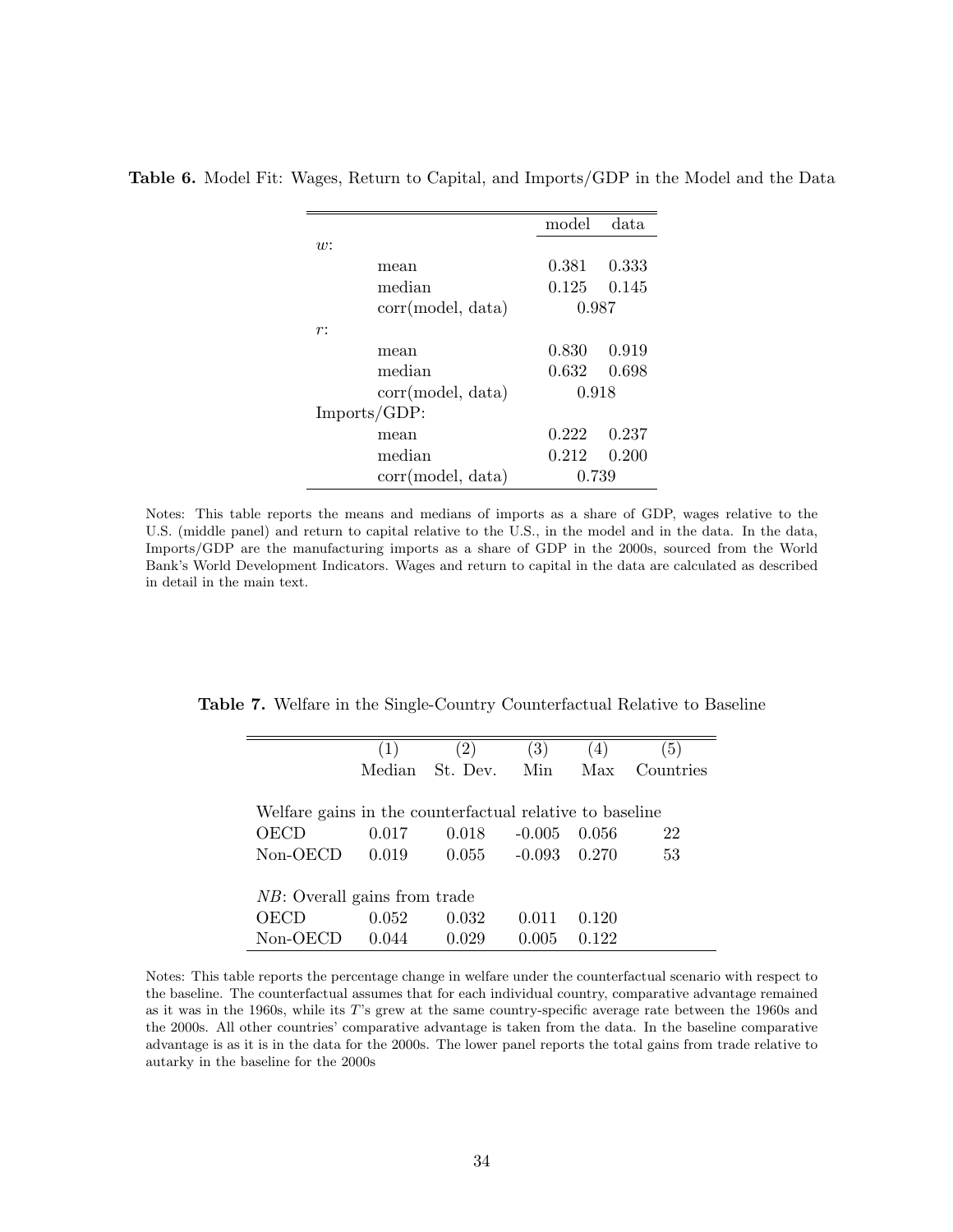|                                                          | (1)   | (2)                      | (3)                      | (4)   | (5)                               |
|----------------------------------------------------------|-------|--------------------------|--------------------------|-------|-----------------------------------|
|                                                          |       |                          |                          |       | Median St. Dev. Min Max Countries |
|                                                          |       |                          |                          |       |                                   |
| Welfare gains in the counterfactual relative to baseline |       |                          |                          |       |                                   |
|                                                          |       |                          |                          |       |                                   |
|                                                          |       |                          |                          |       |                                   |
| Panel A: CA fixed to 1960s in all countries              |       |                          |                          |       |                                   |
| <b>OECD</b>                                              | 0.012 | $0.013 - 0.008$          |                          | 0.038 | 22                                |
| Non-OECD                                                 | 0.006 |                          | $0.050 -0.097 0.223$     |       | 53                                |
|                                                          |       |                          |                          |       |                                   |
| Panel B: CA fixed to 1960s in OECD countries only        |       |                          |                          |       |                                   |
|                                                          |       |                          |                          |       |                                   |
| OECD                                                     | 0.013 |                          | $0.014 - 0.008$          | 0.041 |                                   |
| Non-OECD                                                 | 0.000 | $0.002$ $-0.005$ $0.007$ |                          |       |                                   |
|                                                          |       |                          |                          |       |                                   |
| Panel C: CA fixed to 1960s in non-OECD countries only    |       |                          |                          |       |                                   |
| OECD                                                     | 0.000 |                          | $0.002$ $-0.002$ $0.006$ |       |                                   |
| Non-OECD                                                 | 0.013 |                          | $0.054 -0.097 0.257$     |       |                                   |

<span id="page-36-0"></span>Table 8. Welfare in the Global Counterfactual Relative to Baseline

Notes: This table reports the percentage change in welfare under the counterfactual scenario with respect to the baseline. The counterfactual assumes that in all countries in the world (Panel A), in OECD (Panel B) and the non-OECD (Panel C), comparative advantage remained as it was in the 1960s, while its T's grew at the same country-specific average rate between the 1960s and the 2000s. In the baseline comparative advantage is as it is in the data for the 2000s.

Table 9. Trade Volumes in the Counterfactuals Relative to Baseline

<span id="page-36-1"></span>

| (2) | (3) | (4) | (5)                               |
|-----|-----|-----|-----------------------------------|
|     |     |     | Median St. Dev. Min Max Countries |

Absolute change in imports/GDP in the counterfactual relative to baseline

|                                | Panel A: Country-by-country counterfactual |       |          |       |    |  |  |  |  |
|--------------------------------|--------------------------------------------|-------|----------|-------|----|--|--|--|--|
| <b>OECD</b>                    | 0.019                                      | 0.039 | $-0.008$ | 0.128 | 22 |  |  |  |  |
| Non-OECD                       | 0.042                                      | 0.079 | $-0.070$ | 0.430 | 53 |  |  |  |  |
|                                |                                            |       |          |       |    |  |  |  |  |
| Panel B: Global counterfactual |                                            |       |          |       |    |  |  |  |  |
| OECD                           | 0.018                                      | 0.015 | $-0.004$ | 0.048 |    |  |  |  |  |
| Non-OECD                       | 0.026                                      | 0.039 | $-0.042$ | 0.169 |    |  |  |  |  |

Notes: This table reports the absolute change in imports/GDP under the counterfactual scenarios with respect to the baseline. In Panel A, the counterfactual scenario assumes that a single country's comparative advantage is the same as in the 1960s, and evaluates the impact of this change for that country's trade volumes. In Panel B, the counterfactual scenario assumes that comparative advantage is fixed to the 1960s in every country in the world, and reports the summary statistics for the change in trade volumes in this sample of countries.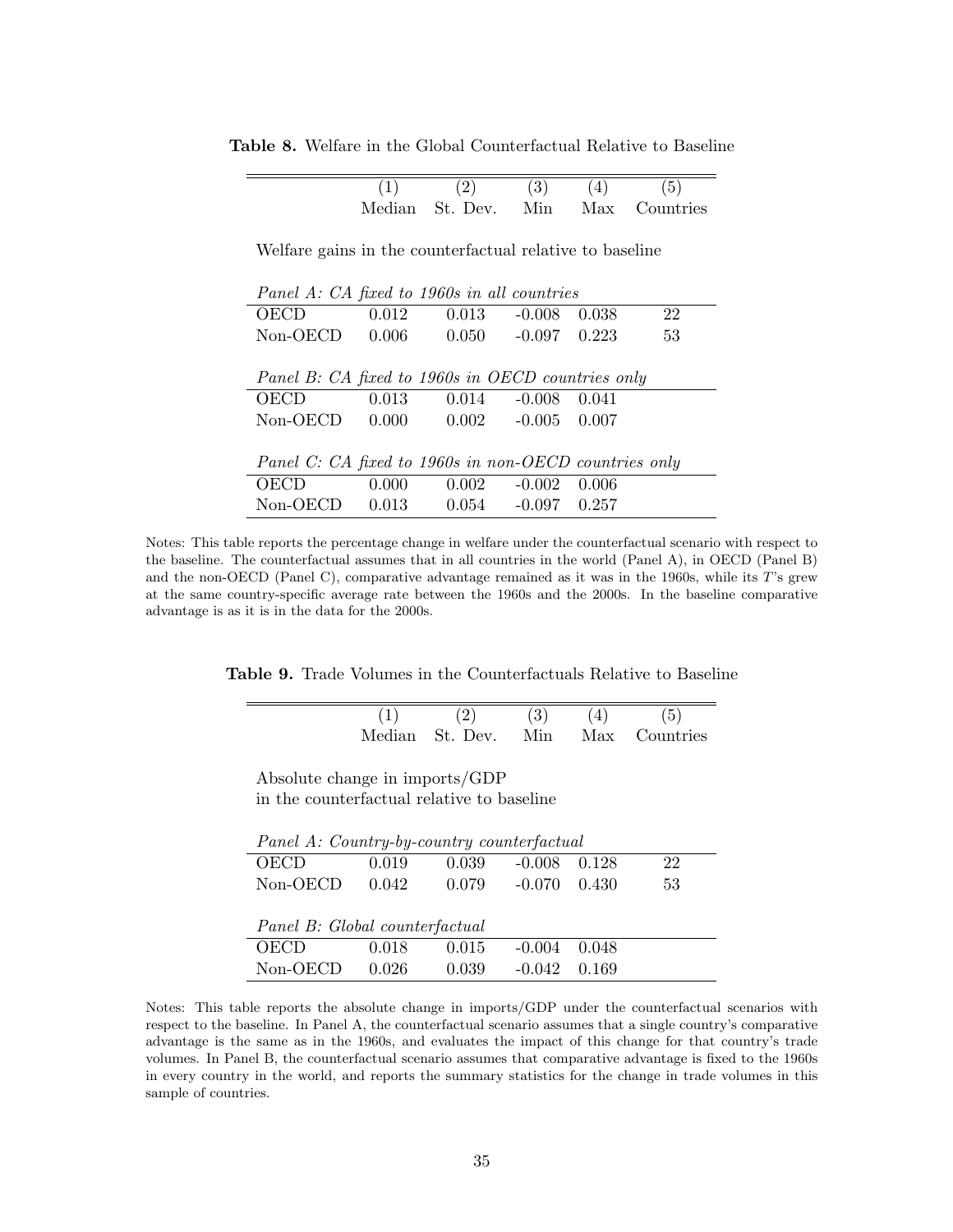

<span id="page-37-0"></span>Figure 1. Absolute and Relative Convergence, 1960s – 2000s

Notes: This figure displays the percentage change in a country's average distance to the world frontier (horizontal axis) against the percentage change in the coefficient of variation in distances to frontier across sectors (vertical axis), along with the least squares fit through the data.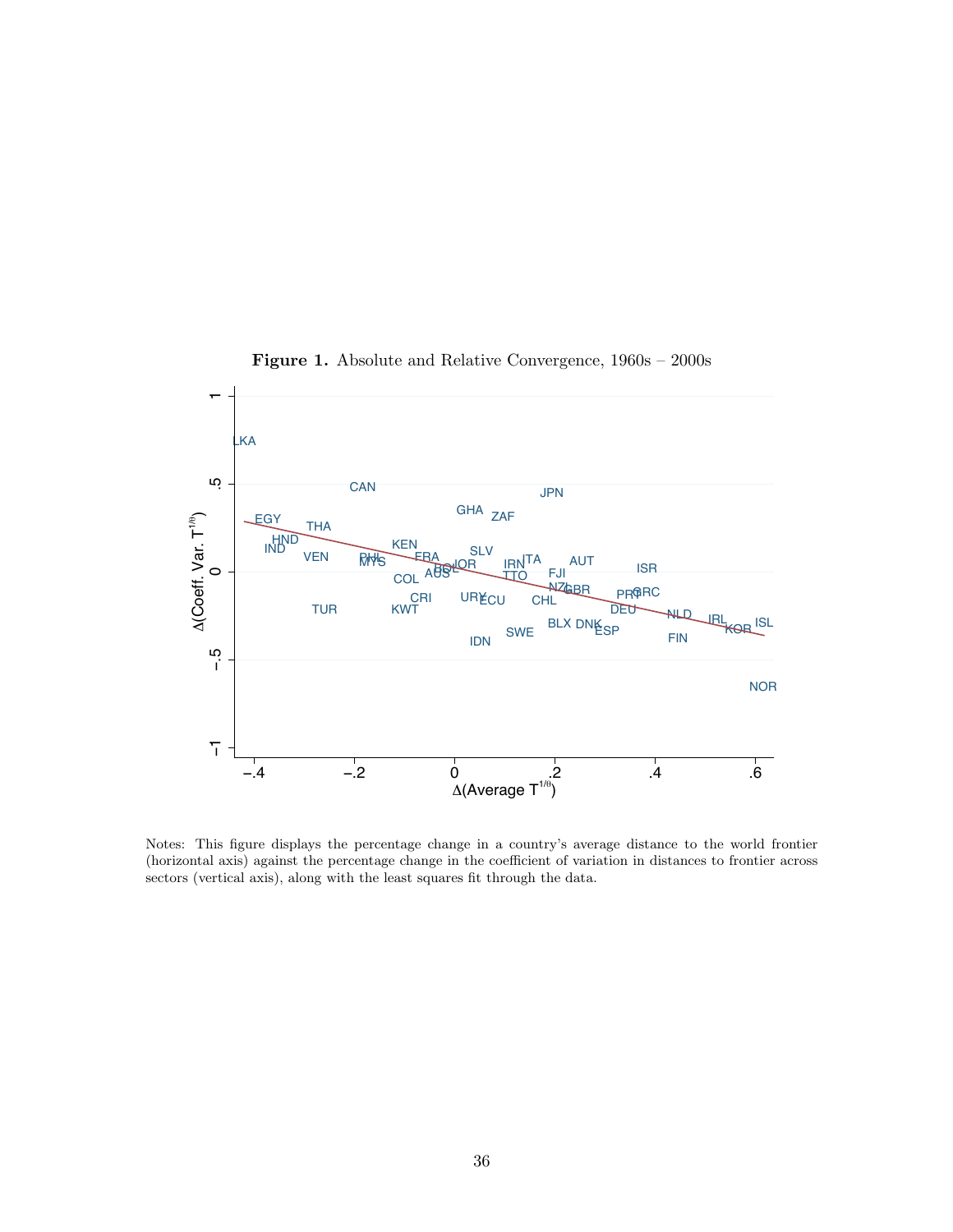

<span id="page-38-0"></span>Figure 2. Convergence, Income Growth, and Changes in Trade Openness, 1960s to 2000s

IRN

ZAF NZL

 $\widehat{\phantom{a}}$ 

 $\circ$ 

ISL

NISIR

JPN

NLD

ISR

FIN

ITA

AUT BLX GBR PRT DNK

IRL

KOR

ESP

CHL SWE

DEU

GRC

IDN

FJI tto

SLV

ECU



URY

(a) Absolute Convergence and Income Growth



(c) Relative Convergence and Income Growth

(b) Absolute Convergence and Trade Growth



(d) Relative Convergence and Trade Growth

Notes: This figure presents the bivariate plots of absolute (top row) and relative convergence (bottom row), against convemporaneous changes in PPP-adjusted real per capita GDP and changes in trade openness  $($ Imports + Exports $)/$ GDP.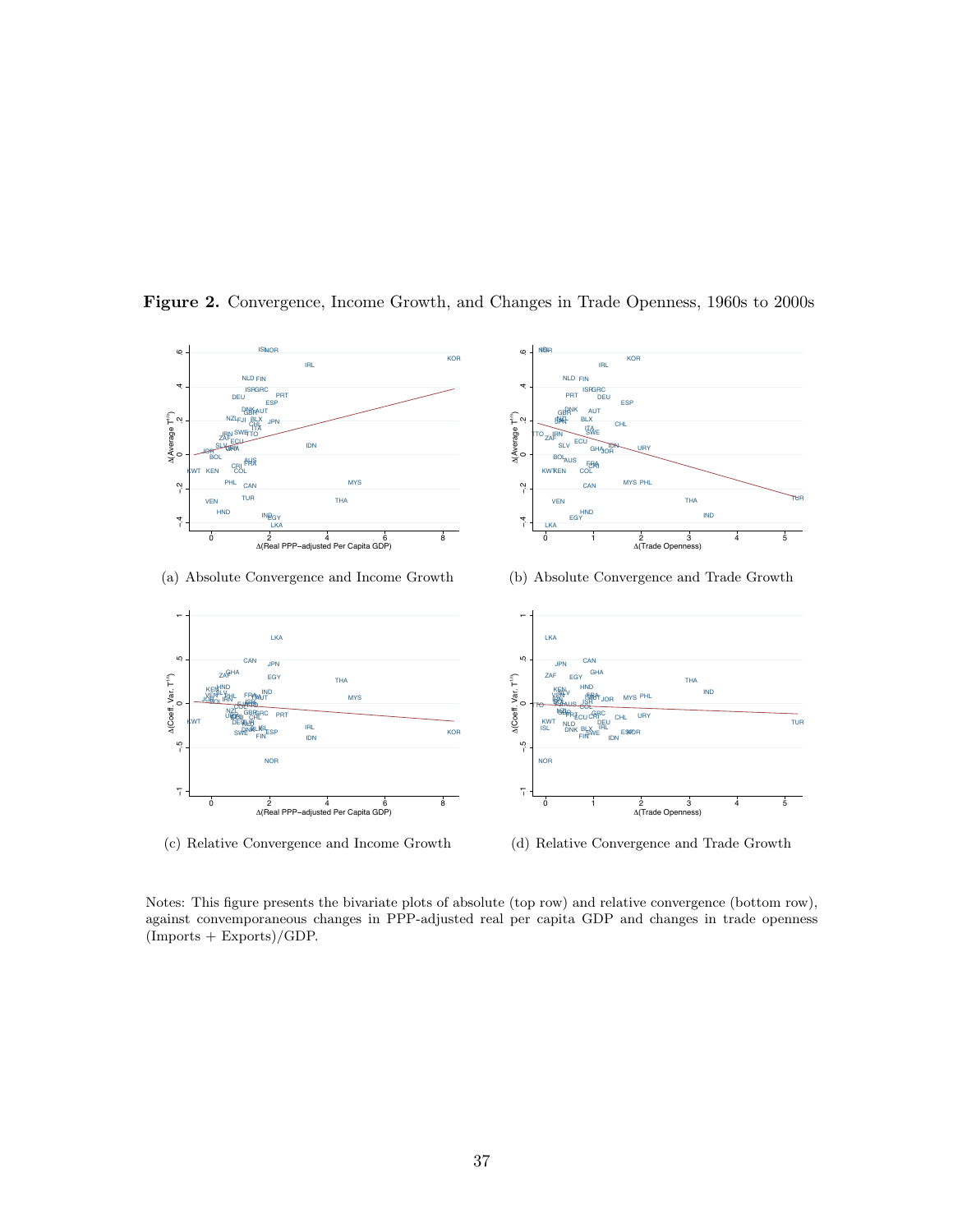

<span id="page-39-0"></span>Figure 3. Model vs. Data: Wages, Return to Capital, and Trade Openness

Notes: This figure presents the scatterplots of wages, return to capital, and manufacturing imports/GDP, for the model (y-axis) against the data (x-axis).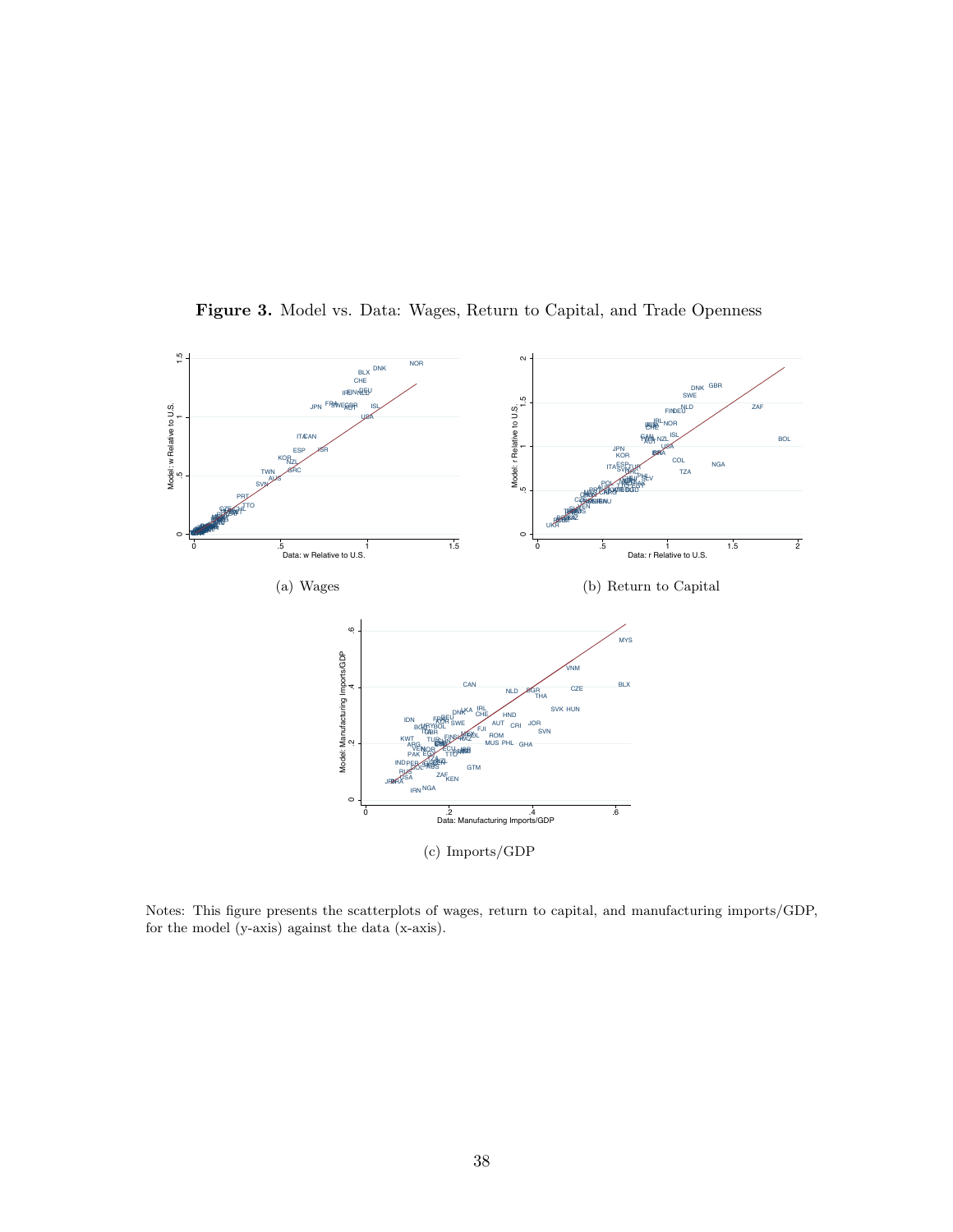

<span id="page-40-0"></span>Figure 4. Welfare Changes and Relative Convergence

Notes: This figure displays the percentage change in a country's welfare in the counterfactual scenario in which its comparative advantage was fixed at its 1960s value relative to the baseline (y-axis), against the change in the coefficient of variation in the country's  $T^{1/\theta}$  between the 1960s and the 2000s (x-axis). A larger value of the x-axis variable implies that comparative advantage has gotten stronger. A negative value implies that comparative advantage has gotten weaker.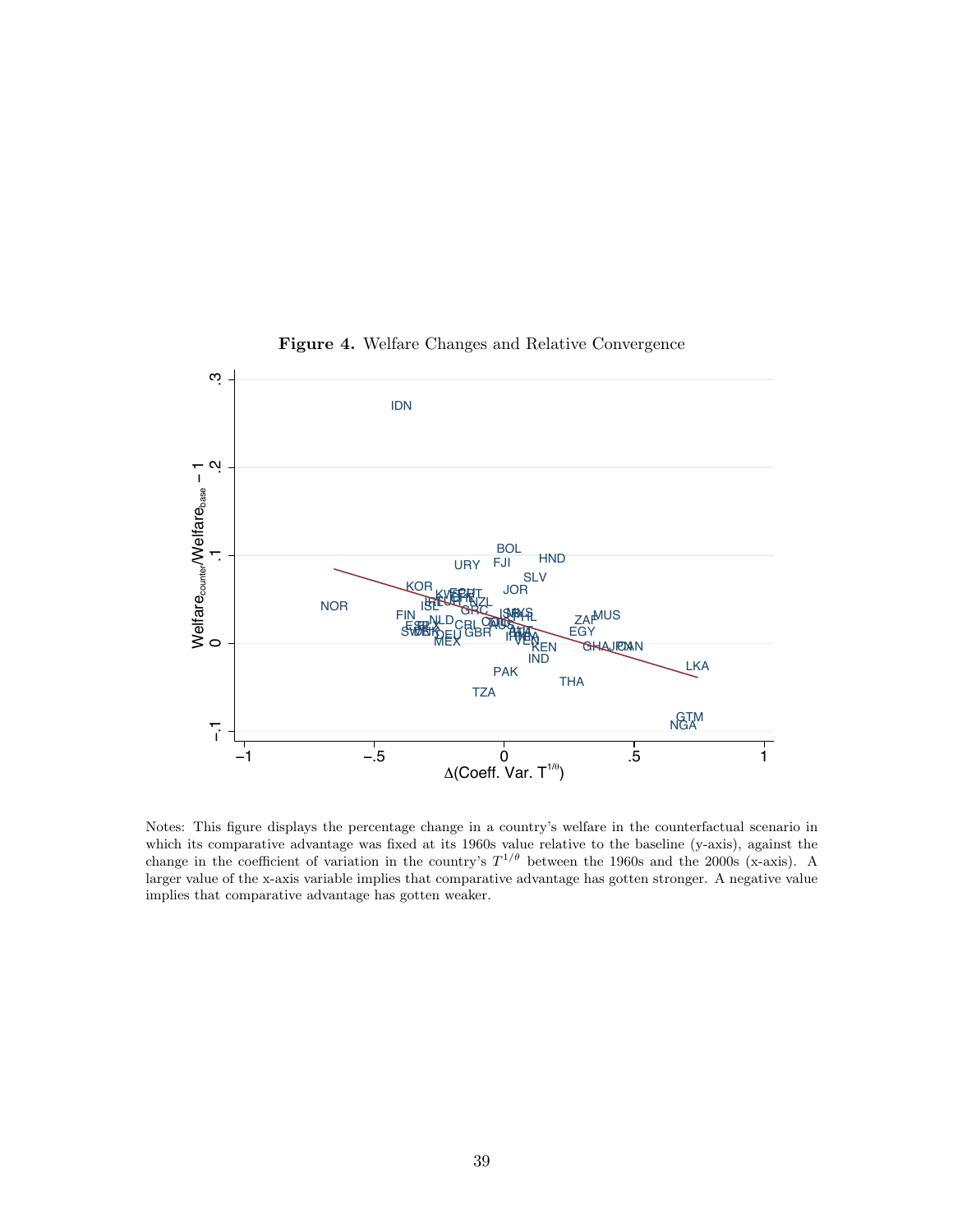<span id="page-41-0"></span>

<span id="page-41-1"></span>Figure 5. Welfare Changes for OECD Countries

(b) Accounted for by non-OECD

<span id="page-41-2"></span>Notes: This figure plots, for the OECD countries, the total welfare change in the counterfactual on the x-axis against the welfare change due to comparative advantage changes in the OECD only (top panel), and the non-OECD only (bottom panel). The straight line is the 45-degree line.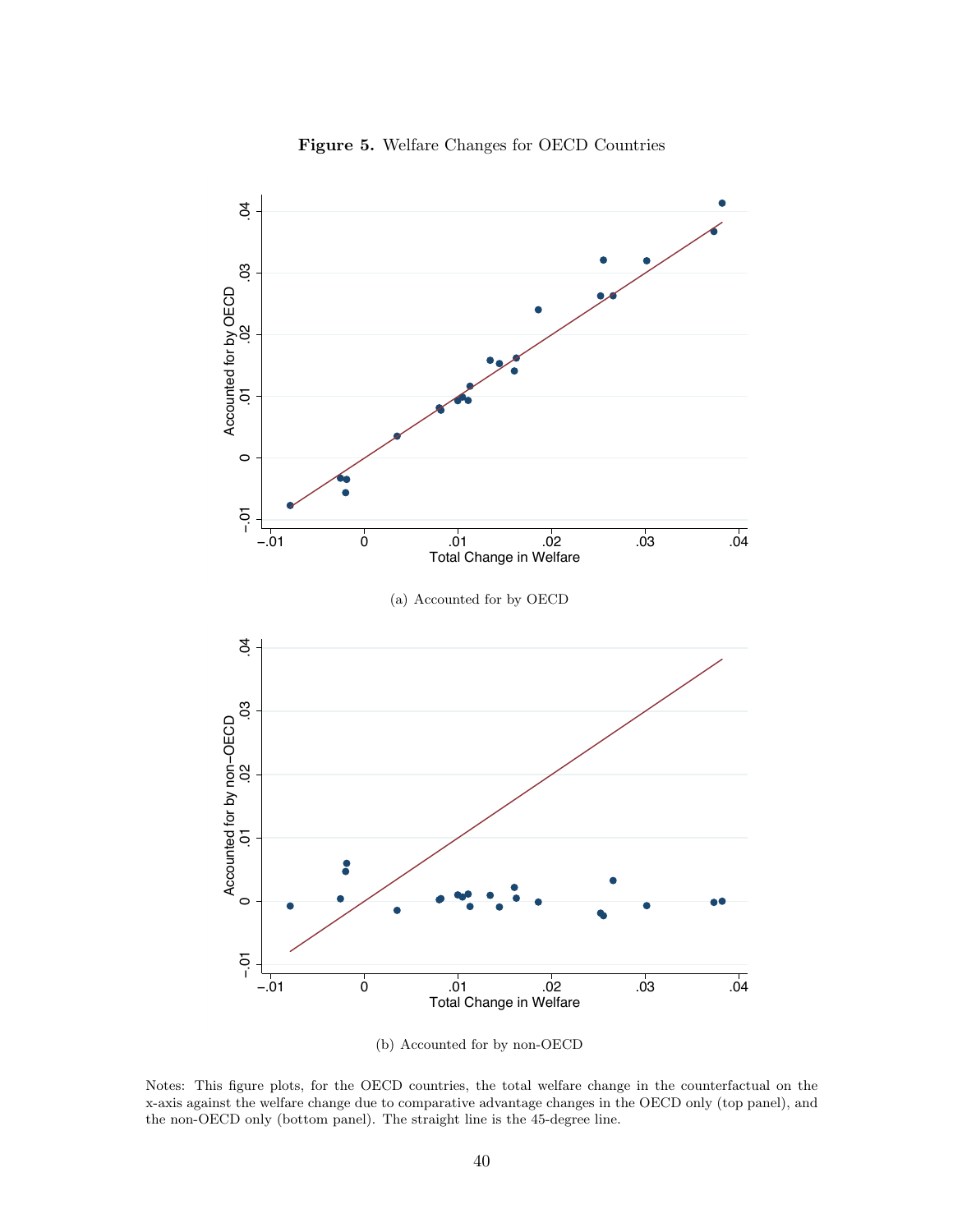<span id="page-42-1"></span>

<span id="page-42-0"></span>Figure 6. Welfare Changes for Non-OECD Countries

(b) Accounted for by non-OECD

<span id="page-42-2"></span>Notes: This figure plots, for the non-OECD countries, the total welfare change in the counterfactual on the x-axis against the welfare change due to comparative advantage changes in the OECD only (top panel), and the non-OECD only (bottom panel). The straight line is the 45-degree line.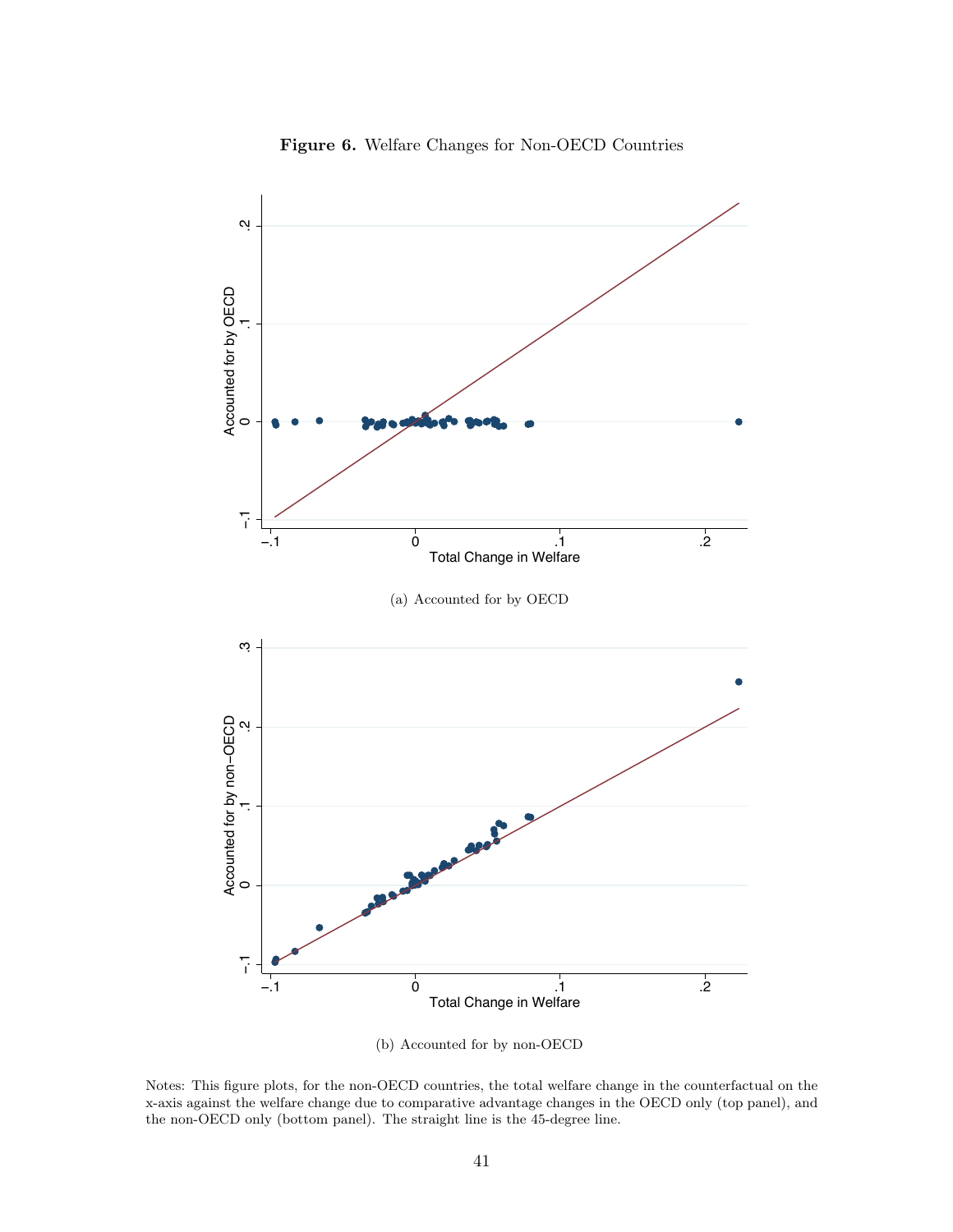|                    |                 | <b>Table AI.</b> Country Coverage |                                   |
|--------------------|-----------------|-----------------------------------|-----------------------------------|
| Country            | Period          | Country                           | Period                            |
| OECD               |                 | $\overline{\text{Non-OECD}}$      |                                   |
| Australia          | $1960s - 2000s$ | Argentina                         | $1980s - 2000s$                   |
| Austria            | $1960s - 2000s$ | Bangladesh                        | $1970s - 2000s$                   |
| Belgium-Luxembourg | $1960s - 2000s$ | <b>Bolivia</b>                    | $1960s - 2000s$                   |
| Canada             | $1960s - 2000s$ | <b>Brazil</b>                     | $1980s - 2000s$                   |
| Denmark            | $1960s - 2000s$ | Bulgaria                          | $1990s - 2000s$                   |
| Finland            | $1960s - 2000s$ | Chile                             | $1960s - 2000s$                   |
| France             | $1960s - 2000s$ | China                             | $1970s - 2000s$                   |
| Germany            | $1960s - 2000s$ | Colombia                          | $1960s - 2000s$                   |
| Greece             | $1960s - 2000s$ | Costa Rica                        | $1960s - 2000s$                   |
| Iceland            | $1960s - 2000s$ | Czech Republic                    | $1990s - 2000s$                   |
| Ireland            | $1960s - 2000s$ | Ecuador                           | $1960s - 2000s$                   |
| Italy              | $1960s - 2000s$ | Egypt, Arab Rep.                  | $1960s - 2000s$                   |
| Japan              | $1960s - 2000s$ | El Salvador                       | $1960s - 2000s$                   |
| Netherlands        | $1960s - 2000s$ | Ethiopia                          | $1980s - 2000s$                   |
| New Zealand        | $1960s - 2000s$ | Fiji                              | $1960s - 2000s$                   |
| Norway             | $1960s - 2000s$ | Ghana                             | $1960s - 2000s$                   |
| Portugal           | $1960s - 2000s$ | Guatemala                         | $1960s - 2000s$                   |
| Spain              | $1960s - 2000s$ | Honduras                          | $1960s - 2000s$                   |
| Sweden             | $1960s - 2000s$ | Hungary                           | $1990s - 2000s$                   |
| Switzerland        | $1980s - 2000s$ | India                             | $1960s - 2000s$                   |
| United Kingdom     | $1960s - 2000s$ | Indonesia                         | $1960s - 2000s$                   |
| United States      | $1960s - 2000s$ | Iran, Islamic Rep.                | $1960s - 2000s$                   |
|                    |                 | Israel                            | $1960s - 2000s$                   |
|                    |                 | Jordan                            | $1960s - 2000s$                   |
|                    |                 | Kazakhstan                        | $1990s - 2000s$                   |
|                    |                 | Kenya                             | $1960s - 2000s$                   |
|                    |                 | Korea, Rep.                       | $1960s - 2000s$                   |
|                    |                 | Kuwait                            | $1960s - 2000s$                   |
|                    |                 | Malaysia                          | $1960s - 2000s$                   |
|                    |                 | Mauritius                         | $1960s - 2000s$                   |
|                    |                 | Mexico                            | $1960s - 2000s$                   |
|                    |                 | Nigeria                           | $1960s - 2000s$                   |
|                    |                 | Pakistan                          | $1960s - 2000s$                   |
|                    |                 | Peru                              | $1980s - 2000s$                   |
|                    |                 | Philippines                       | $1960s - 2000s$                   |
|                    |                 | Poland                            | $1990s - 2000s$                   |
|                    |                 | Romania                           | $1990s - 2000s$                   |
|                    |                 | Russian Federation                | $1990s - 2000s$                   |
|                    |                 | Saudi Arabia                      | $1980s - 2000s$                   |
|                    |                 | Senegal                           | $1970s - 2000s$                   |
|                    |                 | Slovak Republic                   | $1990s - 2000s$                   |
|                    |                 | Slovenia                          | $1990s - 2000s$                   |
|                    |                 | South Africa                      | $1960s - 2000s$                   |
|                    |                 | Sri Lanka                         | $1960s - 2000s$                   |
|                    |                 | Taiwan Province of China          | $1970s - 2000s$                   |
|                    |                 | Tanzania                          | $1960\mathrm{s}{-2000\mathrm{s}}$ |
|                    |                 | Thailand                          | $1960s - 2000s$                   |
|                    |                 | Trinidad and Tobago               | $1960s - 2000s$                   |
|                    |                 | Turkey                            | $1960s - 2000s$                   |
|                    |                 | Ukraine                           | $1990s - 2000s$                   |
|                    |                 | Uruguay                           | $1960s - 2000s$                   |
|                    |                 | Venezuela, RB                     | $1960s - 2000s$                   |
|                    |                 | Vietnam                           | $1990s - 2000s$                   |
|                    |                 |                                   |                                   |

Table  $\Lambda$ 1. Country  $C_4$ 

Notes: This table reports the countries in the sample and the decades for which data are available for each country.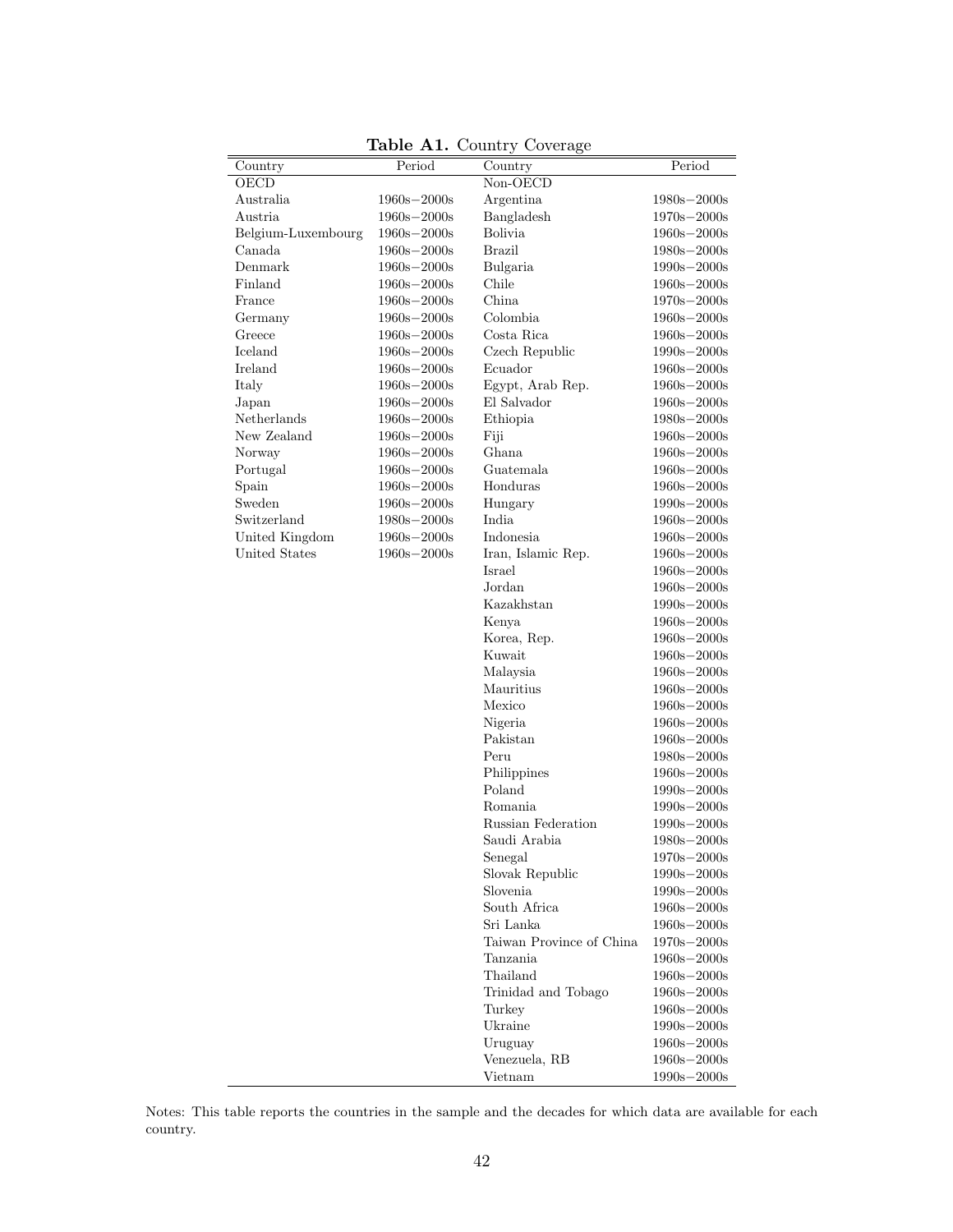| ISIC code | Sector Name                                        | $\alpha_i$ | $\beta_j$ |
|-----------|----------------------------------------------------|------------|-----------|
|           |                                                    |            |           |
| 15        | Food and Beverages                                 | 0.315      | 0.281     |
| 16        | Tobacco Products                                   | 0.264      | 0.520     |
| 17        | Textiles                                           | 0.467      | 0.371     |
| 18        | Wearing Apparel, Fur                               | 0.493      | 0.377     |
| 19        | Leather, Leather Products, Footwear                | 0.485      | 0.359     |
| 20        | Wood Products (Excl. Furniture)                    | 0.452      | 0.372     |
| 21        | Paper and Paper Products                           | 0.366      | 0.344     |
| 22        | Printing and Publishing                            | 0.484      | 0.469     |
| 23        | Coke, Refined Petroleum Products, Nuclear Fuel     | 0.244      | 0.243     |
| 24        | Chemical and Chemical Products                     | 0.308      | 0.373     |
| 25        | Rubber and Plastics Products                       | 0.385      | 0.387     |
| 26        | Non-Metallic Mineral Products                      | 0.365      | 0.459     |
| 27        | Basic Metals                                       | 0.381      | 0.299     |
| 28        | Fabricated Metal Products                          | 0.448      | 0.398     |
| 29C       | Office, Accounting, Computing, and Other Machinery | 0.473      | 0.390     |
| 31A       | Electrical Machinery, Communication Equipment      | 0.405      | 0.380     |
| 33        | Medical, Precision, and Optical Instruments        | 0.456      | 0.428     |
| 34A       | <b>Transport Equipment</b>                         | 0.464      | 0.343     |
| 36        | Furniture and Other Manufacturing                  | 0.460      | 0.407     |
| 4A        | Nontradeables                                      | 0.561      | 0.651     |
|           |                                                    |            |           |
|           | Mean                                               | 0.414      | 0.393     |
|           | Min                                                | 0.244      | 0.243     |
|           | Max                                                | 0.561      | 0.651     |

Table A2. Sectors

Notes: This table reports the sectors used in the analysis. The classification corresponds to the ISIC Revision 3 2-digit, aggregated further due to data availability.  $\alpha_j$  is the value-added based labor intensity;  $\beta_j$  is the share of value added in total output. Variable definitions and sources are described in detail in the text.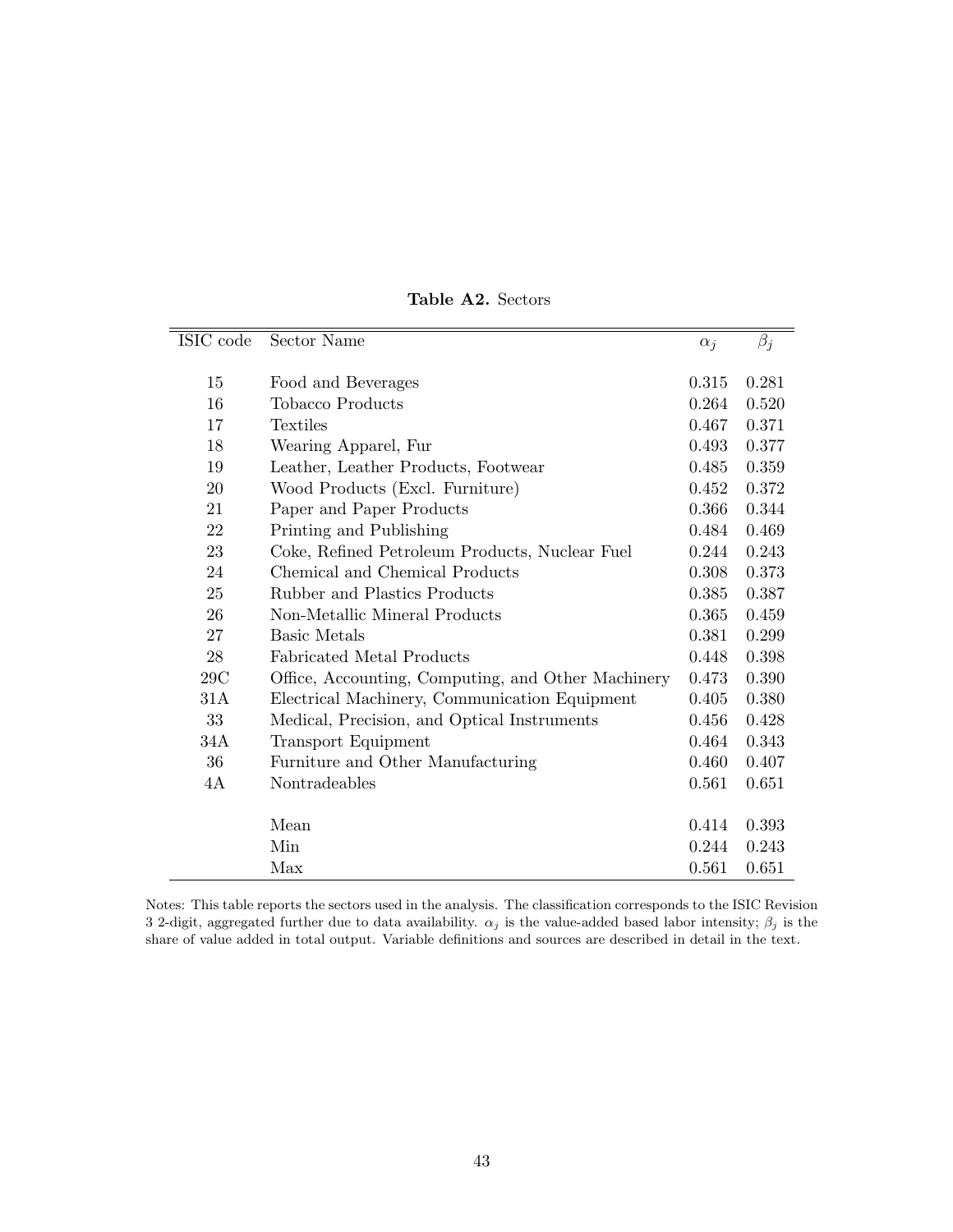| Country             | $\overline{\beta}$       | s.e.           | Obs.     | $R^2$                  | Speed of Convergence, |
|---------------------|--------------------------|----------------|----------|------------------------|-----------------------|
|                     |                          |                |          |                        | by decade             |
| United Kingdom      | $-0.831***$              | 0.188          | 19       | 0.469                  | 0.444                 |
| Austria             | $-0.964**$               | 0.336          | 19       | 0.450                  | 0.828                 |
| Belgium-Luxembourg  | $-0.872***$              | 0.188          | 19       | 0.660                  | 0.515                 |
| Denmark             | $-1.025***$              | 0.166          | 19       | 0.692                  |                       |
| France              | $-0.738***$              | 0.198          | 19       | 0.343                  | 0.335                 |
| Germany             | $-0.753***$              | 0.138          | 19       | 0.527                  | 0.350                 |
| Italy               | $-0.320$                 | 0.208          | 19       | 0.160                  | 0.096                 |
| Netherlands         | $-0.772***$              | 0.182          | 19       | 0.563                  | 0.370                 |
| Norway              | $-1.028***$              | 0.062          | 19       | 0.917                  |                       |
| Sweden              | $-0.890***$              | 0.178          | 18       | 0.544                  | 0.552                 |
| Canada              | $-0.293$                 | 0.275          | 19       | $0.046\,$              | 0.087                 |
| Japan               | $-0.831**$               | $0.304\,$      | 18       | $0.296\,$              | 0.444                 |
| Finland             | $-0.684**$               | 0.275          | 19       | 0.607                  | 0.288                 |
| Greece              | $-0.507**$               | 0.189          | 19       | 0.343                  | 0.177                 |
| Iceland             | $-0.588**$               | 0.215          | 15       | 0.439                  | 0.222                 |
| Ireland             | $-1.280***$              | 0.117          | 19       | 0.795                  |                       |
| Portugal            | $-0.435**$               | 0.180          | 19       | $0.306\,$              | 0.143                 |
| Spain               | $-0.424***$              | 0.106          | 19       | 0.626                  | 0.138                 |
| Turkey              | $-0.379***$              | 0.128          | 18       | 0.350                  | 0.119                 |
| Australia           | $-0.242$                 | 0.166          | 19       | 0.110                  | 0.069                 |
| New Zealand         | $-0.199$                 | 0.126          | 19       | 0.165                  | 0.055                 |
| South Africa        | $-0.046$                 | $0.295\,$      | 18       | $0.002\,$              | $0.012\,$             |
| Bolivia             | $-0.368***$              | 0.123          | 17       | 0.319                  | 0.115                 |
| Chile               | $-0.303***$              | 0.102          | 19       | 0.241                  | 0.090                 |
| Colombia            | $-0.308*$                | 0.148          | 19       | $0.178\,$              | 0.092                 |
| Costa Rica          | $-0.441**$               | 0.152          | 17       | 0.302                  | 0.145                 |
| Ecuador             | $-0.259***$              | 0.088          | 19       | 0.228                  | 0.075                 |
| El Salvador         | $-0.265*$                | 0.131          | 18       | 0.097                  | 0.077                 |
| Honduras            | $-0.394*$                |                | 17       | $0.144\,$              |                       |
|                     |                          | 0.216          |          |                        | 0.125                 |
| Mexico              | $-0.577**$<br>$-0.270**$ | 0.193<br>0.113 | 13<br>19 | $0.391\,$<br>$0.285\,$ | 0.215                 |
| Uruguay             |                          |                |          |                        | 0.079                 |
| Venezuela, RB       | $-0.309$                 | 0.181          | 19       | 0.222                  | 0.093                 |
| Trinidad and Tobago | $-0.382$                 | 0.264          | 17       | $0.207\,$              | 0.120                 |
| Iran, Islamic Rep.  | $-0.461*$                | 0.234          | 19       | 0.158                  | 0.155                 |
| Israel              | $-0.273$                 | 0.243          | 18       | 0.107                  | 0.080                 |
| ${\rm Jordan}$      | $-0.521**$               | 0.204          | 18       | 0.284                  | 0.184                 |
| Kuwait              | $-0.688***$              | 0.173          | 17       | 0.514                  | $0.291\,$             |
| Egypt, Arab Rep.    | $-0.328*$                | 0.158          | 19       | 0.089                  | $\,0.099\,$           |
| Sri Lanka           | $0.252\,$                | 0.247          | 19       | 0.068                  | $-0.056$              |
| India               | $-0.326*$                | 0.186          | $19\,$   | 0.117                  | 0.099                 |
| Indonesia           | $-0.615***$              | 0.162          | 16       | 0.553                  | 0.239                 |
| Korea, Rep.         | $-0.801***$              | $0.135\,$      | 19       | $0.628\,$              | $0.404\,$             |
| Malaysia            | $-0.708***$              | 0.192          | 19       | 0.308                  | 0.308                 |
| Pakistan            | $-0.379**$               | 0.147          | 8        | 0.265                  | 0.119                 |
| Philippines         | $-0.582**$               | 0.217          | 19       | 0.291                  | 0.218                 |
| Thailand            | $-1.151*$                | 0.579          | 14       | 0.382                  | $\qquad \qquad -$     |
| Ghana               | $-0.041$                 | 0.203          | 18       | $0.002\,$              | $0.010\,$             |
| Kenya               | $-0.173$                 | 0.188          | 17       | $\,0.035\,$            | 0.048                 |
| Mauritius           | $-0.108$                 | 0.246          | 15       | 0.010                  | 0.028                 |
| Tanzania            | $-0.612**$               | 0.227          | 12       | 0.419                  | 0.237                 |
| Fiji                | $-0.269*$                | 0.150          | $15\,$   | $\,0.091\,$            | 0.078                 |

Table A3. Country-by-Country Estimates Relative Convergence, 1960s to 2000s

Notes: Robust standard errors clustered in parentheses; \*\*\*: significant at 1%; \*\*: significant at 5%; \*: significant at 10%. This table reports the results of regressing the growth of estimated technology parameter  $(T_n^j)^{1/\theta}$  over the period from the 1960s to the 2000s on its initial value, by country. The speed of convergence, per decade, is reported in the last column. Missing values are due to the convergence coefficient being larger than 1.